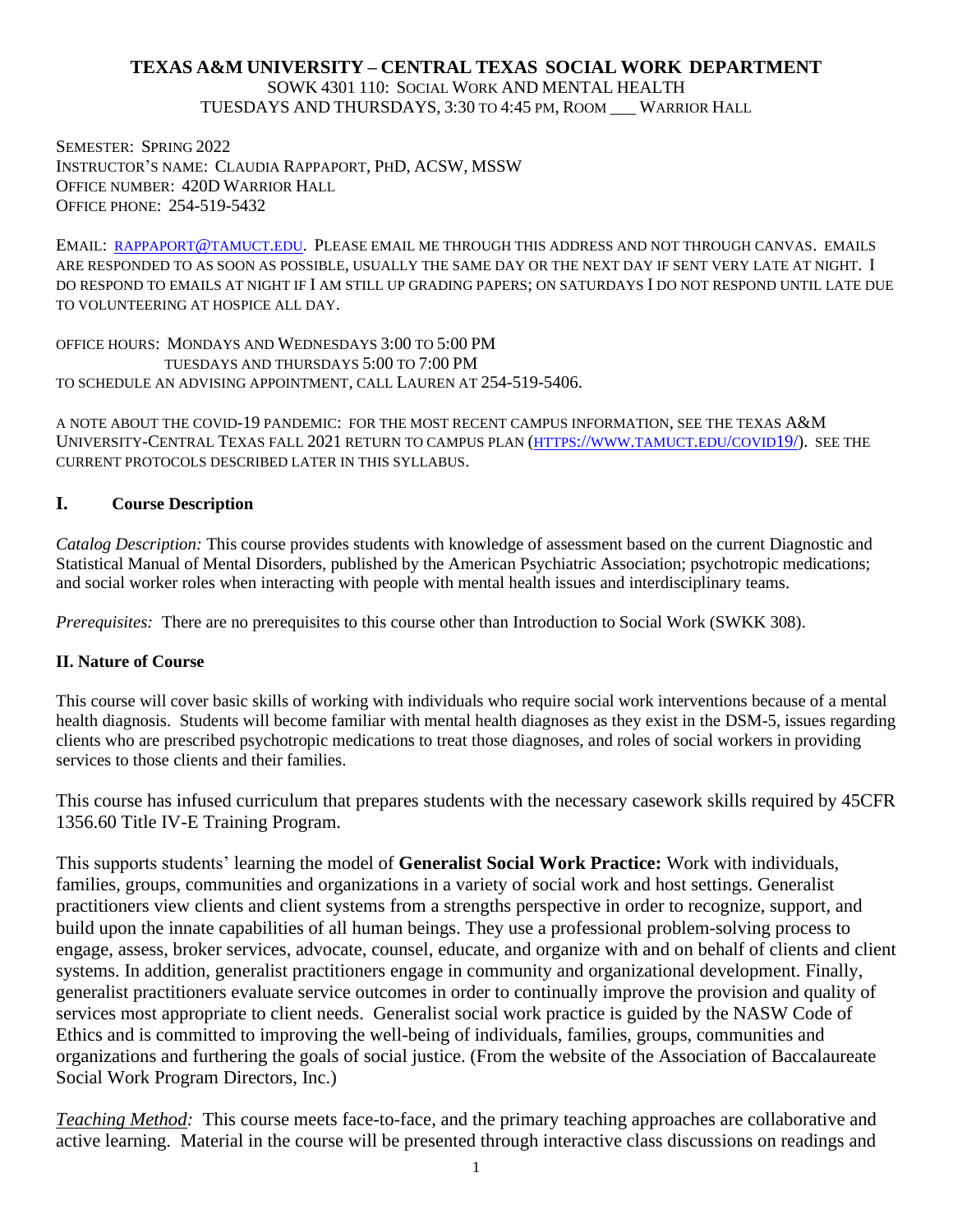on additional material presented by the professor in handouts, class activities, videotapes, and written psychosocial assessments.

*Grading:* As much as possible, Dr. Rappaport tries to have assignments graded by the class after they were due. For longer assignments it may be the second class after they were due. Twice during the semester Dr. Rappaport will complete grade sheets to show each student where their course grade stands at that time. You can also check the GradeBook in Canvas, but remember that the grade there does not reflect your actual grade in the course because it does not include the grades for class attendance and class participation.

Note: Handouts for the course will be available via the Canvas Online Learning system. Please ensure that you have access to it. For concerns, please contact the Help Desk Central, 24 hours a day, by using the Canvas Help link located at the bottom of the left-hand menu. Select Chat with Canvas Support, submit a support request through "Report a Problem," or call the Canvas support line at 1-844-757-0953.

# **III. Program Mission**

The mission of the Texas A&M University-Central Texas Bachelor of Social Work Department (TAMUCT BSW Department) is to provide a high quality, rigorous, and innovative learning experience that helps students develop the knowledge, professional behaviors, and values that are essential in a generalist social work practitioner. The Department aims to achieve its mission by

- responding to the needs of the local community, including the military and non-traditional students,
- providing a student-centered education that fosters personal and professional responsibility,
- providing compassionate mentorship that models the core values of the social work profession, and
- fostering commitment to the profession's core values of Service, Social Justice, Dignity and Worth of the Person, Importance of Human Relationships, Integrity and Competence, as well as a commitment to human rights and evidence-based practice

*The TAMUCT Social Work Department has full accreditation through the Council on Social Work Education (CSWE), effective February 2017.*

# **Program Framework**

The Social Work Program curriculum is rooted in a framework established by the Council on Social Work Education (CSWE). Specifically, the program endeavors to develop social workers who promote human and community well-being by being able to demonstrate the following 10 core competencies upon graduation:

- 1. Identify as a professional social worker and conduct oneself accordingly (2.1.1a-f).
- 2. Apply social work ethical principles to guide professional practice (2.1.2a-d).
- 3. Apply critical thinking to inform and communicate professional judgments (2.1.3a-c).
- 4. Engage diversity and difference in practice (2.1.4a-d).
- 5. Advance human rights and social and economic justice (2.1.5a-c).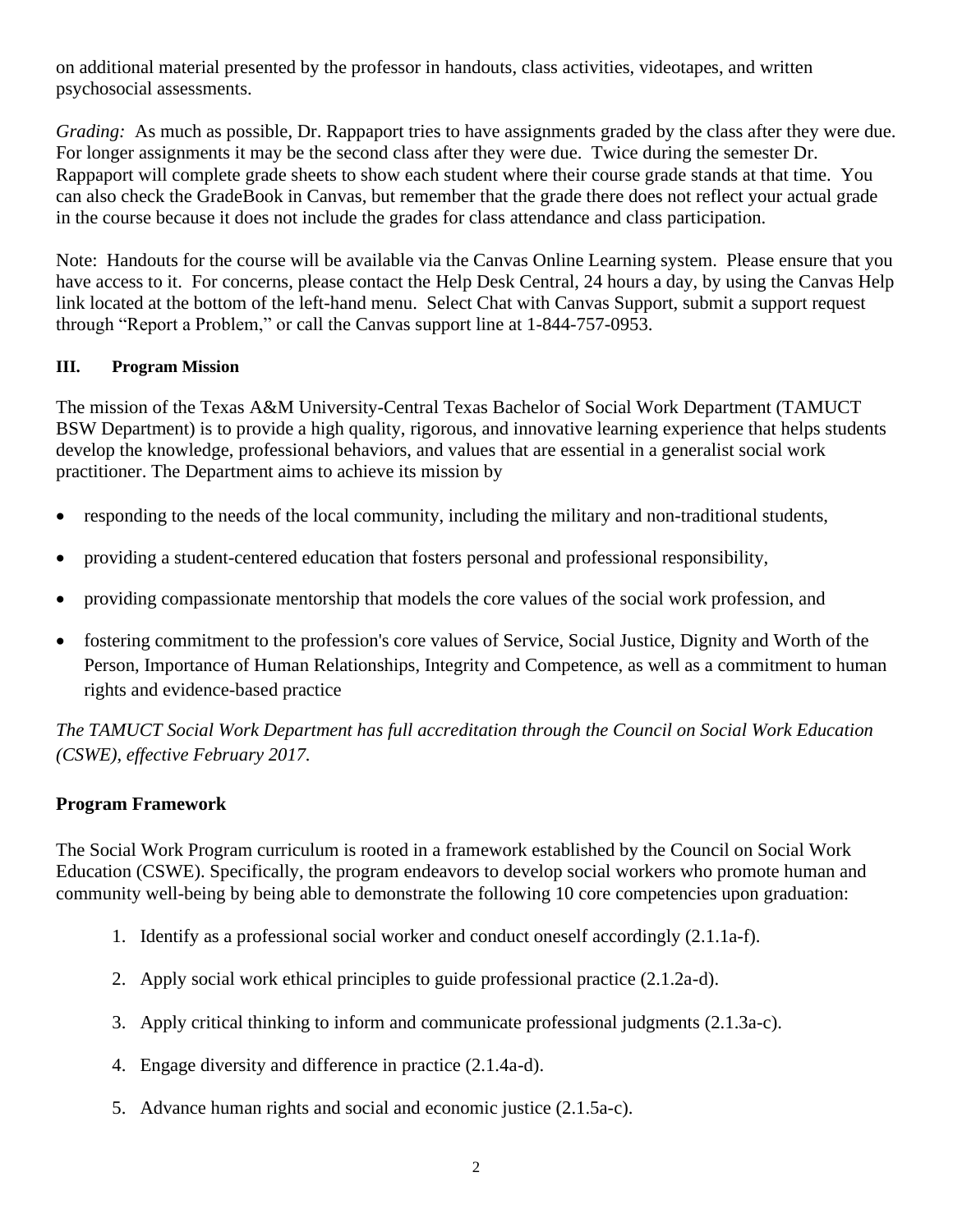- 6. Engage in research-informed practice and practice-informed research (2.1.6a-b).
- 7. Apply knowledge of human behavior and the social environment (2.1.7a-b).
- 8. Engage in policy practice to advance social and economic well-being and to deliver effective social work services (2.1.8a-b).
- 9. Respond to contexts that shape practice (2.1.9a-b).
- 10. Engage, assess, intervene, and evaluate with individuals, families, groups, organizations and communities (2.1.10a-d).

Each core competency has specific, measurable practice behaviors that help students and their professors determine if the competency has been achieved. There are 41 total practice behaviors. The complete list of practice behaviors can be found at the end of this syllabus or by reviewing the student handbook.

# **IV. COURSE OBJECTIVES AND RELATED PRACTICE BEHAVIORS**

This course provides content that helps to prepare you, the generalist social work student, to engage in the following CSWE competencies and related practice behaviors:

- 2.1.1a: Advocate for client access to the services of social workers
- 2.1.1c: Attend to professional roles and boundaries
- 2.1.2a: Recognize and manage personal values in ways that allow professional values to guide practice
- 2.1.2b: Make ethical decisions by applying standards of the NASW Code of Ethics
- 2.1.2c: Tolerate ambiguity in resolving ethical conflicts
- 2.1.2d: Apply strategies of ethical reasoning to arrive at principled decisions
- 2.1.3a: Analyze models of assessment, prevention, intervention, and evaluation
- 2.1.3b: Demonstrate effective oral and written communication in working with individuals, families, groups, organizations, communities, and societies
- 2.1.4b: Gain sufficient awareness to eliminate the influence of personal biases and values in working with diverse groups
- 2.1.4c: Recognize and communicate their understanding of the importance of difference in shaping life experiences
- 2.1.5a: Understand the forms and mechanisms of oppression and discrimination
- 2.1.5b: Advocate for human rights and social and economic justice
- 2.1.5c: Engage in practices that advance social and economic justice
- 2.1.7a: Utilize conceptual frameworks to guide processes of assessment, intervention, and evaluation.
- 2.1.7b: Critique and apply knowledge to understand person and environment.
- 2.1.10a-c: Engage, assess, intervene and evaluate individual, families, groups, organizations, and communities by preparing for action, collecting and organizing data, assessing strengths and limitations, developing mutually agreed upon goals and objectives, and selecting appropriate intervention strategies.

The objectives for this course, that support the CSWE related practice behaviors, are: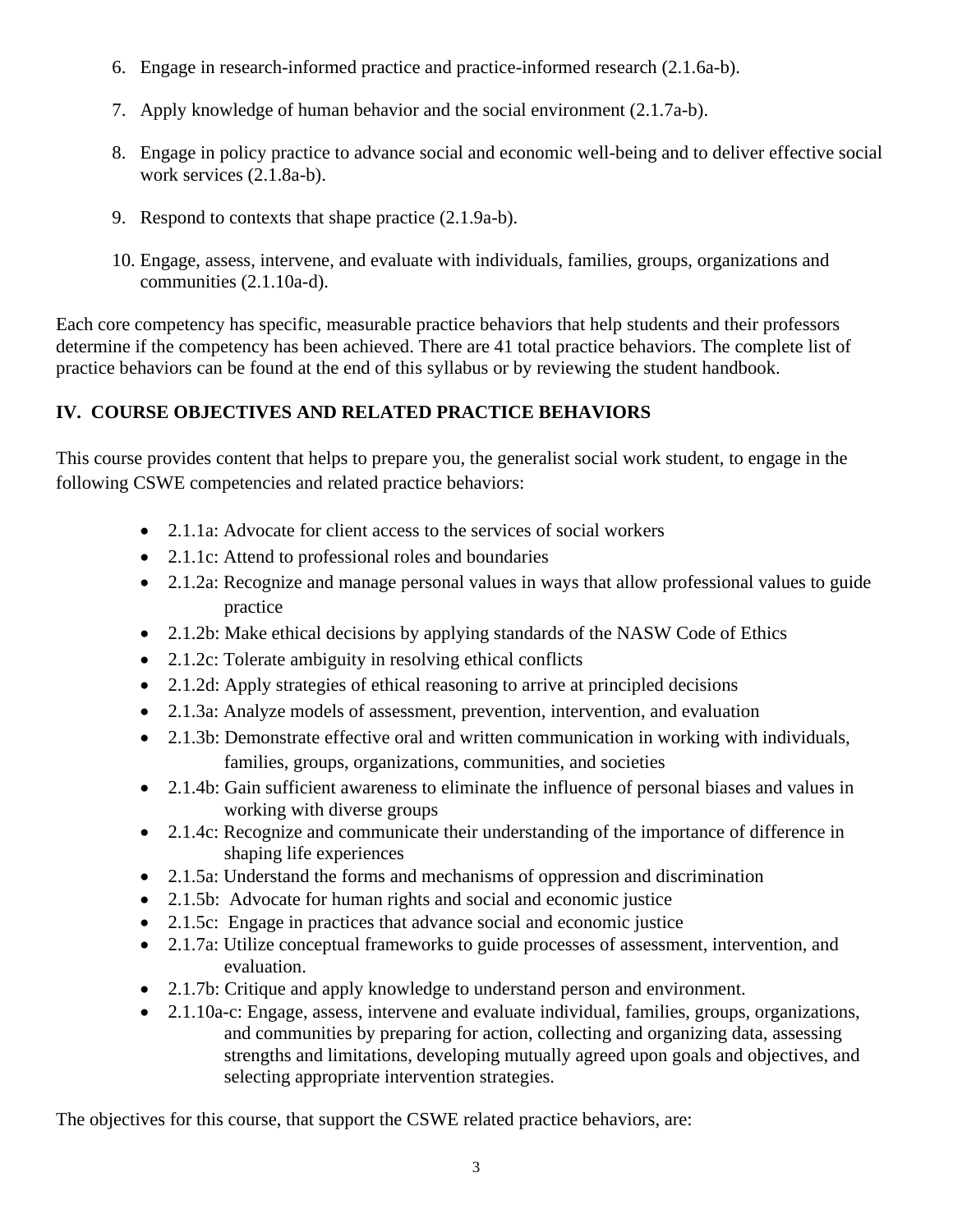- 1. The student will master strategies for engaging in appropriate and professional helping relationships with persons who have been diagnosed with a variety of mental health disorders. They will understand various approaches that can result in engagement with complex clients. They will recognize the differences in professional roles between social workers and other members of mental health interdisciplinary teams.
- 2. The student will become familiar with major concepts and theories related to mental health disorders, including how to utilize the DSM-5 framework for establishing diagnoses of people who have such disorders.
- 3. The student will recognize issues related to utilization of psychotropic medications to treat mental health disorders and will understand the types of side effects that can occur with such medications. The student will master strategies for helping clients deal with issues of compliance and non-compliance in taking their prescribed medications and will develop insight into what causes individuals to choose not to take such medications.
- 4. The student will recognize issues of stigma, prejudice, oppression, and discrimination that are experienced by people who have been diagnosed with mental health disorders. The student will develop strategies for how to advocate for social and economic justice for such individuals and how to facilitate the delivery of appropriate mental health services to this population.
- 5. The student will master the ability to apply the NASW Code of Ethics in their work with clients who have been diagnosed with mental health disorders. This includes the ability to manage their own personal values and beliefs in order to maintain ethical and professional decision-making when dealing with ethical dilemmas that arise with their clients.
- 6. The student will master the ability to write a professional social work record on a client who has a mental health diagnosis, including assessing the client's life story, pinpointing the client's strengths and challenges, developing an intervention plan with the client, and writing appropriate progress notes regarding their work with the client. The focus will be on delivering case management services to these clients.
- 7. The student will recognize the importance of understanding human differences and human behavior and social environments when carrying out professional services with clients who have mental health disorders.

The following table shows the relationship between: A) the course objectives, B) the CSWE related practice behaviors, and C) the assignments used to assess your ability to fulfill the objective related to the practice behavior: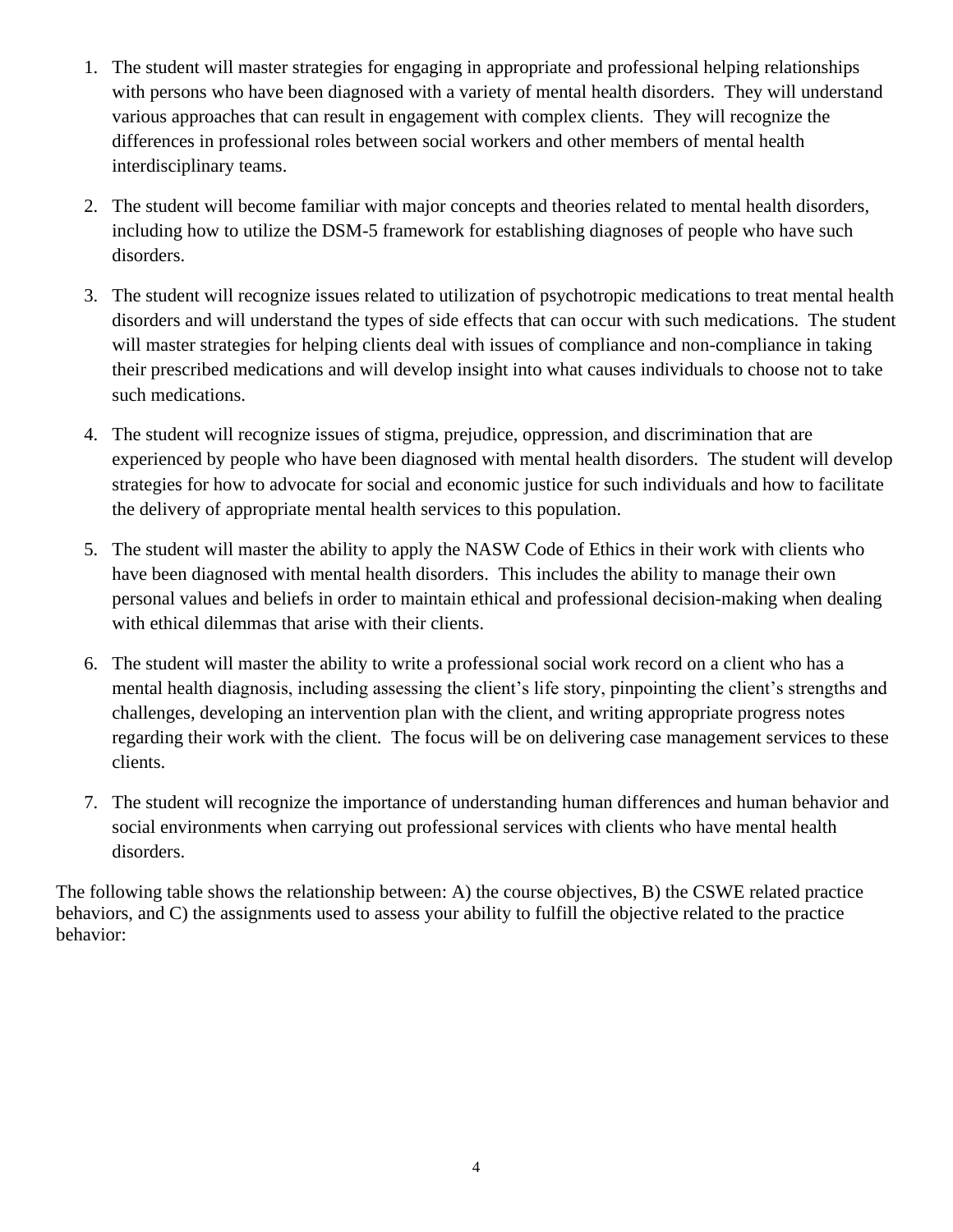| A. Objectives<br>(By the completion of the course, it is expected that you<br>will be able to)                                                                                                                                                                                                                                                                             | <b>B.</b> CSWE-Related<br><b>Practice Behaviors</b><br>(This is the practice<br>behavior that objective<br>supports)     | <b>C.</b> Course Assignments<br>(This is the assignment used to assess<br>your ability to fulfill the objective related<br>to the practice behavior)                             |
|----------------------------------------------------------------------------------------------------------------------------------------------------------------------------------------------------------------------------------------------------------------------------------------------------------------------------------------------------------------------------|--------------------------------------------------------------------------------------------------------------------------|----------------------------------------------------------------------------------------------------------------------------------------------------------------------------------|
| Master strategies for engaging in appropriate and<br>1.<br>professional helping relationships with persons<br>diagnosed with mental health disorders. Understand<br>approaches that can result in engagement with<br>complex clients. Recognize differences in<br>professional roles between social workers and other<br>members of mental health interdisciplinary teams. | 2.1.7a<br>2.1.10a<br>2.1.10b<br>2.1.10c<br>2.1.3a<br>2.1.1c                                                              | Concept mastery quizzes<br>$\bullet$<br>Mid-term and final exams<br>$\bullet$<br>Case scenario/movie<br>assignments<br>Client story and record<br>$\bullet$<br>Class discussions |
| Become familiar with major concepts and theories<br>2.<br>related to mental health disorders, including how to<br>utilize DSM-5 for establishing diagnoses                                                                                                                                                                                                                 | 2.1.3a<br>2.1.7a                                                                                                         | Concept mastery quizzes<br>$\bullet$<br>Mid-term and final exams<br>Case scenario/movie<br>assignments<br>Client story and record<br>$\bullet$<br>Class discussions<br>$\bullet$ |
| 3.<br>Recognize issues related to utilization of<br>psychotropic medications to treat mental health<br>disorders and side effects that can occur. Master<br>strategies for helping clients deal with issues of and<br>non- to their prescribed medications. Develop<br>insight into what causes individuals to choose not to<br>take such medications.                     | 2.1.1a<br>2.1.2a<br>2.1.2 <sub>b</sub><br>2.1.2c<br>2.1.2d<br>2.1.4d<br>2.1.4c<br>2.1.5c<br>2.1.7a<br>2.1.7 <sub>b</sub> | Concept mastery quizzes<br>$\bullet$<br>Mid-term and final exams<br>$\bullet$<br>Case scenario/movie<br>assignments<br>Client story and record<br>$\bullet$<br>Class discussions |
| Recognize issues of stigma, prejudice, oppression,<br>4.<br>and discrimination that are experienced by people<br>who have been diagnosed with mental health<br>disorders. Develop strategies for how to advocate<br>for social and economic justice for such individuals<br>and how to facilitate delivery of appropriate mental<br>health services to this population.    | 2.1.1a<br>2.1.2a<br>2.1.2 <sub>b</sub><br>2.1.4 <sub>b</sub><br>2.1.4c<br>2.1.5a<br>2.1.5 <sub>b</sub><br>2.1.5c         | Concept mastery quizzes<br>$\bullet$<br>Mid-term and final exams<br>Case scenario/movie<br>$\bullet$<br>assignments<br>Client story and record<br>$\bullet$<br>Class discussions |
| Master the ability to apply the NASW Code of<br>5.<br>Ethics in work with clients diagnosed with mental<br>health disorders. Master ability to manage their<br>own personal values and beliefs in order to maintain<br>ethical and professional decision-making when<br>dealing with ethical dilemmas that arise with clients.                                             | 2.1.2a<br>2.1.2 <sub>b</sub><br>2.1.2c<br>2.1.2d<br>2.1.4 <sub>b</sub>                                                   | Concept mastery quizzes<br>$\bullet$<br>Mid-term and final exams<br>Case scenario/movie<br>assignments<br>Client story and record<br>$\bullet$<br>Class discussions              |
| Master the ability to write a professional social<br>6.<br>work record on a client who has a mental health<br>diagnosis, including assessing client's life story,<br>pinpointing client's strengths and challenges,<br>developing intervention plan, and writing<br>appropriate progress notes regarding work with the<br>client.                                          | 2.1.3a<br>2.1.3 <sub>b</sub><br>2.1.7a<br>2.1.10a<br>2.1.10b<br>2.1.10c                                                  | Concept mastery quizzes<br>$\bullet$<br>Mid-term and final exams<br>Case scenario/movie<br>assignments<br>Client story and record<br>$\bullet$<br>Class discussions              |
| Recognize importance of understanding human<br>7.<br>differences and human behavior and social<br>environments when carrying out professional<br>services with clients who have mental health                                                                                                                                                                              | 2.1.4c<br>2.1.7 <sub>b</sub>                                                                                             | Concept mastery quizzes<br>$\bullet$<br>Mid-term and final exams<br>Case scenario/movie<br>assignments                                                                           |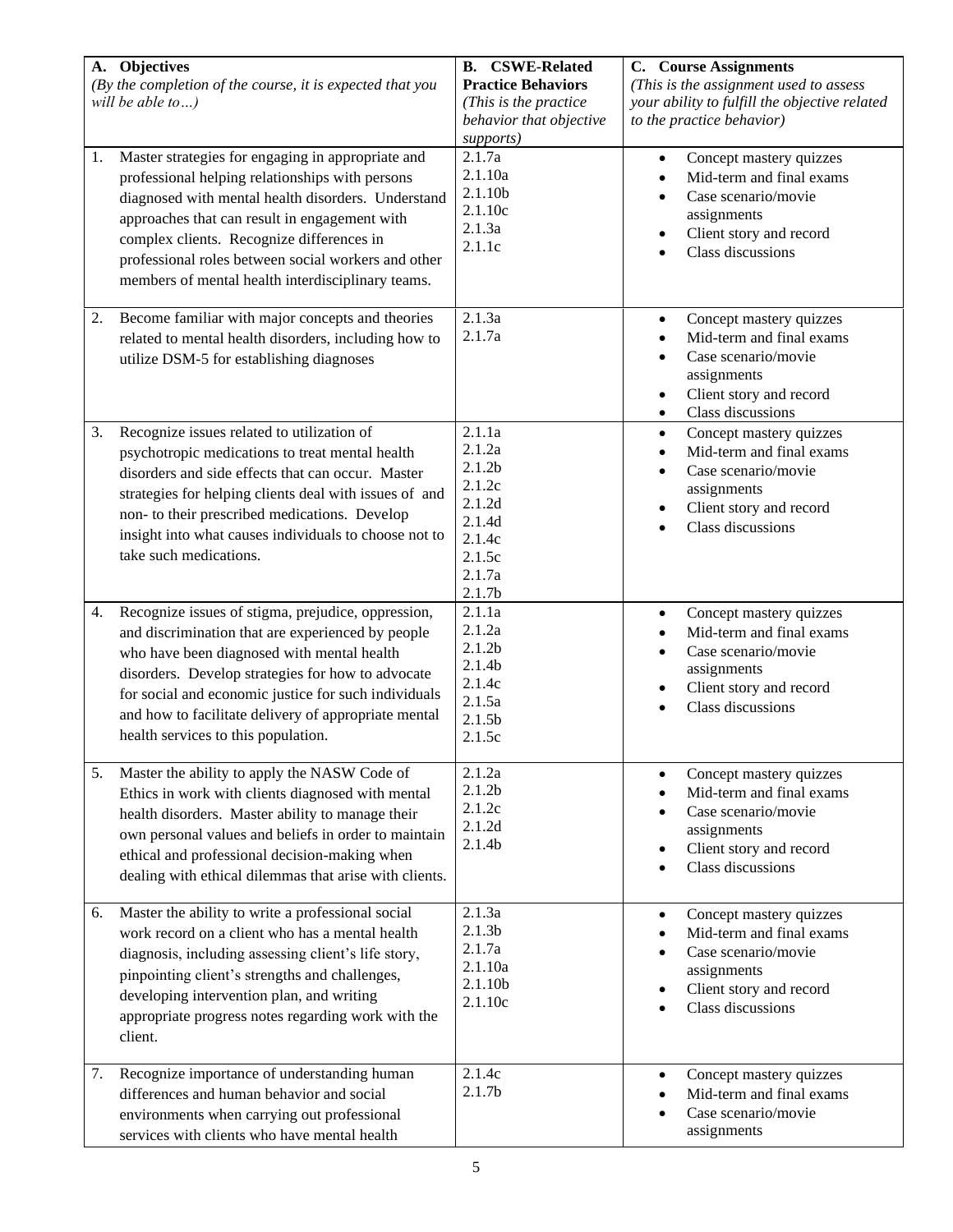| disorders. | Client story and record<br>$\bullet$<br>Class discussions |
|------------|-----------------------------------------------------------|
|            |                                                           |

#### **V. Course Requirements**

- **A. Required Texts***:* There are 4 required books for this course, as follows:
	- a. American Psychiatric Association (2013). *Diagnostic and Statistical Manual of Mental Disorders, 5th edition* (DSM-5). Arlington, VA: American Psychiatric Association. ISBN 978-0-89042-554-1.
	- b. Bentley, Kia J.; and J. Walsh (2014). *The Social Worker and Psychotropic Medication: Toward Effective Collaboration with Clients, Families, and Providers, 4th edition.* Belmont, CA: Brooks/Cole, Cengage Learning. ISBN 978-1-285-41900-8.
	- c. Pruchno, Rachel (2014). *Surrounded by Madness: A Memoir of Mental Illness and Family Secrets.* Indianapolis: Dog Ear Publishing.
	- d. Schiller, Lori; and Amanda Bennett (1996). *The Quiet Room: A Journey Out of the Torment of Madness.* New York: Grand Central Publishing. ISBN 978-044667-1330.

There are also required reading assignments available through handouts in the Canvas system.

#### *B. Final Grades*

A total of 10,000 points can be earned from the course assignments, as follows:

| Course Assignment                                       | Percentage of            | Total possible points               |
|---------------------------------------------------------|--------------------------|-------------------------------------|
|                                                         | final grade              |                                     |
| <b>Concept Mastery Quizzes and Case Scenarios</b>       | 25%                      | 2,500                               |
| <b>Class Presentation</b>                               | 5%                       | 500                                 |
| <b>Client Story and Record:</b>                         |                          |                                     |
| Draft of client demographics and story<br>$\bullet$     | 3%                       | 300                                 |
| Draft adding strengths, challenges,<br>$\bullet$        | $\overline{\phantom{0}}$ |                                     |
| priorities, and service goals                           | 3%                       | 300                                 |
| Draft adding first two contact/visit notes<br>$\bullet$ | 6%                       | 600                                 |
| Draft adding next two contact/visit notes<br>$\bullet$  | 8%                       | 800                                 |
| Final, complete client paper                            | 10%                      | 1,000                               |
| Mid-term Exam                                           | 15%                      | 1,500                               |
| Final Exam                                              | 15%                      | 1,500                               |
| Class attendance                                        | 5%                       | 500                                 |
| <b>Class Participation</b>                              | 5%                       | 500                                 |
| Totals                                                  | 100%                     | 10,000                              |
|                                                         |                          | (Total points divided by 100 equals |
|                                                         |                          | final grade)                        |

Points and Corresponding Grades for individual assignments are based on the following:

| A+: $100$ points      | A: 95 points   | A-: $90$ points  |
|-----------------------|----------------|------------------|
| $B+$ : 88 points      | B: 85 points   | $B-$ : 80 points |
| $C_{\pm}$ : 78 points | $C: 75$ points | $C-$ : 70 points |
| D+: $68$ points       | $D: 65$ points | D-: $60$ points  |
| F: 59 points or less  |                |                  |

**Example**: A paper worth 15% of the grade, on which a student earned a B+, would give that student 1,320 points toward the final grade (88 x  $15 = 1,320$  points).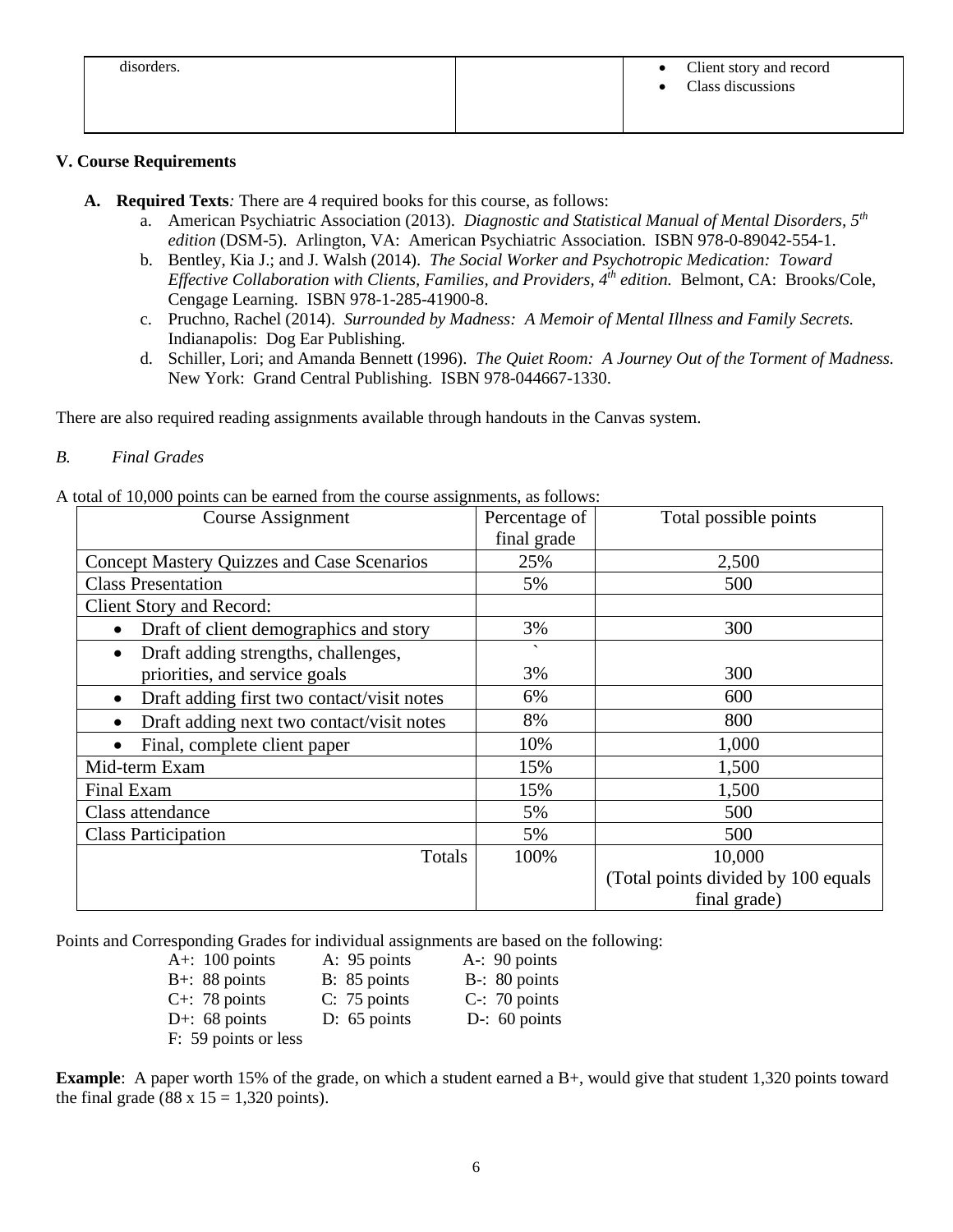Final Course Grades are based on the following:

- A: 90 to 100 (9,000 to 10,000 points) B: 89 to 80 (8,900 to 8,000 points)
- C: 79 to 70 (7,900 to 7,000 points) D: 69 to 60 (6,900 to 6,000 points)

F: 59 or less (5,900 points or less)

#### C. *Course Assignments*

The following activities will be completed during the semester:

#### *1. Student's Class Presentation (5% of final grade)*

On the first day of class, students will be assigned a particular DSM diagnosis they will be responsible for in creating their client story and record. Each class session a portion of the DSM-5 will be discussed in class by Dr. Rappaport and the class, and whichever student was assigned one of those diagnoses will then present their client scenario they have created to illustrate their assigned DSM-5 diagnosis. In addition to creating a client scenario that the student makes sure fits the diagnostic criteria for that disorder within the DSM-5, the student will also present at least five (5) services they plan to provide in their paper for their imaginary client as that person's case manager. The student will then answer questions that are presented by Dr. Rappaport and by members of the class. STUDENTS ARE NOT TO READ TO THE CLASS; THEY SHOULD BE FAMILIAR ENOUGH WITH THE CLIENT THEY HAVE CREATED TO BE ABLE TO DESCRIBE AND DISCUSS IT WITH THE CLASS WITHOUT READING. They are only allowed one 3x5 index card for notes to use during their presentation. The more realistic the student makes the client situation, the better their grade will be. Be imaginative and develop a scenario that the class will find interesting and that will help them picture what a client with that disorder might actually be like. The services you describe should also be realistic considering the disorder the client has. Your grade will be based on both the scenario you create, the services you describe, the quality of the presentation you made to the class, and your ability to correctly answer questions that were asked following your presentation. **STUDENTS MUST BE PRESENT ON THE DAY THEIR DIAGNOSIS IS DISCUSSED; IF THEY MISS CLASS ON THE DAY THEY WERE ASSIGNED TO PRESENT, THEY WILL NOT HAVE AN OPPORTUNITY TO MAKE UP THIS ASSIGNMENT AND WILL RECEIVE A ZERO.**

#### *2. Student's Client Story and Record (30% of final grade).*

By the end of the course, each student will turn in a Client Story and Case Record illustrating the imagined work they did with the fictional client they have also presented in class. The record will include a comprehensive narrative presenting the client's story, a list of service goals the student created for their work with that client, and "progress notes" documenting a minimum of 6 visits with their client. The initial scenario you presented in class can be used as a beginning point for your paper, but it is anticipated that your paper will go into more detail than you provided in your class presentation. The following outlines need to be followed in creating the story, service goals, and visit notes for the client record.

#### **Client Story**:

- 1. Intake note indicating the name of your agency, who referred the client to you (or was it a self-referral), and what the original reason was for the referral.
- 2. Basic demographics of the client (name, age, address, household members, type of medical/insurance coverage, whether client is employed and (if so) place of employment, grade completed in school (or grade in school if still enrolled), address and type of housing (apartment, house, etc.)).
- 3. Current diagnoses of the client (**both mental health and at least one medical diagnosis**) and history of those conditions to the present time. Prescribed medications (**the client has to be prescribed at least one psychotropic medication**), is the client currently taking their medication **(lack of adherence must be one of the issues you end up working with the client on)**, and from whom is the client receiving treatment other than from you.
- 4. A summary of the current status of the client with regard to developmental history, cognitive functioning, emotional/psychological functioning, behavioral issues, nutritional issues, vocational issues, legal issues, substance use or abuse, family issues (spouse or partner, parents, siblings, other family members), whether any family members also have mental health or medical disorders, types of social or community support other than family, any significant cultural or religious factors.
- 5. A list of the client's and family's major strengths, challenges, and what particular services the client/ family are requesting from you.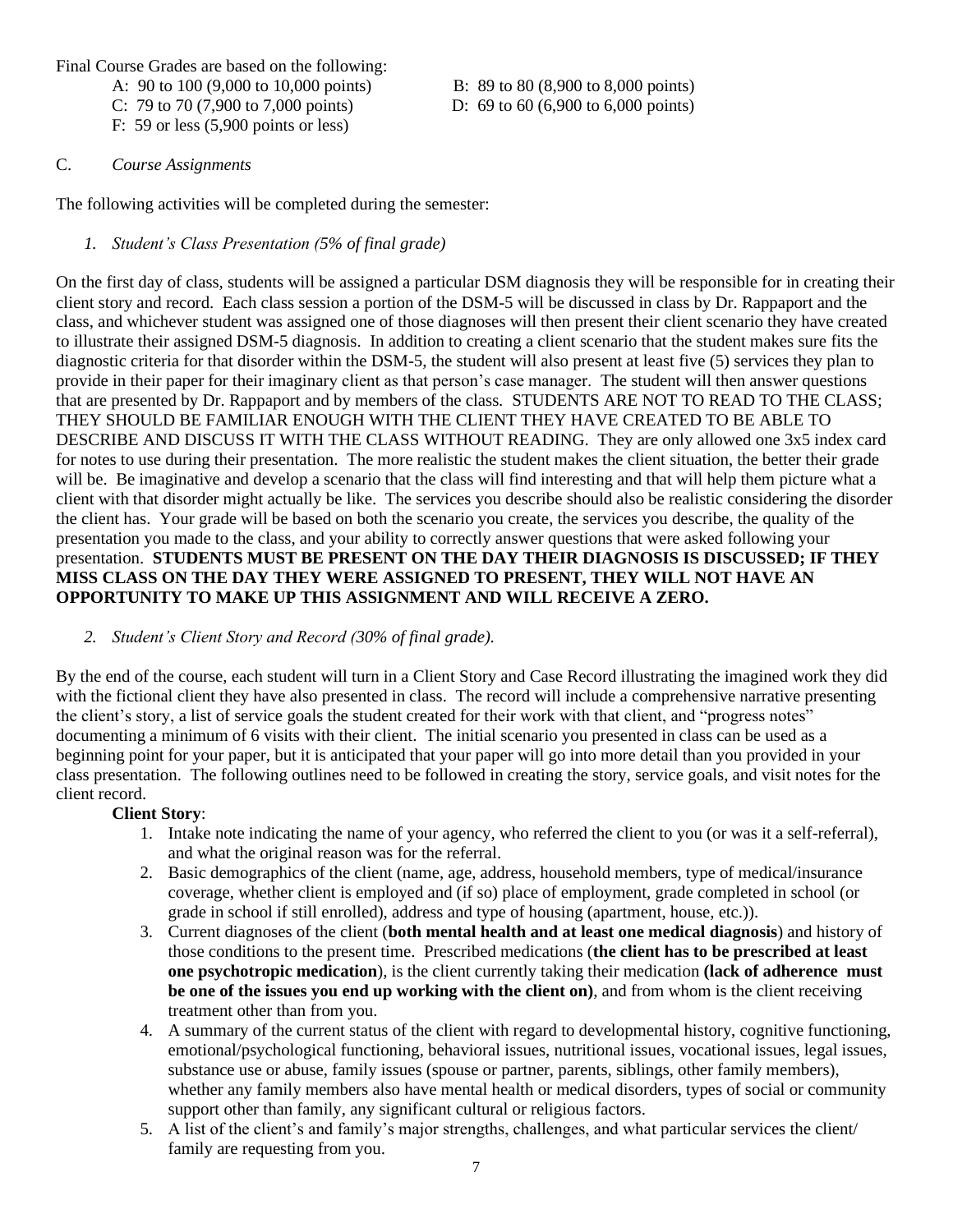**Client and Family Service Goals**: List service goals that could be used by a case manager to address any challenges that exist in the client's/family's story, or used to further strengthen positive aspects that already exist in their story. Remember that service goals should be concrete and clearly stated (the exact kind of assistance to be provided), behavioral (what you and/or the client/family will do), feasible (within what is realistic for the client/family to accomplish), positively stated (what will be done, not what the client/family will STOP doing), and measurable (the client/family and you can know when the goal has been achieved).

**Minimum of Six Case Notes:** The student will write at least 6 case notes summarizing case management contacts they had with the client. Those notes will specify:

- 1. What was done with the client/family today to work on one or more of the service goals? What was the nature of the contact (office visit, home visit, phone call, etc.)?
- 2. What progress is the client/family making toward improving their situation?
- 3. What community resources was the client/family referred to, for what purpose, and what were the outcomes of the referrals? (Be sure to follow up on every referral made.)
- 4. What significant things changed in the client's/family's situation (e.g., they lost their job, their parent/caregiver died, they decided to stop taking their psychotropic medication, their partner broke up with them, they were arrested, etc.) and how did you have to change or add new service goals because of this new situation? **NOTE: Every client record has to document at least one such significant change.**
- 5. There should be a continuous focus on documenting progress being made in terms of the client's and family's outcomes.
- 6. There should also be a focus on collaborating with the client's mental health and medical care providers.
- 7. It is important that you make your work with the client realistic, but I also encourage you to use creativity and imagination in developing your client story and case record, and have fun with the assignment.
- 8. At least some of your progress notes must address the client's unwillingness to take (or continue taking) psychotropic medications, showing appropriate methods of handling this issue based on what we have studied.

See also the grading rubric at the end of this syllabus. Periodically the student will turn in to the professor the work they have done on the client story thus far to receive feedback that will enable them to make revisions to what has been written before the final paper is turned in for grading. **Papers must be typed and double-spaced. Papers that are single spaced will NOT be graded (i.e., they will receive a grade of 0).** Because corrections will be made by the professor to the record entries as they are turned in throughout the semester, I expect the final, graded client records to be professional in appearance and largely error-free. 75% of the grade on the final client record will be based on content of the information, how well the student followed instructions regarding what to cover in the entries, and the students' creativity in developing the client's story and information about their activities with them. 25% of the grade on the final client record will be based on the number of errors in punctuation, spelling, and grammar, based on the following:

| $0-3$ errors = A+       | 4-6 errors = $A$          |
|-------------------------|---------------------------|
| 7-9 errors = $A$ -      | 10-12 errors = $B+$       |
| 13-15 errors $=$ B      | $16-18$ errors = B-       |
| 19-21 errors = $C+$     | 22-24 $\text{errors} = C$ |
| $25-27$ errors = C-     | 28-30 errors = $D+$       |
| $31-33$ errors = D      | $34-36$ errors = D-       |
| 37 errors or more $=$ F |                           |

#### *3. Concept Mastery Quizzes and Case Scenarios (25% of final grade)*

A number of the class periods will include a quiz and/or case scenario to help students solidify their understanding of the concepts presented in the course material and to learn how to apply them. The days on which quizzes will be given will not be announced ahead of time. Some quizzes will be given as "pop" quizzes to test whether students did the day's reading – those will be given at the beginning of the class and will ask 2-3 questions from the assignment. The fulllength quizzes will be given at the end of class as a take-home quiz, and it is due at the beginning of the next regularly scheduled class period. **A student who misses class or who arrives late will not be allowed to make up a "pop" quiz**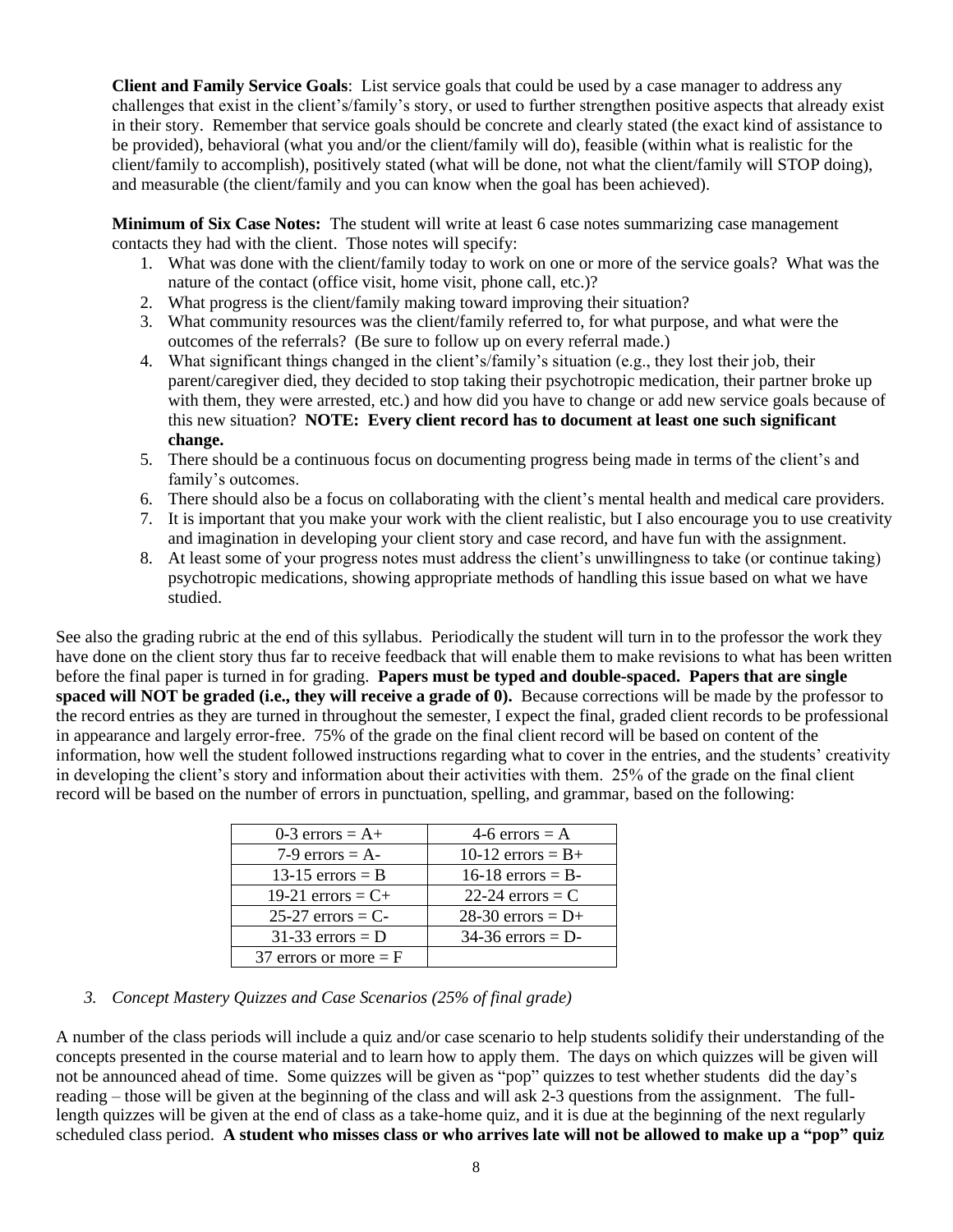**and will receive a zero; the student will be allowed to complete a make-up quiz on the other assignments; however, it is the student's responsibility to receive the quiz from Dr. Rappaport and to turn it in by the class period in which it is due (typically the next scheduled class period). If the student does not do this, then a make-up quiz will not be accepted. DO NOT ASK FOR A COPY OF THE QUIZ AFTER STUDENTS HAVE ALREADY TURNED IT IN!**

 At the end of the course, the student's average numerical grade on all quizzes (including any zeros) will represent 15% of their final grade. Each student will have one quiz grade (the lowest one) dropped by the professor; if you only missed a single class during the semester, that zero will not impact your average quiz grade.

#### **Note: Take-home quizzes must be completed by each student ALONE. There is to be NO sharing of quiz answers with other students; this constitutes cheating. If a student shares their quiz answers with another student, BOTH students will receive a grade of 0 (zero) on that quiz.**

#### *4. Mid-Term and Final Exams (30% of final grade total, 15% each)*

There will be two tests given in this course, a mid-term and a final exam. See the Course Schedule in this syllabus for exam due dates. They are both take-home exams. These exams will not be the type of exams students may be used to (such as multiple choice, true-false, matching, and short essay questions). That type of exam merely expects students to repeat back facts and definitions, and the concept mastery quizzes for this class will be verifying your ability to answer those kinds of questions. Instead, the mid-term or final exam will ask a few large questions that expect the student to demonstrate their ability to integrate the learning they have done in the class (from reading, class discussions, watching movies in class, etc.) and show how they can APPLY that knowledge in performing social work functions with people who have mental health disorders and their families. **Exams must be typed and double-spaced.**

#### *5. Class Attendance (5% of final grade)*

 Students are expected to be present for every scheduled class session – **and when I say present, I mean being in class the entire period, not using your telephone during class, not sleeping in class, not working on something for another class while you are in my class – in other words, being HERE and being ENGAGED IN LEARNING**. If any of those things end up not being true for you in a given day, then you will be marked absent. If you are unable to avoid missing a class, you must **email** the professor **within one week of the class period** to explain the absence if you want it to be considered an excused absence. Every unexcused (or unexplained) absence will affect this portion of your grade. For example, an illness or a funeral of a family member is an excused absence; the professor also allows one day's absence if a deployed significant other returns home. **However, routine doctor's appointments are expected to be scheduled for days and times when you do NOT have class, unless you can verify that the appointment was for a medical emergency and not for a routine visit. Any student who repeatedly asks for excused absences for doctor's appointments can be told that those will not be able to be excused.** You need to email about **every** absence from class; for example, if you were sick both days of the week, one email for the first day will not suffice as the professor will not assume that you were still sick on the second day. The professor will review other types of absences to determine how unavoidable they were; not being able to leave work is NOT an excused absence. If your work schedule will not permit you to attend this class on a predictable basis, you should not be enrolled in the class.

 **Students must be present when class begins and are expected to remain until class is dismissed; students are not allowed to arrive late or leave early. (See the Code of Conduct for further details.)** 

The following shows the degree to which unexcused absences will impact your attendance grade.

| <b>Number of Unexcused Absences</b> | Attendance Grade |
|-------------------------------------|------------------|
|                                     |                  |
|                                     |                  |
|                                     |                  |
|                                     |                  |
|                                     |                  |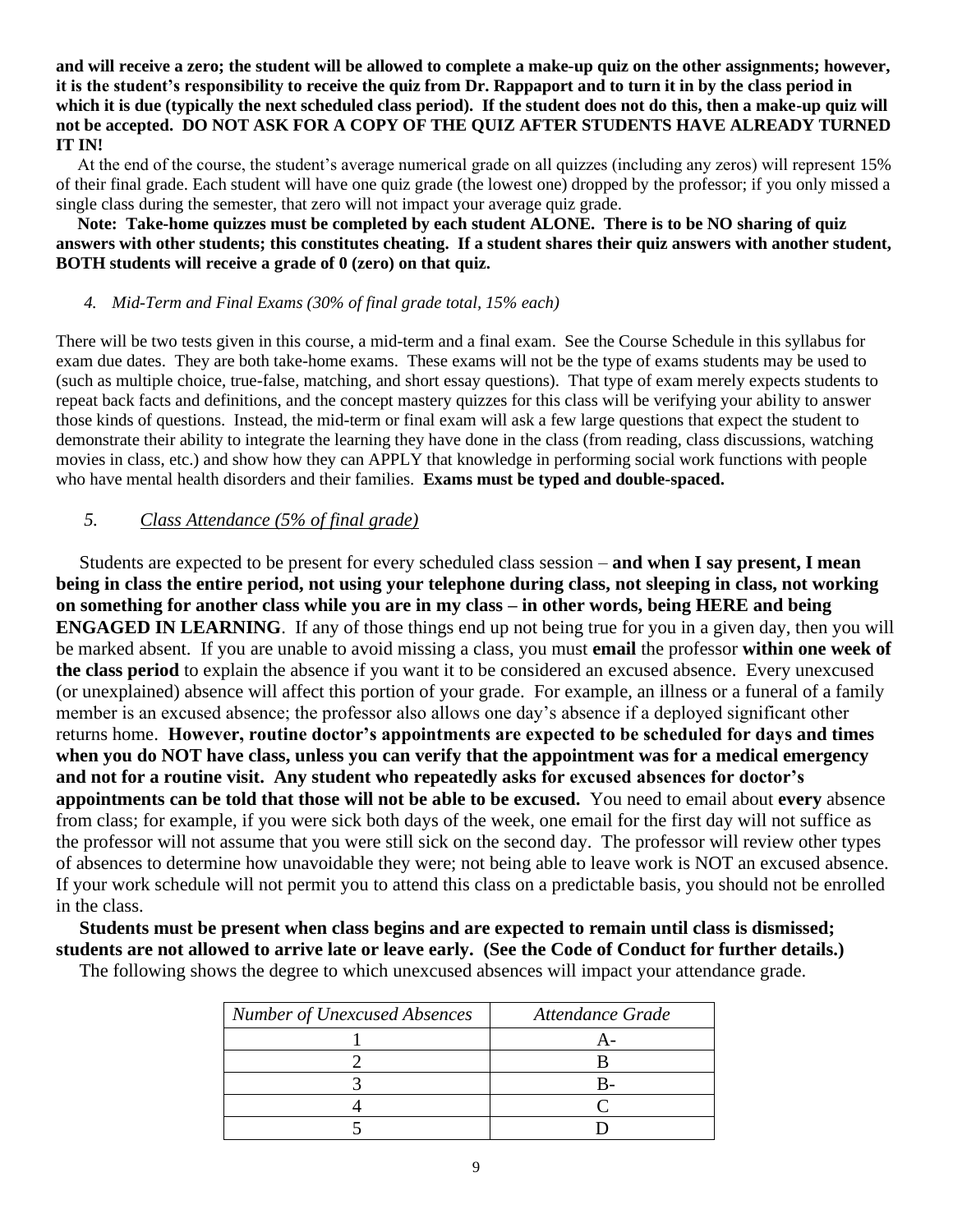| 6 or more                                        |  |
|--------------------------------------------------|--|
| Coming to class late twice counts as one absence |  |

# *6. Class Participation (5% of grade)*

Dr. Rappaport has an interactive teaching style and expects every student to be an active participant in class. An old Chinese proverb says, "Tell me and I will forget–Show me and I may remember–But involve me and I will understand." You will learn more from this class if you talk and participate. Ask questions, remembering that there is no such thing as a stupid question. Share your reactions to what is being discussed. Reflect on implications of what we are studying. If you are a student who has never before chosen to talk in classes, this will be a good opportunity for you to start developing a new life skill that will serve you well in the profession of social work. (Students are encouraged not to divulge any personal information they will not be comfortable having their fellow students know about them.) Being an active participant increases understanding of the material for your fellow students as well.

 Your class participation grade will be determined by whether you talked during class discussions **and by whether your contributions added to the quality of the class sessions**. Dr. Rappaport also reserves the right to call on students in class if they are not participating regularly in the discussions. Each day a student will earn between 0 and 3 participation points; the points will be totaled at the end of the semester, and grades will be determined based on the student's total number of points compared to the points of all the other students in the class.

 **While we cannot require that students wear a mask to class, each student who does wear a face covering will be given an extra participation point for that class session.**

# **VI. CODE OF CONDUCT FOR CLASSROOMS**

The following policies apply to all students enrolled in this course:

- **1.** Students are not permitted to enter class more than ten (10) minutes late. Exceptions will be made with *prior discussion and approval by the professor only*.
- 2. After class has begun, students are expected to remain for the duration of the class. It is expected that all students will take care of personal affairs (i.e., get beverages, take care of phone calls, meet with students and other professors, use the restroom, etc.) before class begins and that they WILL NOT leave class after it has begun.
- 3. **AT THE BEGINNING OF EACH CLASS, ALL TELEPHONES MUST BE PUT AWAY FOR THE DURATION OF THE CLASS. THIS INCLUDES NOT PUTTING IT ON THE STUDENT'S DESK WHERE IT IS VISIBLE. IF DR. RAPPAPORT SEES A TELEPHONE ON A DESK OR SEES A STUDENT TRY TO ANSWER ONE, SHE RESERVES THE RIGHT TO CONFISCATE IT FOR THE REMAINDER OF THE CLASS.**

**IN ADDITION, USE OF LAPTOP COMPUTERS IS PROHIBITED DURING CLASS EXCEPT FOR ACCESSING THE TEXTBOOK OR CLASS HANDOUTS. IF A STUDENT IS SEEN DOING A LOT OF TYPING, DR. RAPPAPORT RESERVES THE RIGHT TO SEE WHAT IS BEING WRITTEN, AND IF NECESSARY SHE WILL REMOVE THE STUDENT'S RIGHT TO USE THE LAPTOP DURING CLASS. UNDER NO CIRCUMSTANCES CAN A STUDENT USE THIS CLASS PERIOD TO WORK ON ASSIGNMENTS FROM THIS OR ANY OTHER CLASS.**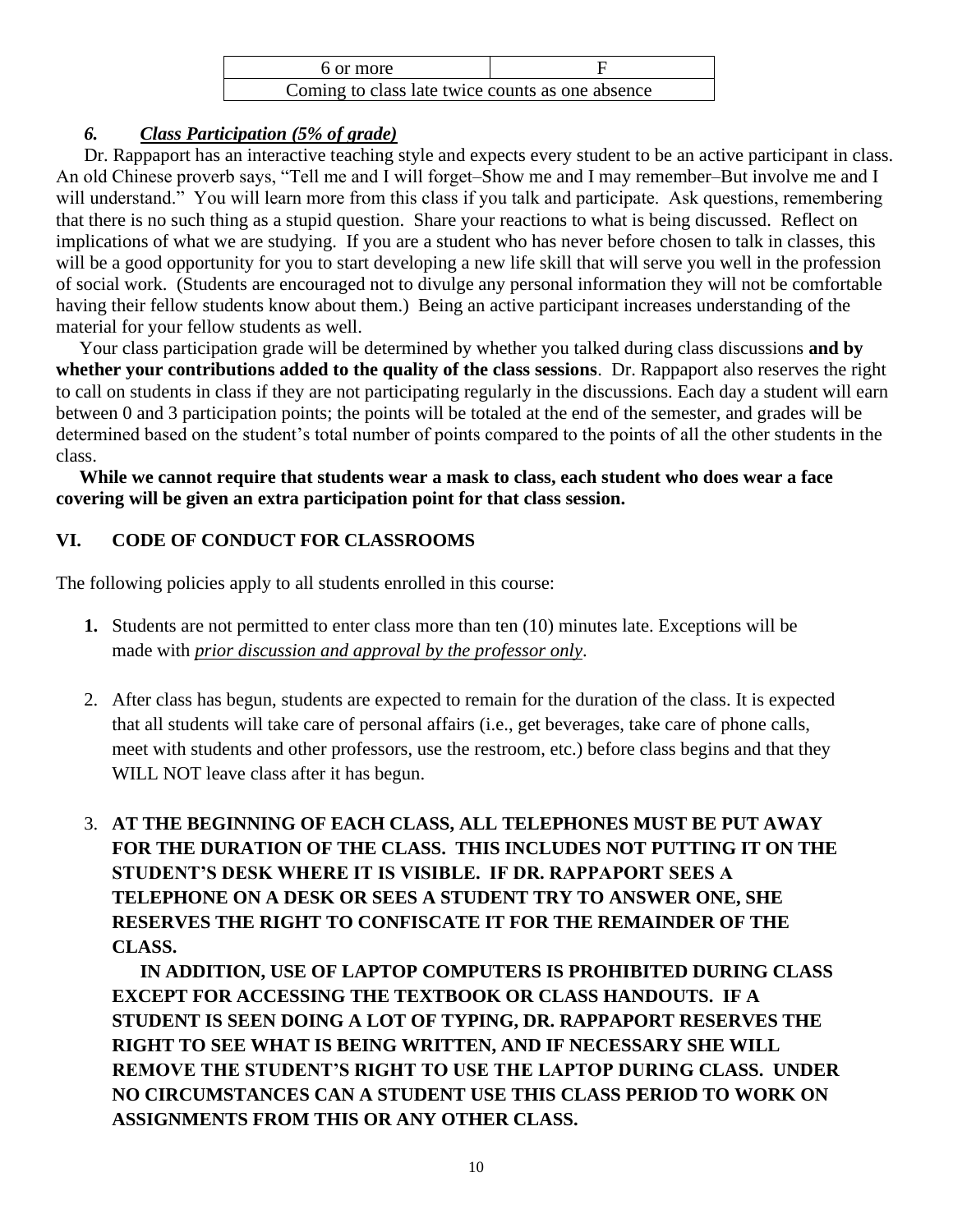# **IN OTHER WORDS, STUDENTS NEED TO PAY CLOSE ATTENTION TO EACH CLASS IN ITS ENTIRETY, INCLUDING ANY VIDEOTAPES BEING SHOWN, AND TO USE THEIR INTEGRITY AND RESPECTFULNESS IN HOW THEY BEHAVE DURING CLASS.**

- 4. Students are expected to display professional decorum at all times. This includes, but is not limited to, respecting classmates and the instructor. It is expected that students will not speak to/hold conversations with/pass notes to other students, use cell phones, or engage in other types of unprofessional behaviors after class has begun. Talking during class discussions out of turn or while other students are talking is disruptive to the learning environment, disrespectful to peers, and unprofessional in demeanor. Students are strongly encouraged to engage in discussion in a respectful and appropriate manner; hence, it is expected that students apply classroom etiquette and raise a hand if there is something you want to share or you want to answer a question. It is also expected that students will display patience in raising a hand and recognize that the professor may be trying to call on other students who have not yet participated.
- 5. To support the academic learning environment, students are asked to refrain from sharing personal information in class that will not support/add significantly to the class discussion. Sharing of personal stories and/or issues that are not directly related to the topic can distract class learning and limit knowledge-sharing by the professor and other students. The professor reserves the right to redirect/limit such conversations in class as needed.
- 6. Students are NOT permitted to work collaboratively (together) on *any* assignment in this class. All work turned in must be the student's own product. This includes take-home quizzes, papers, etc. Failure to adhere to this policy can result in a zero (0) on the assignment and referral to Student Affairs for academic integrity concerns.
- 7. **All assignments must be turned in at the beginning of class on the day they are due.** *Being absent from class on a day when an assignment is due does NOT grant a student an extension to the due date*; the student must still arrange to get that assignment turned in to the professor before class starts. Allowing students to turn in assignments late for a grade is not fair to other students who get their work done on time, disrupts the grading process for the professor, and sends a message that such behavior is professionally "okay," which it is not.
- 8. All papers submitted for grading MUST adhere to APA  $7<sup>th</sup>$  edition standards unless otherwise stated by the professor. This means that all papers must, *minimally*, be: 1) typed, 2) doublespaced, 3) use one consistent font (I prefer Times New Roman since it is easiest to read), 4) use 12 point font, 5) include an APA style cover page, and 6) include in-text citations AND a reference page for ANY SOURCED INFORMATION (this includes information learned in current or previous classes, read online, learned during a personal communication, read in a textbook, etc.). Further, all typed papers submitted in class MUST be stapled. **IF A PAPER IS NOT WRITTEN IN APA FORMAT, DR. RAPPAPORT RESERVES THE RIGHT TO RETURN IT TO THE STUDENT WITH A GRADE OF ZERO. USING APA IS NOT OPTIONAL! IF YOU DO NOT KNOW HOW TO USE APA, READ THROUGH THE**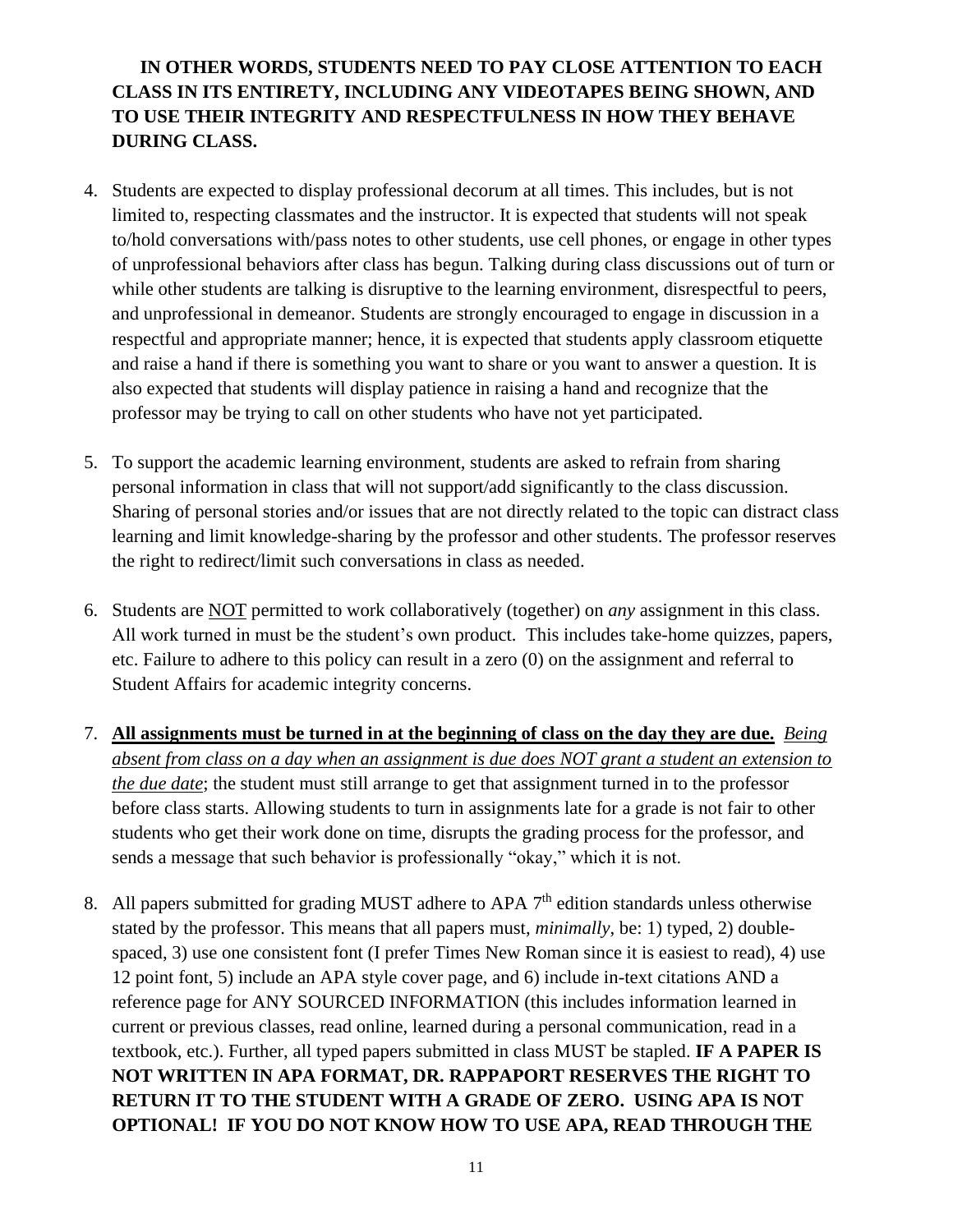# **INSTRUCTIONS LATER IN THIS SYLLABUS OR GO TO THE WRITING CENTER AND ASK FOR SOME TUTORING ON HOW TO USE IT.**

- 9. TAMUCT expects all students to maintain high standards of personal and scholarly conduct and to avoid any form of academic dishonesty. Academic dishonesty includes, but is not limited to, plagiarism (intentional or unintentional), copying another person's work (**INCLUDING THE TEXTBOOK OR OTHER COURSE MATERIALS)**, turning in someone else's work as your own, downloading material from the internet and inserting it into a paper as if it were your own work, taking ideas from classes or readings and putting them in a paper without citations/ references, cheating on an examination or other academic work, collusion, and the abuse of resource materials. Any idea, even paraphrased ideas, used or borrowed must be given credit by showing the source with an appropriate citation and reference. **Any student who violates class and/or university policies regarding Academic Honesty will be sanctioned.** More information on university policies can be found at tamuct.edu/studentconduct.
- 10. Class discussions, oral presentations, and written materials must adhere to professional standards of expression and conform to the style described by the American Psychological Association (APA). This includes avoidance of the use of language that degrades women; people of color; people who are gay, lesbian, bisexual, or transgender; and other diverse and at-risk populations. All students are expected to display the utmost respect for all people, regardless of differences.
- *11. An assessment of each student's behavior as it relates to class policies and overall decorum required by the TAMUCT Social Work Department and the university is provided via the "Rubric for Assessing Professional Behaviors" that is given to students at the New Social Work Student Orientation. All social work majors receive a RAPB when they apply to the social work major and again when they apply for a field placement. Failure to obtain scores of 3 or 4 in any of the 15 professional behavior areas listed in the rubric will limit a student's ability to be admitted to the social work major or assigned to a field placement and/or can result in removal from a field placement. These behaviors, which align with the National Association of Social Workers (NASW) core values and ethics, the TAMUCT Code of Conduct, and the Social Work Department class policies, are considered the expected professional behaviors of social work interns and future generalist social workers and, therefore, are held to the strictest code.*

### **VII. University Policies**

### *1.* **Emergency Warning System for Texas A&M University-Central Texas**

**SAFEZONE.** SafeZone provides a public safety application that gives you the ability to call for help with the push of a button. It also provides Texas A&M University-Central Texas the ability to communicate emergency information quickly via push notifications, email, and text messages. All students automatically receive email and text messages via their myCT accounts. Downloading SafeZone allows access to push notifications and enables you to connect directly for help through the app. You can download SafeZone from the app store and use your myCT credentials to log in. If you would like more information, you can visit the **[SafeZone](http://www.safezoneapp.com/)** website [www.safezoneapp.com]. To register SafeZone on your phone, please follow these 3 easy steps*:*

a. Download the SafeZone App from your phone store using the link below: [iPhone/iPad:](https://apps.apple.com/app/safezone/id533054756) [https://apps.apple.com/app/safezone/id533054756]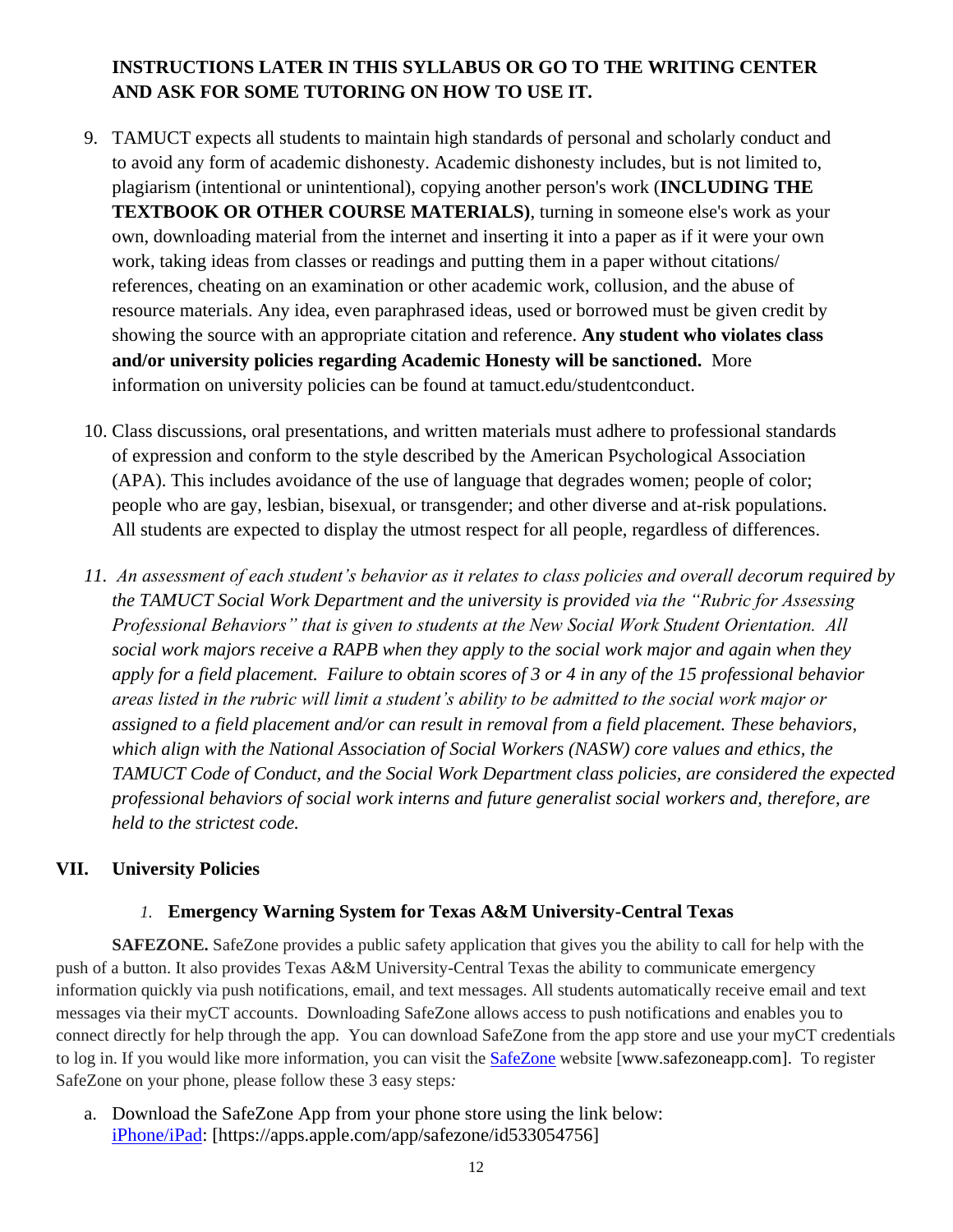Android Phone / Tablet [https://play.google.com/store/apps/details?id=com.criticalarc.safezoneapp]

- b. [Launch the app and ente](https://play.google.com/store/apps/details?id=com.criticalarc.safezoneapp)r your myCT email address (e.g. {name}  $@t$  amuct.edu)
- c. Complete your profile and accept the terms of service

#### 2. **COVID-19 Protocols**:

- Students and employees must check for symptoms every day before coming on campus. Do NOT come to campus if you suspect that you have COVID-19 or another infectious illness.
- You must complete the COVID-19 Reporting Form if you believe you have been exposed to or have tested positive for COVID-19. Find this reporting form on the TAMUCT website: <https://redcap.tamhsc.edu/surveys/?s=N38DRD4EMK>If you do contract COVID-19 and must stay home, contact the professor to see about remaining current with the course while you have to remain at home. If ill, you can contact the office of Student Success, Equity and Inclusion to see about requesting accommodations to be able to succeed in the course.
- Free COVID-19 testing will be available on campus
- The university does not require face coverings (masks). However, it is strongly recommended according to the US Centers for Disease Control and Prevention (CDC) for both vaccinated and unvaccinated people. We encourage students to wear a face covering, to continue social distancing when possible, to wash their hands often, to cough and sneeze into your arm/elbow junction, to disinfect your area that needs to be touched, and to monitor your health daily. The University also strongly encourges people to get vaccinated to prevent further spread of COVID-19.

#### 3. **Technology Requirements**

This course will use the A&M-Central Texas Instructure Canvas learning management system. **We strongly recommend the latest versions of Chrome or Firefox browsers. Canvas no longer supports any version of Internet Explorer.** Logon to A&M-Central Texas Canvas [https://tamuct.instructure.com/] or access Canvas through the TAMUCT Online link in myCT [https://tamuct.onecampus.com/]. You will log in through our Microsoft portal. Username: Your MyCT email address. Password: Your MyCT password.

For log-in problems, students should contact Help Desk Central, 24 hours a day, 7 days a week

Email: [helpdesk@tamu.edu](mailto:helpdesk@tamu.edu) Phone: (254) 519-5466 [Web Chat:](http://hdc.tamu.edu/) [http://hdc.tamu.edu] *Please let the support technician know you are an A&M-Central Texas student.*

#### **4. Canvas Support**

Use the Canvas Help link, located at the bottom of the left-hand menu, for issues with Canvas. You can select "Chat with Canvas Support," submit a support request through "Report a Problem," or call the Canvas support line: 1-844-757-0953.

#### **5. Drop Policy**

If you discover that you need to drop this class, you must complete the [Drop Request](https://dynamicforms.ngwebsolutions.com/casAuthentication.ashx?InstID=eaed95b9-f2be-45f3-a37d-46928168bc10&targetUrl=https%3A%2F%2Fdynamicforms.ngwebsolutions.com%2FSubmit%2FForm%2FStart%2F53b8369e-0502-4f36-be43-f02a4202f612) Dynamic Form through Warrior Web:

https://dynamicforms.ngwebsolutions.com/casAuthentication.ashx?InstID=eaed95b9-f2be-45f3-a37d-46928168bc10&targetUrl=https%3A%2F%2Fdynamicforms.ngwebsolutions.com%2FSubmit%2FForm %2FStart%2F53b8369e-0502-4f36-be43-f02a4202f612].

Faculty cannot drop students; this is always the responsibility of the student. The Registrar's Office will provide a deadline on the Academic Calendar for which the form must be completed. Once you submit the completed form to the Registrar's Office, you must go into Warrior Web and confirm that you are no longer enrolled. If you still show as enrolled, FOLLOW-UP with the Registrar's Office immediately. You are to attend class until the procedure is complete to avoid penalty for absence.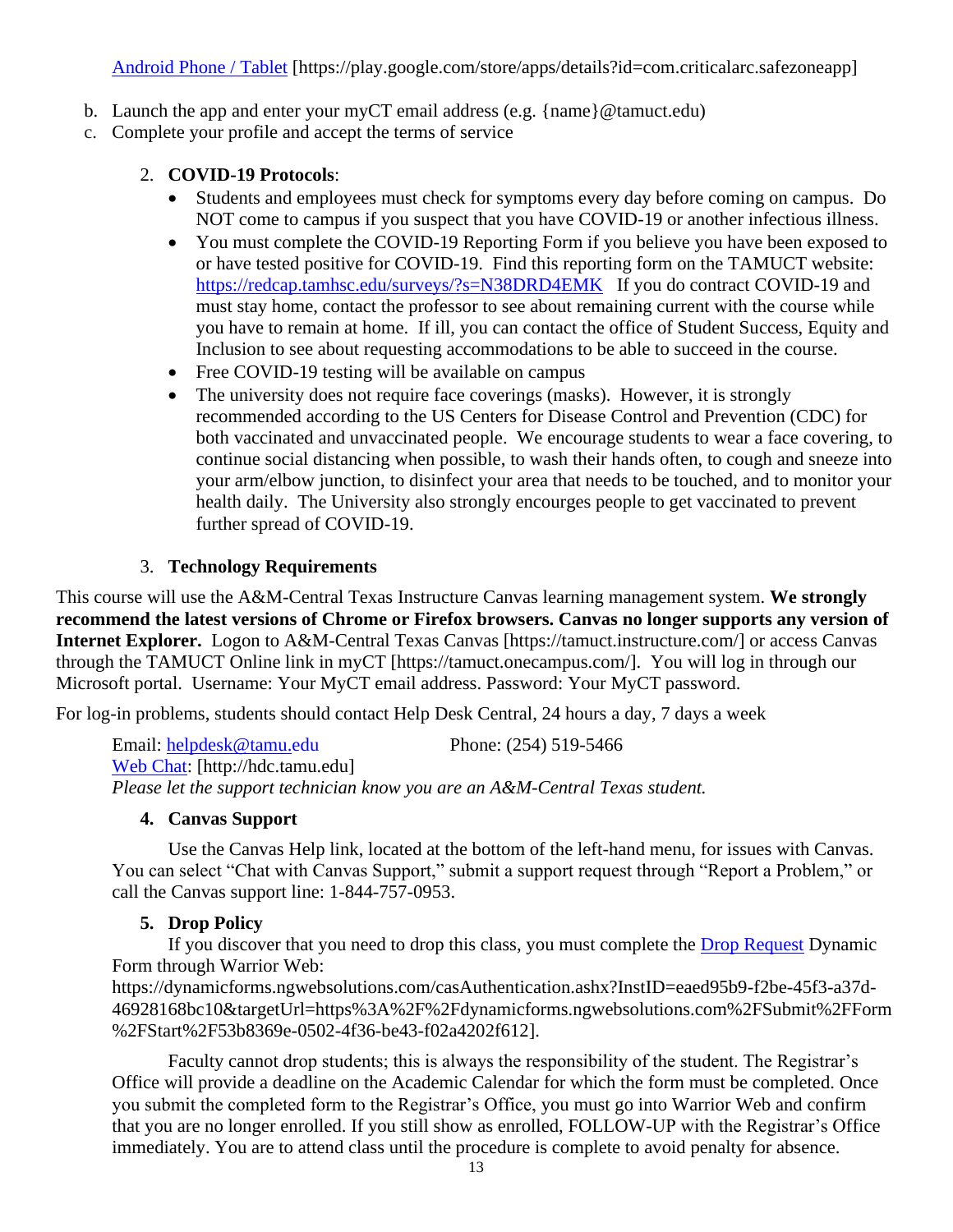Should you miss the drop deadline or fail to follow the procedure, you will receive an F in the course, which may affect your financial aid and/or VA educational benefits.

#### 6. **Academic Integrity**

Texas A&M University-Central Texas values the integrity of the academic enterprise and strives for the highest standards of academic conduct. A&M-Central Texas expects its students, faculty, and staff to support the adherence to high standards of personal and scholarly conduct to preserve the honor and integrity of the creative community. Any deviation by students from this expectation may result in a failing grade for the assignment and potentially a failing grade for the course. All academic misconduct concerns will be referred to the Office of Student Conduct. When in doubt on collaboration, citation, or any issue, please contact your instructor before taking a course of action. For more [information](https://nam04.safelinks.protection.outlook.com/?url=https%3A%2F%2Fwww.tamuct.edu%2Fstudent-affairs%2Fstudent-conduct.html&data=04%7C01%7Clisa.bunkowski%40tamuct.edu%7Ccfb6e486f24745f53e1a08d910055cb2%7C9eed4e3000f744849ff193ad8005acec%7C0%7C0%7C637558437485252160%7CUnknown%7CTWFpbGZsb3d8eyJWIjoiMC4wLjAwMDAiLCJQIjoiV2luMzIiLCJBTiI6Ik1haWwiLCJXVCI6Mn0%3D%7C1000&sdata=yjftDEVHvLX%2FhM%2FcFU0B99krV1RgEWR%2BJ%2BhvtoR6TYk%3D&reserved=0) regarding the Student Conduct process, [https://www.tamuct.edu/studentaffairs/student-conduct.html]. If you know of potential honor violations by other students, you may [submit](https://nam04.safelinks.protection.outlook.com/?url=https%3A%2F%2Fcm.maxient.com%2Freportingform.php%3FTAMUCentralTexas%26layout_id%3D0&data=04%7C01%7Clisa.bunkowski%40tamuct.edu%7Ccfb6e486f24745f53e1a08d910055cb2%7C9eed4e3000f744849ff193ad8005acec%7C0%7C0%7C637558437485262157%7CUnknown%7CTWFpbGZsb3d8eyJWIjoiMC4wLjAwMDAiLCJQIjoiV2luMzIiLCJBTiI6Ik1haWwiLCJXVCI6Mn0%3D%7C1000&sdata=CXGkOa6uPDPX1IMZ87z3aZDq2n91xfHKu4MMS43Ejjk%3D&reserved=0) a report, [https://cm.maxient.com/reportingform.php?TAMUCentralTexas&layout\_id=0].

#### **7. For Pregnant and/or Parenting Students:**

Texas A&M University-Central Texas supports students who are pregnant and/or parenting. In accordance with requirements of Title IX and related guidance from US Department of Education's Office of Civil Rights, the Dean of Student Affairs' Office can assist students who are pregnant and/or parenting in seeking accommodations related to pregnancy and/or parenting. Students should seek out assistance as early in the pregnancy as possible. For more information, please visit [Student Affairs](https://www.tamuct.edu/student-affairs/pregnant-and-parenting-students.html) [https://www.tamuct.edu/studentaffairs/pregnant-and-parenting-students.html]. Students may also contact the institution's Title IX Coordinator. If you would like to read more about these [requirements and guidelines](http://www2.ed.gov/about/offices/list/ocr/docs/pregnancy.pdf) online, please visit the website [http://www2.ed.gov/about/offices/list/ocr/docs/pregnancy.pdf].

Title IX of the Education Amendments Act of 1972 prohibits discrimination on the basis of sex and gender–including pregnancy, parenting, and all related conditions. A&M-Central Texas is able to provide flexible and individualized reasonable accommodation to pregnant and parenting students. All pregnant and parenting students should contact the Associate Dean in the Division of Student Affairs at (254) 501-5909 to seek out assistance. Students may also contact the University's Title IX Coordinator.

#### 8. **Academic Accommodations**

At Texas A&M University-Central Texas, we value an inclusive learning environment where every student has an equal chance to succeed and has the right to a barrier-free education. The Warrior Center for Student Success, Equity and Inclusion is responsible for ensuring that students with a disability receive equal access to the university's programs, services and activities. If you believe you have a disability requiring reasonable accommodations, please contact the Office of Access and Inclusion, WH-212; or call (254) 501- 5836. Any information you provide is private and confidential and will be treated as such. For more information, please visit our [Access & Inclusion](https://tamuct.instructure.com/courses/717) Canvas page (log-in required) [https://tamuct.instructure.com/courses/717]

#### 9. **Library Services**

The University Library provides many services in support of research across campus and at a distance. We offer over 200 electronic databases containing approximately 400,000 eBooks and 82,000 journals, in addition to the 96,000 items in our print collection, which can be mailed to students who live more than 50 miles from campus. Research guides for each subject taught at A&M-Central Texas are available through our website to help students navigate these resources. On campus, the library offers technology including cameras, laptops, microphones, webcams, and digital sound recorders. Research assistance from a librarian is also available 24 hours a day through our online chat service, and at the reference desk when the library is open. Research sessions can be scheduled for more comprehensive assistance, and may take place virtually through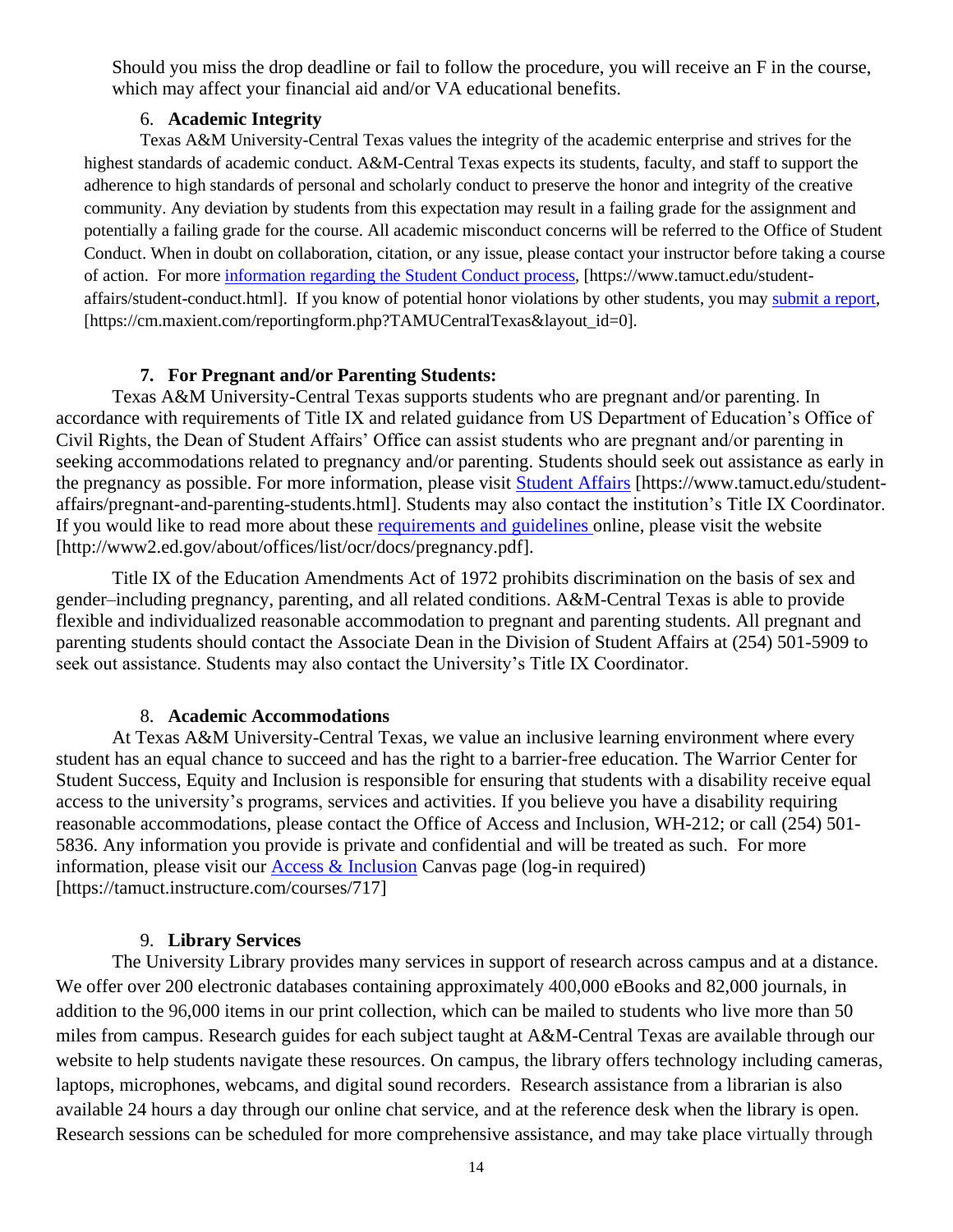#### WebEx, Microsoft Teams or in-person at the library. Schedule an [appointment](https://nam04.safelinks.protection.outlook.com/?url=https%3A%2F%2Ftamuct.libcal.com%2Fappointments%2F%3Fg%3D6956&data=04%7C01%7Clisa.bunkowski%40tamuct.edu%7Cde2c07d9f5804f09518008d9ab7ba6ff%7C9eed4e3000f744849ff193ad8005acec%7C0%7C0%7C637729369835011558%7CUnknown%7CTWFpbGZsb3d8eyJWIjoiMC4wLjAwMDAiLCJQIjoiV2luMzIiLCJBTiI6Ik1haWwiLCJXVCI6Mn0%3D%7C3000&sdata=KhtjgRSAw9aq%2FoBsB6wyu8b7PSuGN5EGPypzr3Ty2No%3D&reserved=0)

[here:](https://nam04.safelinks.protection.outlook.com/?url=https%3A%2F%2Ftamuct.libcal.com%2Fappointments%2F%3Fg%3D6956&data=04%7C01%7Clisa.bunkowski%40tamuct.edu%7Cde2c07d9f5804f09518008d9ab7ba6ff%7C9eed4e3000f744849ff193ad8005acec%7C0%7C0%7C637729369835011558%7CUnknown%7CTWFpbGZsb3d8eyJWIjoiMC4wLjAwMDAiLCJQIjoiV2luMzIiLCJBTiI6Ik1haWwiLCJXVCI6Mn0%3D%7C3000&sdata=KhtjgRSAw9aq%2FoBsB6wyu8b7PSuGN5EGPypzr3Ty2No%3D&reserved=0) [https://tamuct.libcal.com/appointments/?g=6956]. Assistance may cover many topics, including how to find articles in peer-reviewed journals, how to cite resources, and how to piece together research for written assignments. Our 27,000-square-foot facility on the A&M-Central Texas main campus includes student lounges, private study rooms, group work spaces, computer labs, family areas suitable for all ages, and many other features. Services such as interlibrary loan, TexShare, binding, and laminating are available. The library frequently offers workshops, tours, readings, and other events. For more information, please visit our [Library](https://nam04.safelinks.protection.outlook.com/?url=https%3A%2F%2Ftamuct.libguides.com%2Findex&data=04%7C01%7Clisa.bunkowski%40tamuct.edu%7C7d8489e8839a4915335f08d916f067f2%7C9eed4e3000f744849ff193ad8005acec%7C0%7C0%7C637566044056484222%7CUnknown%7CTWFpbGZsb3d8eyJWIjoiMC4wLjAwMDAiLCJQIjoiV2luMzIiLCJBTiI6Ik1haWwiLCJXVCI6Mn0%3D%7C1000&sdata=2R755V6rcIyedGrd4Os5rkgn1PvhHKU3kUV1vBKiHFo%3D&reserved=0) [website:](https://nam04.safelinks.protection.outlook.com/?url=https%3A%2F%2Ftamuct.libguides.com%2Findex&data=04%7C01%7Clisa.bunkowski%40tamuct.edu%7C7d8489e8839a4915335f08d916f067f2%7C9eed4e3000f744849ff193ad8005acec%7C0%7C0%7C637566044056484222%7CUnknown%7CTWFpbGZsb3d8eyJWIjoiMC4wLjAwMDAiLCJQIjoiV2luMzIiLCJBTiI6Ik1haWwiLCJXVCI6Mn0%3D%7C1000&sdata=2R755V6rcIyedGrd4Os5rkgn1PvhHKU3kUV1vBKiHFo%3D&reserved=0) [http://tamuct.libguides.com/index].

#### **10. Tutoring Services**

Tutoring is available to all A&M-Central Texas students, both virtually and in-person. Student success coaching is available online upon request. If you have a question, are interested in becoming a tutor, or in need of success coaching contact the Warrior Center for Student Success, Equity and Inclusion at (254) 501-5836, visit the Warrior Center at 212 Warrior Hall, or by emailing [WarriorCenter@tamuct.edu.](mailto:WarriorCenter@tamuct.edu) To schedule tutoring sessions and view tutor availability, please visit Tutor [Matching](https://tutormatchingservice.com/TAMUCT) Services [https://tutormatchingservice.com/TAMUCT] or visit the Tutoring Center in 111 Warrior Hall. Chat live with a remote tutor 24/7 for almost any subject from on your computer! Tutor.com is an online tutoring platform that enables A&M-Central Texas students to log in and receive online tutoring support at no additional cost. This tool provides tutoring in over 40 subject areas except writing support. Access Tutor.com through Canvas.

#### 11. **University Writing Center**

University Writing Center: Located in Warrior Hall 416, the University Writing Center (UWC) at Texas A&M University–Central Texas (A&M–Central Texas) is a free service open to all A&M–Central Texas students. For the Spring 2022 semester, the hours of operation are from 10:00 a.m.-5:00 p.m. Monday thru Thursday in Warrior Hall 416 (with online tutoring available every hour as well) with satellite hours available online only Monday thru Thursday from 6:00-9:00 p.m. and Saturday 12:00-3:00 p.m. Tutors are prepared to help writers of all levels and abilities at any stage of the writing process. While tutors will not write, edit, or grade papers, they will assist students in developing more effective composing practices. By providing a practice audience for students' ideas and writing, our tutors highlight the ways in which they read and interpret students' texts, offering guidance and support throughout the various stages of the writing process. In addition, students may work independently in the UWC by checking out a laptop that runs the Microsoft Office suite and connects to WIFI, or by consulting our resources on writing, including all of the relevant style guides. Whether you need help brainstorming ideas, organizing an essay, proofreading, understanding proper citation practices, or just want a quiet place to work, the UWC is here to help!

Students may arrange a one-to-one session with a trained and experienced writing tutor by making an appointment via [WCOnline](https://tamuct.mywconline.com/) [https://tamuct.mywconline.com/]. In addition, you can email Dr. Bruce Bowles Jr. at bruce.bowles@tamuct.edu if you have any questions about the UWC, need any assistance with scheduling, or would like to schedule a recurring appointment with your favorite tutor by making an appointment via [WCOnline](https://tamuct.mywconline.com/) [https://tamuct.mywconline.com/]. In addition, you can email Dr. Bruce Bowles Jr. at bruce.bowles@tamuct.edu if you have any questions about the UWC, need any assistance with scheduling, or would like to schedule a recurring appointment with your favorite tutor.

#### **12. Sexual Violence**

Sexual violence is a serious safety, social justice, and public health issue. The university offers support for anyone struggling with these issues. University faculty are mandated reporters, so if someone discloses that they were sexually assaulted (or a victim of Domestic/Dating Violence or Stalking) while a student at TAMUCT, faculty members are required to inform the Title IX Office. If you want to discuss any of these issues confidentially, you can do so through Student Wellness and Counseling (254-501-5955) located on the second floor of Warrior Hall (207L). Sexual violence can occur on our campus because predators often feel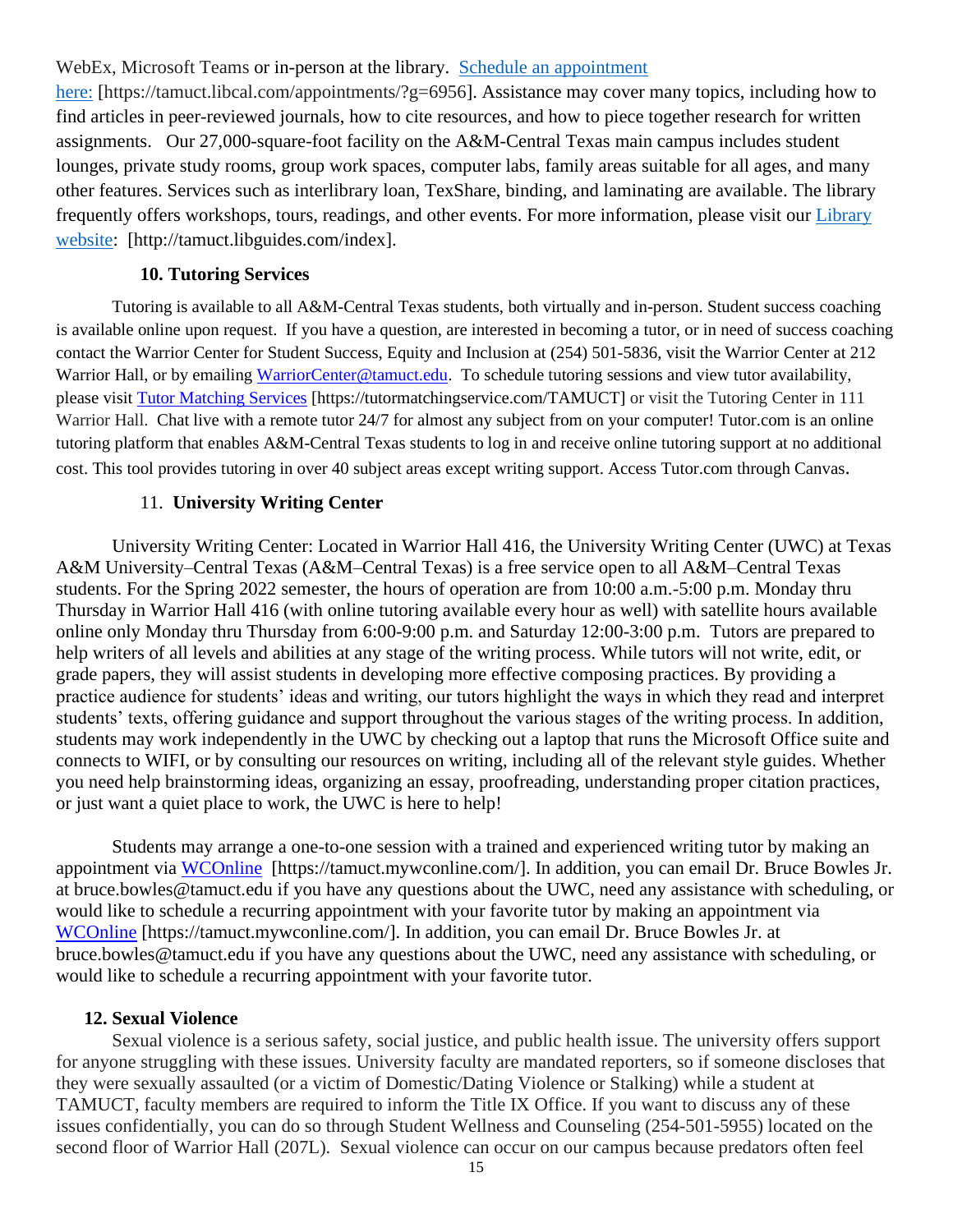emboldened, and victims often feel silenced or shamed. It is incumbent on ALL of us to find ways to actively create environments that tell predators we don't agree with their behaviors and tell survivors we will support them. Your actions matter. Don't be a bystander; be an agent of change. For additional information on campus policy and resources visit the [Title IX webpage](https://www.tamuct.edu/compliance/titleix.html) [\[https://www.tamuct.edu/compliance/titleix.html\]](https://www.tamuct.edu/compliance/titleix.html).

### 13. **Behavioral Intervention:**

Texas A&M University-Central Texas cares about the safety, health, and well-being of its students, faculty, staff, and community. If you are aware of individuals for whom you have a concern, please make a referral to the Behavioral Intervention Team. Referring your concern shows you care. You can complete the [referral](https://cm.maxient.com/reportingform.php?TAMUCentralTexas&layout_id=2) online [https://cm.maxient.com/reportingform.php?TAMUCentralTexas&layout\_id=2]. Anonymous referrals are accepted. Please see the [Behavioral Intervention Team](https://www.tamuct.edu/bit) website for more information [https://www.tamuct.edu/bit]. If a person's behavior poses an imminent threat to you or another, contact 911 or A&M-Central Texas University Police at 254-501-5805.

### 14. **Copyright Notice**

Students should assume that all course material is copyrighted by the respective author(s). Reproduction of course material is prohibited without consent by the author and/or course instructor. Violation of copyright is against the law and against TAMUCT's Code of Academic Honesty. All alleged violations will be reported to the Office of Student Conduct.

#### **VIII. The professor teaching this class**

Dr. Rappaport has a life-long interest in (really, fascination with) issues related to human functioning, including mental health issues, owing to the fact that her social work career was focused on medical social work (working with children, adolescents, and their parents who had a wide variety of medical and mental health disorders, chronic conditions, and disabilities). She also has some experience with mental health disorders within her own family. In her 25 years of practice as a social worker before coming to Killeen to teach social work in August 2000, Dr. Rappaport has seen direct evidence of how important it is for all social workers to have at least a basic understanding of human functioning, mental health disorders, and other chronic conditions and disabilities that are commonly experienced by people who turn to social workers for assistance with their ability to continue functioning and maintaining quality of life.

 Dr. Rappaport takes teaching very seriously. She wants students to enjoy this class and to feel like they learned a great deal from it. She is committed to coming to class prepared, to openly and willingly sharing her professional knowledge and experiences with students, and to encouraging everyone to participate actively in the discussions. In return, she expects students to come to class prepared, having read the day's assignment ahead of time and being ready to ask any questions they might have about things they did not understand in the reading. Students are also expected to have different opinions about the material discussed, and she encourages students to disagree respectfully and to explore how their opinions have developed over time. She responds to emails as soon as possible, and she tries to get all written assignments graded and returned to students within the following 1-2 class periods. At least twice during the semester she will also give students a grade sheet, letting them know what their grade currently is in the course.

### **IX. Course Schedule**

| Date    | Description of Day's Reading Assignments, Topics Covered, and Assignments Due                               |
|---------|-------------------------------------------------------------------------------------------------------------|
| Tuesday | Review course syllabus<br>Introduction to the course                                                        |
| 1/18/22 | Handout: "Client Assessment and Treatment Planning," "Psychotropic Medications and Medication<br>Adherence" |
|         | Receive assigned diagnosis/diagnoses on which you will base your fictional client                           |
|         | Video: Scenes from "A Beautiful Mind"                                                                       |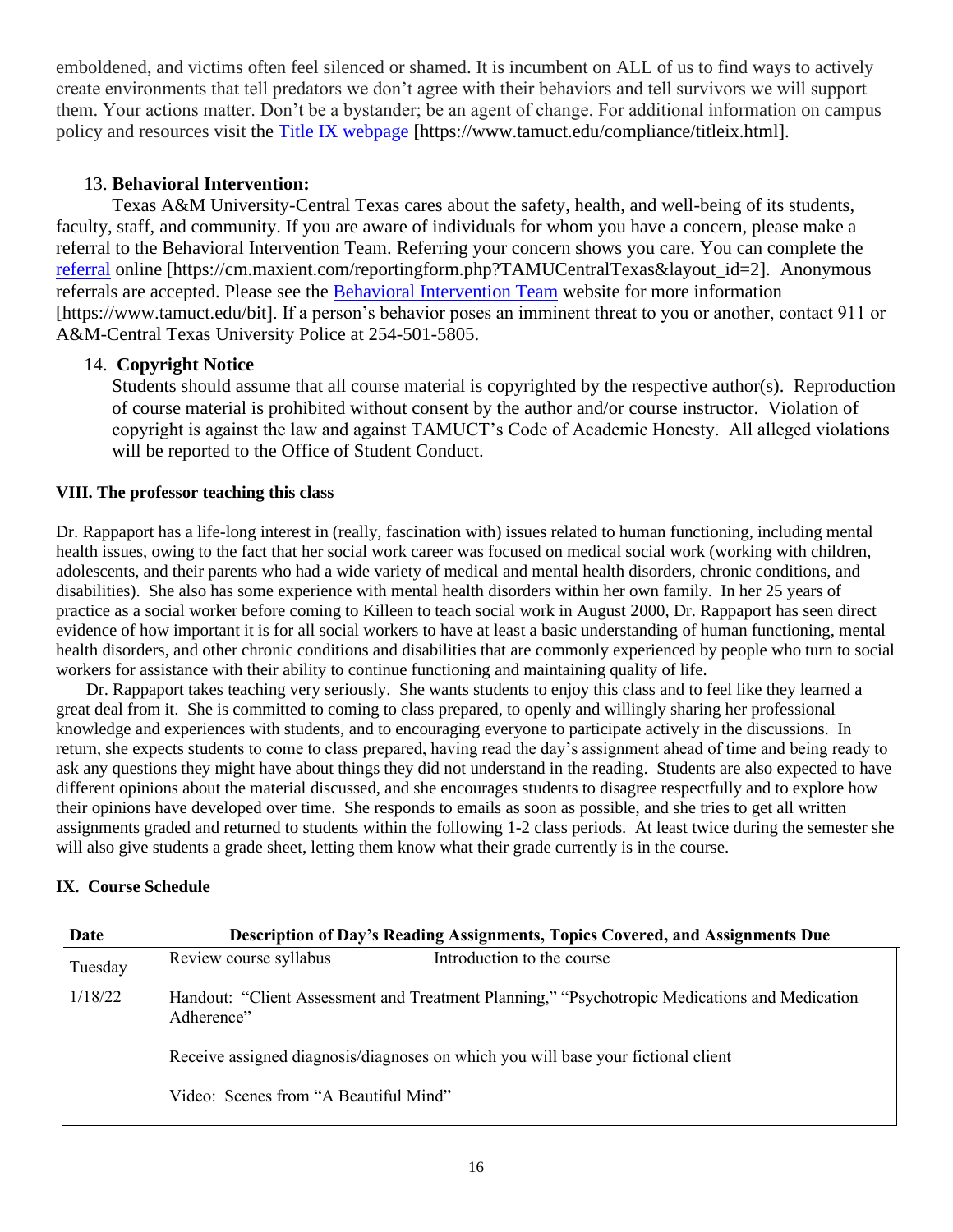|          | Description of Day's Reading Assignments, Topics Covered, and Assignments Due                                       |
|----------|---------------------------------------------------------------------------------------------------------------------|
| Thursday | Bentley & Walsh, pp. 1-23                                                                                           |
|          | The larger context of psychopharmacology and social work<br>$\bullet$                                               |
| 1/20/22  | Neuroscience, biology, mind-body connections, causality, and scientific context                                     |
|          | Changing and expanding roles                                                                                        |
|          | DSM-5: Intellectual disability, pp. 33-41                                                                           |
|          | Autism Spectrum Disorder, pp. 50-59                                                                                 |
|          | Handout: "Common Interventions for Clients with Autism-Spectrum Disorder"                                           |
| Tuesday  | Intellectual disabilities, continued                                                                                |
| 1/25/22  | Video: Excerpts from "Profoundly Normal" (1:26)                                                                     |
| Thursday | Bentley & Walsh, pp. 24-50                                                                                          |
|          | Overview of social work roles in medication management across settings<br>$\bullet$                                 |
| 1/27/22  | Practice settings: Mental health, child welfare, aging, corrections                                                 |
|          | Partnership model of social work practice                                                                           |
|          | Social work roles and values                                                                                        |
|          | DSM-5: Attention Deficit-Hyperactivity Disorder, pp. 59-66                                                          |
|          | Specific Learning Disorders, pp. 66-74                                                                              |
|          | Tic Disorders, including Tourette's Disorder, pp. 81-84                                                             |
|          | Handout: "Common Interventions for ADHD"                                                                            |
|          | Video: Excerpts from "Twitch and Shout" (0:58) (library video)                                                      |
| Tuesday  | Bentley & Walsh, pp. 51-85                                                                                          |
|          | Basic Psychopharmacology<br>$\bullet$                                                                               |
| 2/1/22   | Central nervous system, nerve cells, neurotransmitters                                                              |
|          | How drug moves through body, effects on body<br>$\bullet$                                                           |
|          | 5 classes of psychotropic medications                                                                               |
|          | Pharmacogenomics                                                                                                    |
|          | Adverse effects of medications                                                                                      |
|          | DSM-5: Delusional disorder, pp. 90-93                                                                               |
|          | Brief Psychotic disorder, pp. 94-96                                                                                 |
|          | Schizophreniform disorder, pp. 96-99                                                                                |
|          | Schizophrenia, pp. 99-105                                                                                           |
|          | Schizoaffective disorder, pp. 105-110                                                                               |
|          | Handout: "Common Interventions for Schizophrenia"                                                                   |
|          | Movie: See part of "Inside Out: Going to Extremes" (depression, bipolar, schizophrenia) (0:53) (Films<br>on Demand) |
|          | TURN IN DRAFT OF CLIENT DEMOGRAPHICS AND STORY                                                                      |
|          | RECEIVE ASSIGNMENT ON "SURROUNDED BY MADNESS," DUE IN ONE WEEK                                                      |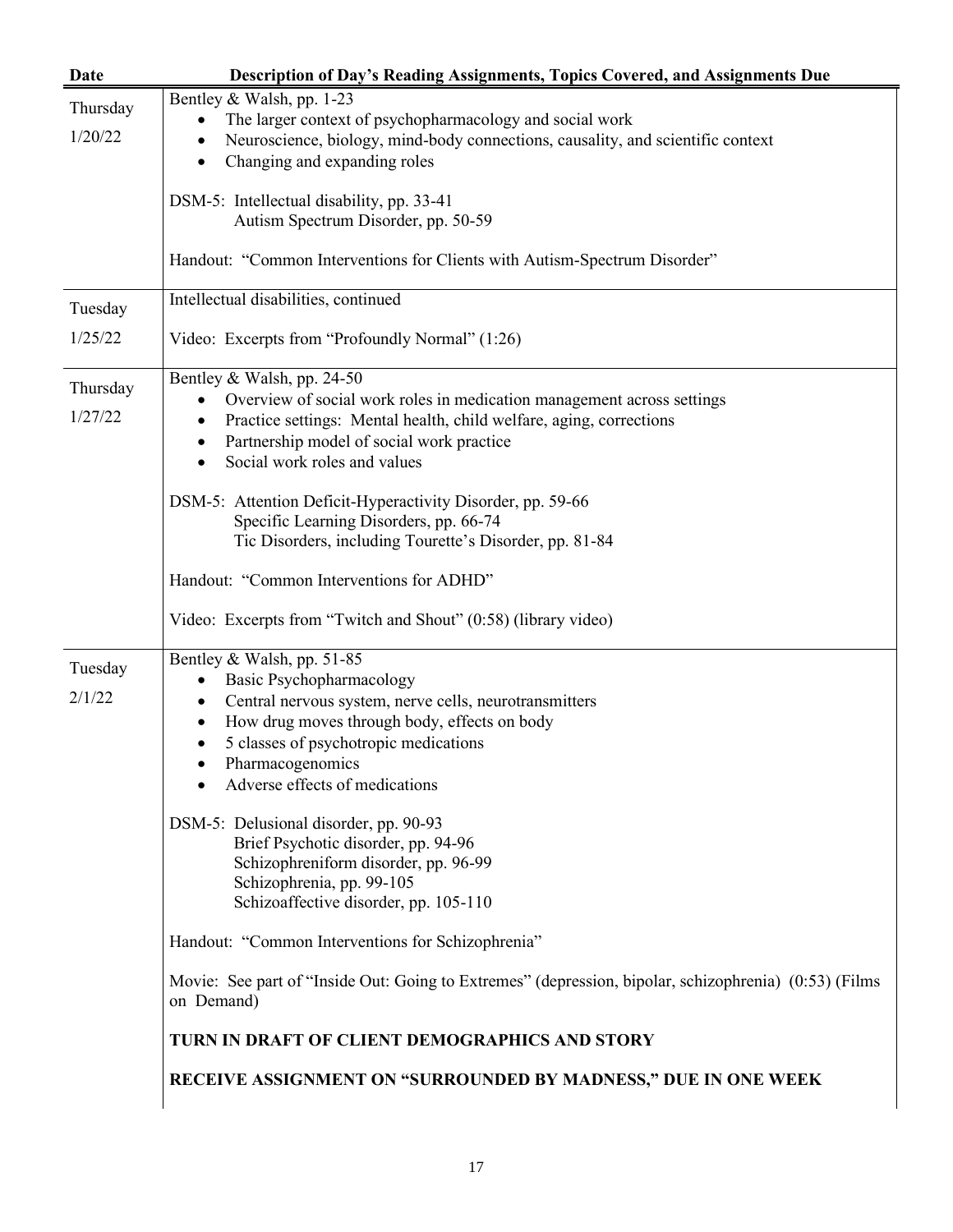| Date               | Description of Day's Reading Assignments, Topics Covered, and Assignments Due                                                                                                                                   |
|--------------------|-----------------------------------------------------------------------------------------------------------------------------------------------------------------------------------------------------------------|
| Thursday           | Schizophrenia, continued                                                                                                                                                                                        |
| 2/3/22             | Video: Watch excerpts of "The Soloist" (1:56)                                                                                                                                                                   |
| Tuesday<br>2/8/22  | Bentley & Walsh, pp. 86-144<br>The 5 classes of medication: Anti-psychotics – Antidepressants – Mood Stabilizers – Anti-<br>Anxiety Medications - Psychostimulants                                              |
|                    | DSM-5: Bipolar I Disorder, pp. 123-132<br>Bipolar II Disorder, pp. 132-139<br>Cyclothymic Disorder, pp. 139-141                                                                                                 |
|                    | Handout: "Common Interventions for Bipolar Disorder"                                                                                                                                                            |
|                    | Movie: "Diagnosis Bipolar: 5 Families in Search for Answers" (0:48) (Films on Demand)                                                                                                                           |
| Thursday           | Bipolar Disorder, continued                                                                                                                                                                                     |
| 2/10/22            | Video: "Of Two Minds" (1:29)                                                                                                                                                                                    |
| Tuesday<br>2/15/22 | Bentley & Walsh, pp. 145-168<br>Intervention concerns with specific populations<br>Gender, pregnancy, sexual adverse effects, older adults, children and adolescents, cultures, dual<br>٠<br>diagnoses          |
|                    | DSM-5: Disruptive mood dysregulation disorder, pp. 156-160<br>Major depressive disorder, pp. 160-168<br>Persistent depressive disorder (dysthymia), pp. 168-171<br>Premenstrual Dysphoric disorder, pp. 171-175 |
|                    | Handout: "Common Interventions for Depressive Disorders"<br>Handout: "Common Interventions for Youth with Disruptive Behavior Disorders"                                                                        |
| Thursday           | Depression, continued                                                                                                                                                                                           |
| 2/17/22            | Video: "Depression: Out of the Shadows" (1:30)                                                                                                                                                                  |
|                    | <b>ASSIGNMENT ON "SURROUNDED BY MADNESS" DUE</b>                                                                                                                                                                |
| Tuesday<br>2/22/22 | DSM-5: Separation Anxiety disorder, pp. 190-195<br>Specific phobias, pp. 197-202<br>Social anxiety disorder (social phobia), pp. 202-208<br>Agoraphobia, pp. 217-221                                            |
|                    | Handout: "Common Interventions for Phobias"                                                                                                                                                                     |
|                    | Movie: "Anxiety Disorders" (0:22) (Films on Demand)<br>"Anxiety Disorders: Psychotropic Medications" (0:16) (Films on Demand)                                                                                   |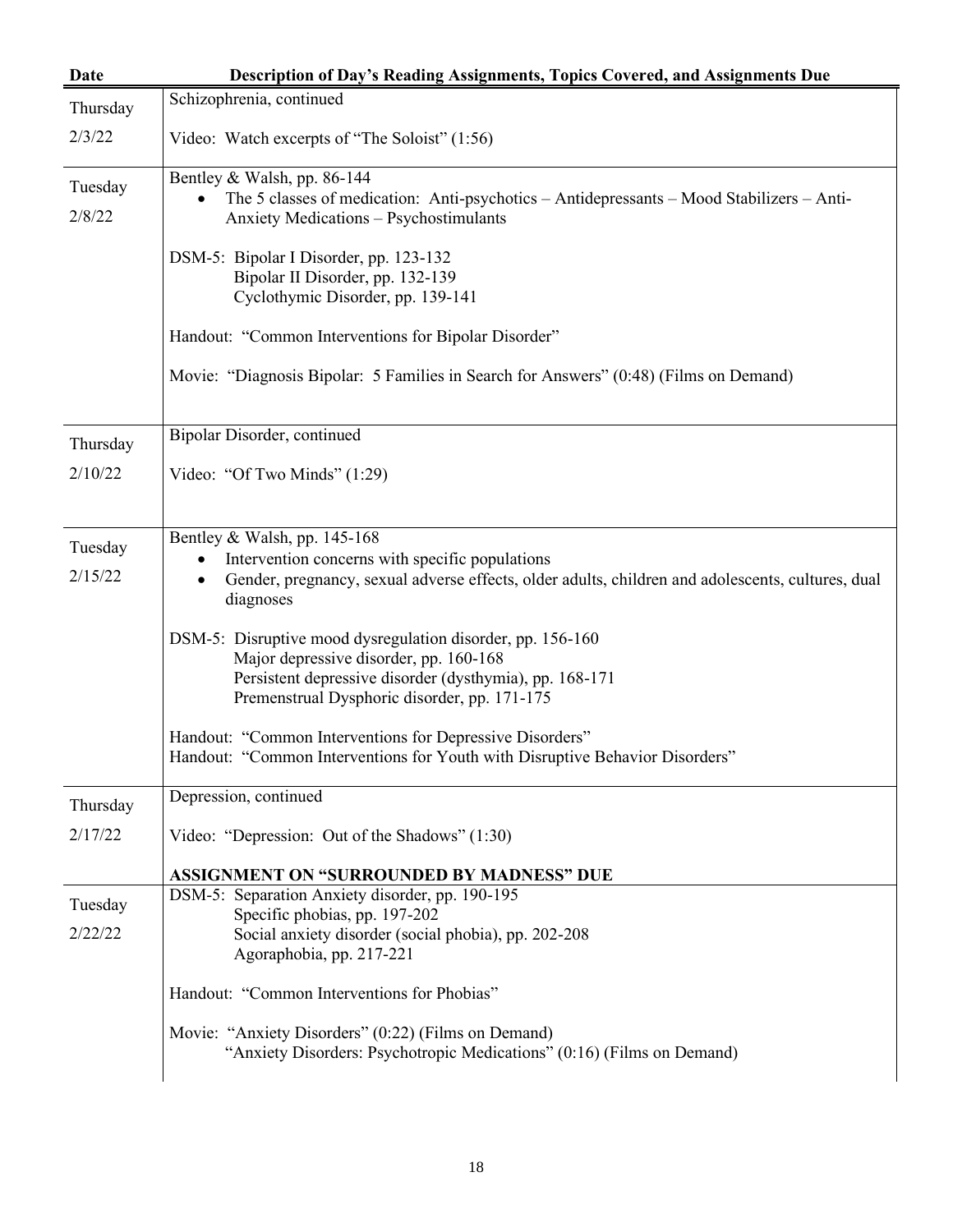| Date                                            | Description of Day's Reading Assignments, Topics Covered, and Assignments Due                                                                      |
|-------------------------------------------------|----------------------------------------------------------------------------------------------------------------------------------------------------|
| Thursday                                        | Bentley and Walsh, pp. 169-194                                                                                                                     |
| 2/24/22                                         | • Referrals, decision-making and meaning of psychiatric medication                                                                                 |
|                                                 | DSM-5: Panic Disorder, pp. 208-214                                                                                                                 |
|                                                 | Panic attacks, pp. 214-217                                                                                                                         |
|                                                 | Generalized Anxiety disorder, pp. 222-226                                                                                                          |
|                                                 | Handout: "Common Interventions for Anxiety Disorders"<br>Handout: "Common Interventions in Panic Disorder"                                         |
| Tuesday                                         | Panic disorders, continued                                                                                                                         |
| 3/1/22                                          | Video: "Panic Disorder and Agoraphobia: When Fear Takes Control" (0:52) (Films on Demand)                                                          |
|                                                 | DSM-5: Obsessive-compulsive disorder, pp. 237-242                                                                                                  |
| Thursday                                        | Body Dysmorphic disorder, pp. 242-247                                                                                                              |
| 3/3/22                                          | Hoarding disorder, pp. 247-251                                                                                                                     |
|                                                 | Handout: "Common Interventions for Obsessive-Compulsive Disorder"                                                                                  |
|                                                 | Handout: "Common Interventions for Body Dysmorphic Disorder"                                                                                       |
|                                                 | TURN IN DRAFT OF CLIENT DEMOGRAPHICS, CLIENT STORY, STRENGTHS/<br><b>CHALLENGES/CLIENT &amp; FAMILY PRIORITIES, AND INITIAL SERVICE PLAN GOALS</b> |
| Tuesday                                         | Obsessive disorders, continued                                                                                                                     |
| 3/8/22                                          | Video: Excerpts from "Phoebe in Wonderland" (1:40)                                                                                                 |
| Thursday                                        | Bentley & Walsh, pp. 195-214                                                                                                                       |
| 3/10/22                                         | Medication Education for clients and families                                                                                                      |
|                                                 | DSM-5: Reactive attachment disorder, pp. 265-268                                                                                                   |
|                                                 | Disinhibited social engagement disorder, pp. 268-270                                                                                               |
|                                                 | Post-traumatic stress disorder, pp. 271-280                                                                                                        |
|                                                 | Handout: "Common Treatments for Reactive Attachment Disorder"<br>Handout: "Common Treatments for Post-Traumatic Stress Disorder"                   |
| Tuesday<br>$3/15/22$ and<br>Thursday<br>3/17/22 | NO CLASS - ENJOY YOUR SPRING BREAK!                                                                                                                |
| Tuesday                                         | Post-Traumatic Stress Disorder, continued                                                                                                          |
| 3/22/22                                         | Video: Excerpts from "Reign Over Me" (2:04)                                                                                                        |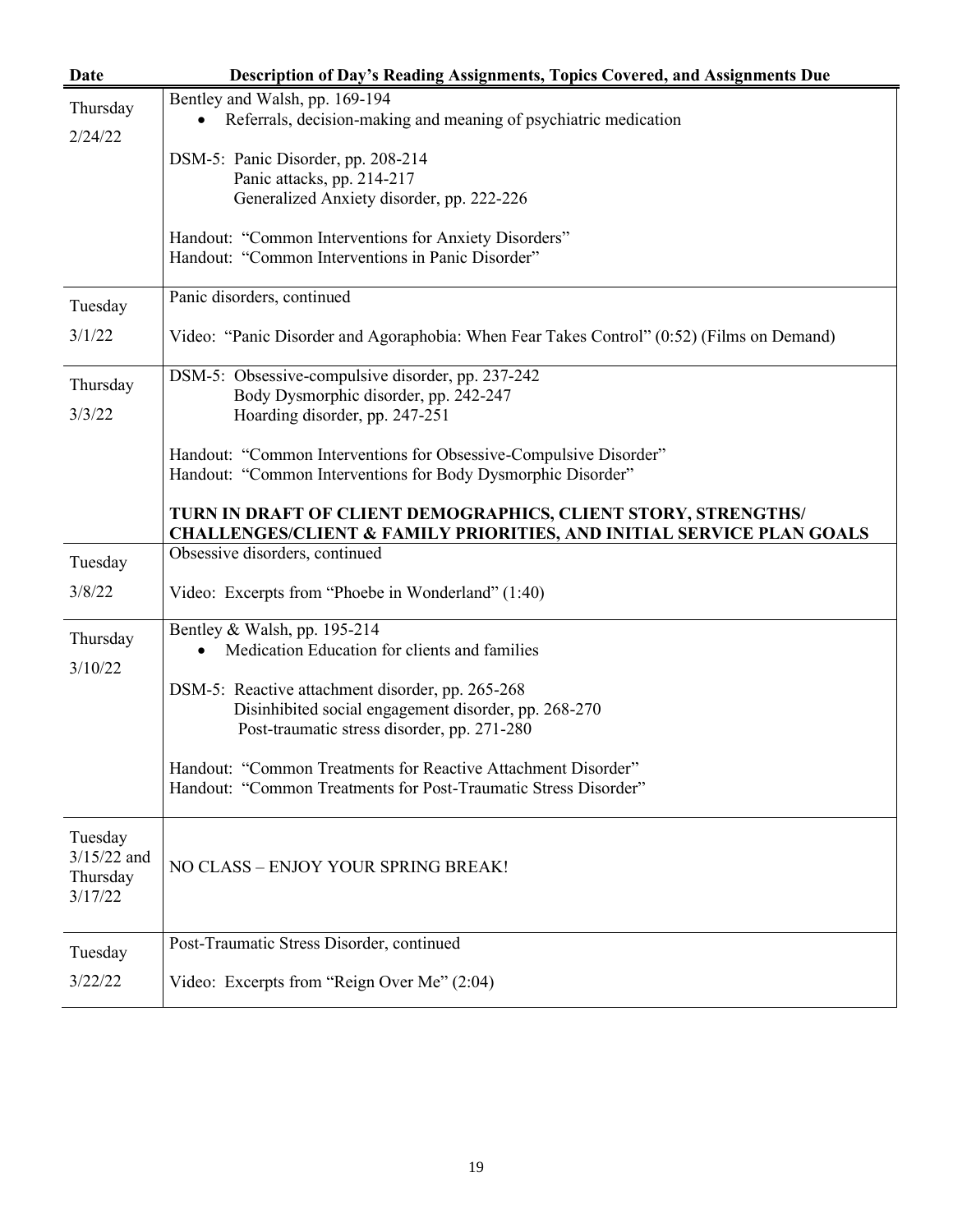| Date                | <b>Description of Day's Reading Assignments, Topics Covered, and Assignments Due</b>                                                                |
|---------------------|-----------------------------------------------------------------------------------------------------------------------------------------------------|
|                     | Bentley & Walsh, pp. 215-240                                                                                                                        |
| Thursday<br>3/24/22 | Medication monitoring and management<br>$\bullet$                                                                                                   |
|                     | Bentley & Walsh, pp. 241-260                                                                                                                        |
|                     | Medication                                                                                                                                          |
|                     |                                                                                                                                                     |
|                     | DSM-5: Dissociative Identity disorder, pp. 292-298                                                                                                  |
|                     | Dissociative amnesia, pp. 298-302                                                                                                                   |
|                     | Depersonalization/derealization disorder, pp. 302-306                                                                                               |
|                     | Somatic symptom disorder, pp. 311-315<br>Illness anxiety disorder, pp. 315-318                                                                      |
|                     | Conversion disorder, pp. 318-321                                                                                                                    |
|                     | Factitious disorder, pp. 324-326                                                                                                                    |
|                     |                                                                                                                                                     |
|                     | Handout: "Common Interventions for Somatic Symptom Disorder and Factitious Disorders"<br>Handout: "Common Interventions for Dissociative Disorders" |
|                     | Video: Excerpts from "Sybil" (1:30)                                                                                                                 |
|                     | RECEIVE TAKE-HOME MID-TERM EXAM and ASSIGNMENT ON "THE QUIET ROOM"                                                                                  |
| Tuesday             | Bentley & Walsh, pp. 261-280                                                                                                                        |
|                     | Future directions in psychopharmacology: Implications for social workers                                                                            |
| 3/29/22             | DSM-5: Pica, pp. 329-331                                                                                                                            |
|                     | Rumination, pp. 332-333                                                                                                                             |
|                     | Avoidant/restrictive food intake, pp. 334-338                                                                                                       |
|                     | Anorexia nervosa, pp. 338-345                                                                                                                       |
|                     | Bulimia nervosa, pp. 345-350                                                                                                                        |
|                     | Binge-eating disorder, pp. 350-353                                                                                                                  |
|                     | Handout: "Common Interventions for Eating Disorders"                                                                                                |
|                     | <b>TAKE-HOME MID-TERM EXAM IS DUE</b>                                                                                                               |
| Thursday            | Eating disorders, continued                                                                                                                         |
| 3/31/22             | Video: Excerpts from "Thin" (1:42)                                                                                                                  |
| Tuesday             | DSM-5: Insomnia disorder, pp. 362-368                                                                                                               |
|                     | Hypersomnolence disorder, pp. 368-372                                                                                                               |
| 4/5/22              | Narcolepsy, pp. 372-378                                                                                                                             |
|                     | Obstructive sleep apnea, pp. 378-383<br>Central sleep apnea, pp. 383-386                                                                            |
|                     | Sleep-related hypoventilation, pp. 387-390                                                                                                          |
|                     | Nightmare disorder, pp. 404-407                                                                                                                     |
|                     | Restless legs syndrome, pp. 410-413                                                                                                                 |
|                     | Handout: "Common Interventions for Insomnia Sleep Disorder"                                                                                         |
|                     | Class discussion of writing client case notes                                                                                                       |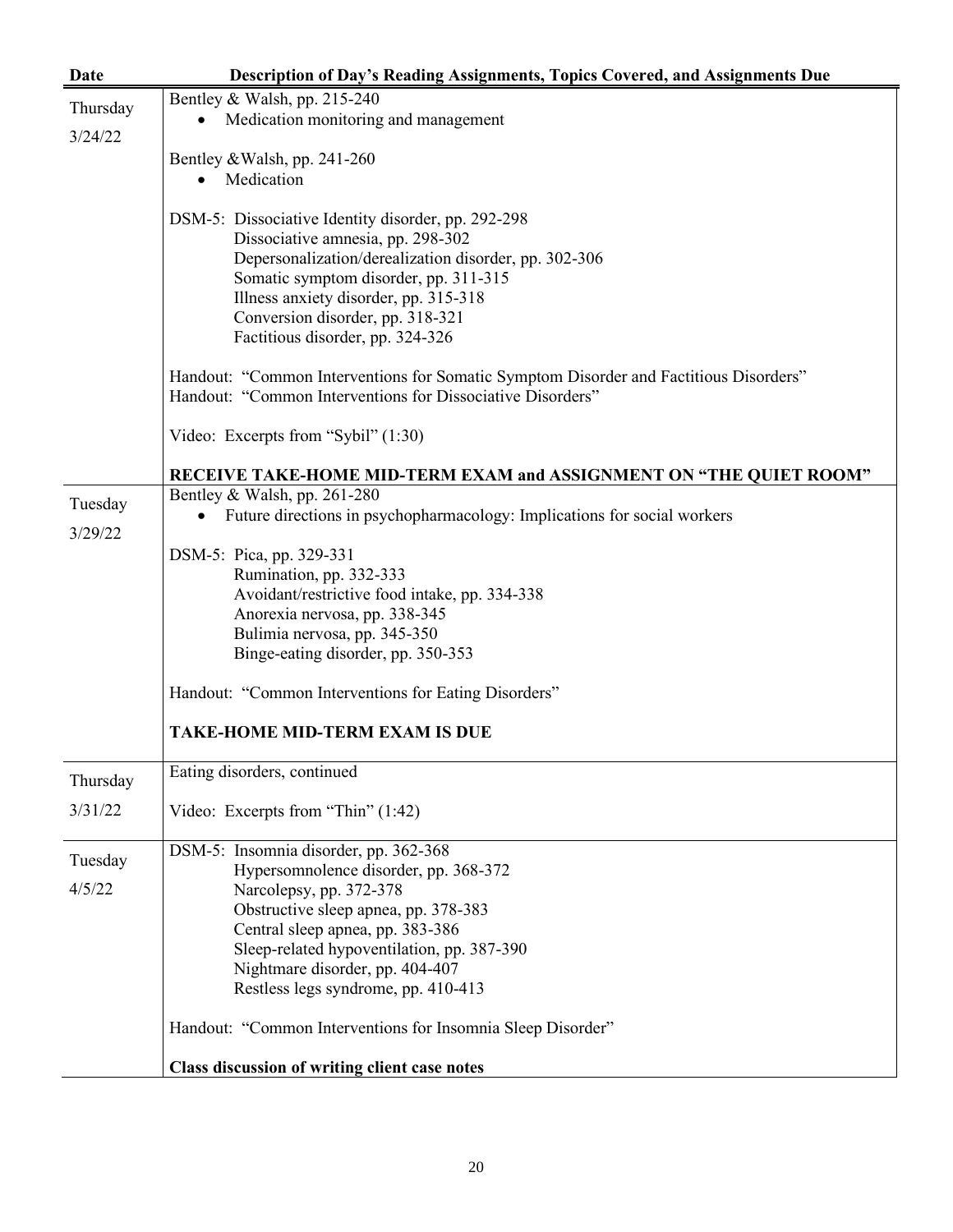| Date     | Description of Day's Reading Assignments, Topics Covered, and Assignments Due                                                                          |
|----------|--------------------------------------------------------------------------------------------------------------------------------------------------------|
| Thursday | Factitious disorders, continued                                                                                                                        |
| 4/7/22   | Movie: "Mommy Dead and Dearest" (Factitious Disorder Imposed on Another, previously known as<br>Munchausen Syndrome by Proxy) (1:22) (Films on Demand) |
|          | <b>Assignment is due on "The Quiet Room"</b>                                                                                                           |
| Tuesday  | DSM-5: Delayed ejaculation, pp. 424-426<br>Erectile disorder, pp. 426-429                                                                              |
| 4/12/22  | Male hypoactive sexual desire disorder, pp. 440-443                                                                                                    |
|          | Premature ejaculation, pp. 443-446                                                                                                                     |
|          | Female orgasmic disorder, pp. 429-432                                                                                                                  |
|          | Female sexual interest/arousal disorder, pp. 433-436                                                                                                   |
|          | Genitor-pelvic pain/penetration disorder, pp. 437-440                                                                                                  |
|          | Substance/medication-induced sexual dysfunction, pp. 446-450                                                                                           |
|          | Handout: "Common Interventions: Sexual Dysfunctions (Not Including Paraphilias)"                                                                       |
|          | Video: "Portraits in Human Sexuality: Sexual Dysfunction and Therapy" (0:39) (Films on Demand)                                                         |
|          | Turn in draft of client story, service plan, and first 2 contact/visit notes                                                                           |
| Thursday | Sexual dysfunctions, continued                                                                                                                         |
| 4/14/22  |                                                                                                                                                        |
|          | Video: Excerpts from "The Sessions" (1:35)                                                                                                             |
|          | DSM-5: Gender dysphoria, pp. 452-459                                                                                                                   |
| Tuesday  | Oppositional defiant disorder, pp. 462-466                                                                                                             |
| 4/19/22  | Conduct disorder, pp. 469-475                                                                                                                          |
|          | Intermittent explosive disorder, pp. 466-469                                                                                                           |
|          | Pyromania, pp. 476-477                                                                                                                                 |
|          | Kleptomania, pp. 478-479                                                                                                                               |
|          | Handout: "Common Interventions for Oppositional Defiant Disorder, Conduct disorder, Intermittent<br>Explosive Disorder"                                |
|          | Handout: "Common Interventions for Pyromania"                                                                                                          |
|          | Handout: "Common Interventions for Kleptomania"                                                                                                        |
|          | Handout: "Common Interventions for Gender Dysphoria"                                                                                                   |
|          | Excerpts from "The Good Son" (1:26)                                                                                                                    |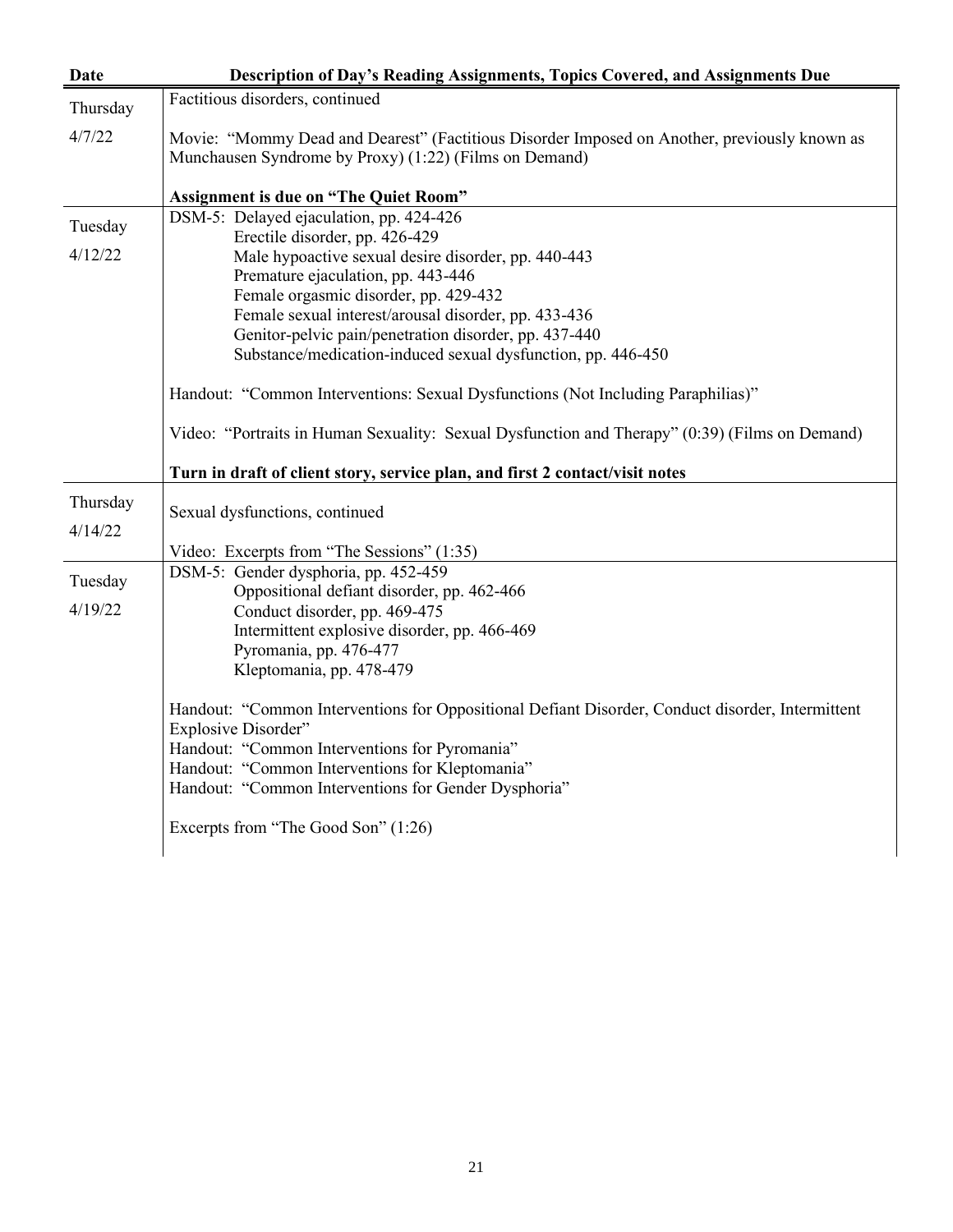| Date     | Description of Day's Reading Assignments, Topics Covered, and Assignments Due                                                                                 |
|----------|---------------------------------------------------------------------------------------------------------------------------------------------------------------|
|          | DSM-5: Alcohol use disorder, pp. 490-497                                                                                                                      |
| Thursday | Alcohol intoxication, pp. 497-499                                                                                                                             |
| 4/21/22  | Alcohol withdrawal, pp. 499-501                                                                                                                               |
|          | Caffeine intoxication, pp. 503-506                                                                                                                            |
|          | Caffeine withdrawal, pp. 506-508                                                                                                                              |
|          | Cannabis use disorder, pp. 509-516                                                                                                                            |
|          | Cannabis intoxication, pp. 517-519                                                                                                                            |
|          | Cannabis withdrawal, pp. 517-519                                                                                                                              |
|          | Phencyclidine use disorder, pp. 520-523                                                                                                                       |
|          | Other hallucinogen use disorder, pp. 523-527                                                                                                                  |
|          | Phencyclidine intoxication, pp. 527-529                                                                                                                       |
|          | Other hallucinogen intoxication, pp. 529-530                                                                                                                  |
|          | Hallucinogen persisting perception disorder, pp. 531-532                                                                                                      |
|          | Inhalant use disorder, pp. 533-538                                                                                                                            |
|          | Inhalant intoxication, pp. 538-540                                                                                                                            |
|          |                                                                                                                                                               |
|          | Handout: "Common Interventions: Substance Abuse Disorders"                                                                                                    |
|          | Video: "Getting the Addict into Treatment" (0:19)                                                                                                             |
|          | DSM-5: Opioid Use disorder, pp. 541-546                                                                                                                       |
| Tuesday  | Opioid intoxication, pp. 546-547                                                                                                                              |
| 4/26/22  | Opioid withdrawal, pp. 547-549                                                                                                                                |
|          | Sedative, hypnotic, or anxiolytic use disorder, pp. 550-556                                                                                                   |
|          | Sedative, hypnotic, or anxiolytic intoxication, pp. 556-557                                                                                                   |
|          | Sedative, hypnotic, or anxiolytic withdrawal, pp. 557-560                                                                                                     |
|          | Stimulant use disorder, pp. 561-567                                                                                                                           |
|          | Stimulant intoxication, pp. 567-569                                                                                                                           |
|          | Stimulant withdrawal, pp. 569-570                                                                                                                             |
|          | Video: Excerpts from "Sister Helen" (1:29)                                                                                                                    |
|          | Turn in draft of client story, service goals, and 1 <sup>st</sup> 4 contact/visit notes – THIS IS YOUR LAST<br><b>CHANCE TO TURN IN A DRAFT OF YOUR PAPER</b> |
| Thursday | DSM-5: Delirium, pp. 596-602                                                                                                                                  |
|          | Major and mild neurocognitive disorders, pp. 602-611                                                                                                          |
| 4/28/22  | Major or mild neurocognitive disorders due to Alzheimer's disease, pp. 611-614                                                                                |
|          | Major or mild frontotemporal neurocognitive disorder, pp. 614-618                                                                                             |
|          | Major or mild vascular neurocognitive disorder with Lewy bodies, pp. 618-621                                                                                  |
|          | Major or mild neurocognitive disorder, pp. 621-624                                                                                                            |
|          | Major or mild neurocognitive disorder due to traumatic brain injury, pp. 624-627                                                                              |
|          | Substance/medication-induced major or mild neurocognitive disorder, pp. 627-632                                                                               |
|          | Major or mild neurocognitive disorder due to HIV infection, 632-634                                                                                           |
|          | Major or mild neurocognitive disorder due to prion disease, pp. 634-636                                                                                       |
|          | Major or mild neurocognitive disorder due to Parkinson's disease, pp. 636-638                                                                                 |
|          | Major or mild neurocognitive disorder due to Huntington's disease, pp. 638-640                                                                                |
|          | Handout: "Common Interventions: Dementias"                                                                                                                    |
|          | Video: Excerpts from "Halting Dementia" (0:49) (Films on Demand)                                                                                              |
|          | RECEIVE TAKE-HOME FINAL EXAM                                                                                                                                  |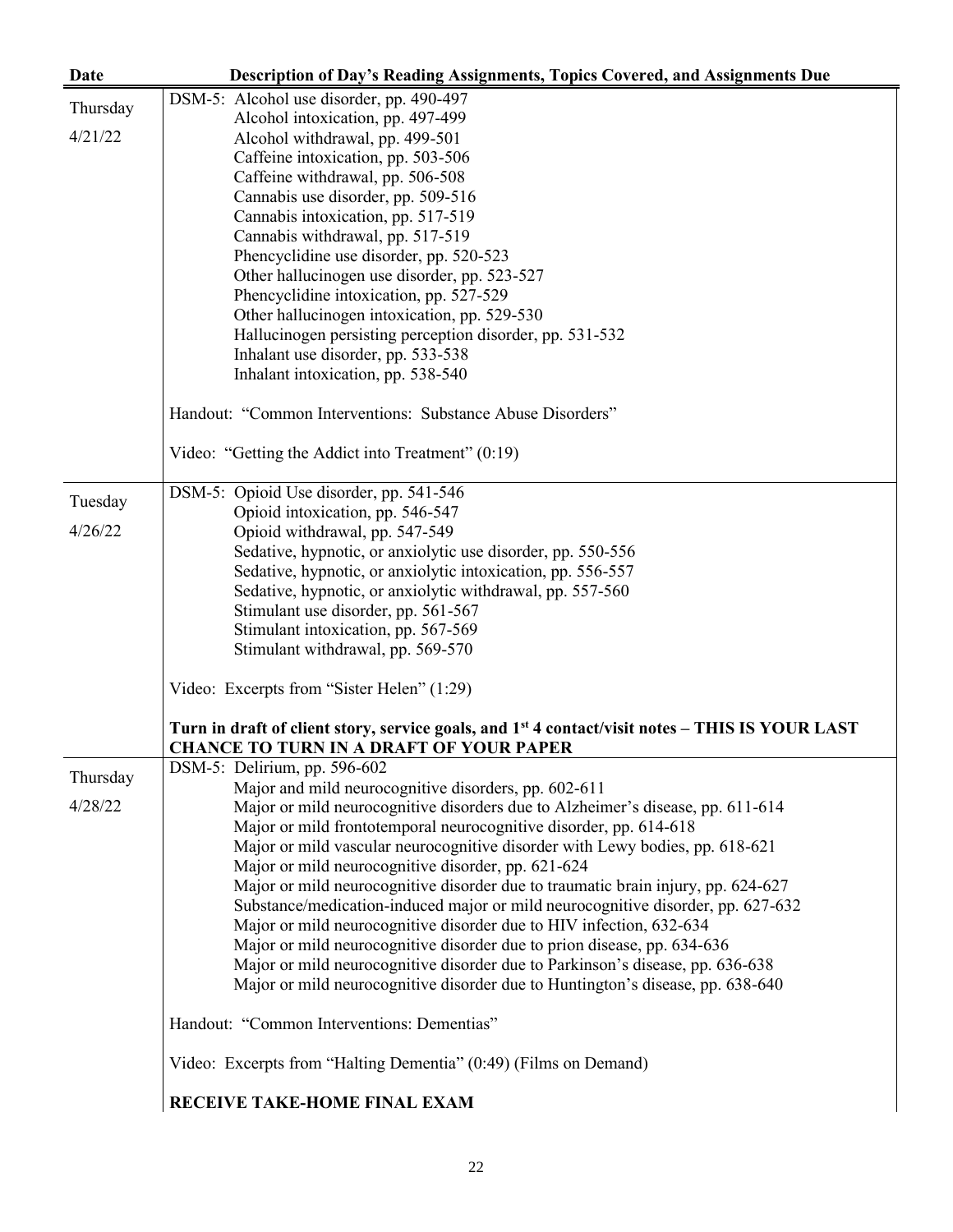| <b>Date</b> | Description of Day's Reading Assignments, Topics Covered, and Assignments Due        |
|-------------|--------------------------------------------------------------------------------------|
| Tuesday     | Alzheimer's disease, continued                                                       |
| 5/3/22      | Video: Excerpts from "Still Alice" (1:42)                                            |
| Thursday    | DSM-5: Cluster A Personality Disorders                                               |
|             | Paranoid Personality Disorder, pp. 649-652                                           |
| 5/5/22      | Schizoid Personality Disorder, pp. 652-655                                           |
|             | Schizotypal Personality Disorder, pp. 655-659                                        |
|             | <b>Cluster B Personality Disorders</b>                                               |
|             | Antisocial Personality Disorder, pp. 659-663                                         |
|             | Borderline Personality Disorder, pp. 663-666                                         |
|             | Histrionic Personality Disorder, pp. 667-669                                         |
|             | Narcissistic Personality Disorder, pp. 669-672                                       |
|             | <b>Cluster C Personality Disorders</b>                                               |
|             | Avoidant Personality Disorder, pp. 672-675                                           |
|             | Dependent Personality Disorder, pp. 675-678                                          |
|             | Obsessive-Compulsive Disorder, pp. 678-682                                           |
|             | Handout: "Common Interventions: Personality Disorders"                               |
|             | Movie: Excerpts from "Personality Disorders" (0:58) (Films on Demand)                |
|             | TURN IN FINAL VERSION OF CLIENT STORY/CLIENT RECORD ASSIGNMENT FOR<br><b>GRADING</b> |
| Tuesday     | Personality disorders, continued                                                     |
| 5/10/22     | Video: Excerpts from "Black Swan" (1:48)                                             |
| Thursday    | DSM-5: Voyeuristic Disorder, pp. 686-688                                             |
| 5/12/22     | Exhibitionistic Disorder, pp. 689-691                                                |
|             | Frotteuristic Disorder, pp. 691-694                                                  |
|             | Sexual Masochism Disorder, pp. .694-695                                              |
|             | Sexual Sadism Disorder, pp. 695-697                                                  |
|             | Pedophilic Disorder, pp. 697-700                                                     |
|             | Fetishistic Disorder, pp. 700-702<br>Transvestic Disorder, pp. 702-704               |
|             | Other Paraphilic Disorders, p. 705                                                   |
|             |                                                                                      |
|             | Handout: "Common Interventions: Paraphilias"                                         |
|             | Video: Law and Order episode about pedophilia (0:40)                                 |
|             | <b>TAKE-HOME FINAL EXAM IS DUE TODAY</b>                                             |

### **IX. Bibliography**

*The following resources have been used to develop the reading materials for this class and/or can be used by students to provide further information on the topics and cultures covered by the course: (Note: These are NOT in APA format, so do not copy this format in your assignments!)*

Adams, Sally H.; David K. Knopf; and M. Jane Park (2014). "Prevalence and Treatment of Mental Health and Substance Use Problems in the Early Emerging Adult Years in the United States: Findings from the 2010 National Survey on Drug Use and Health." *Emerging Adulthood, 2* (3), 163-172.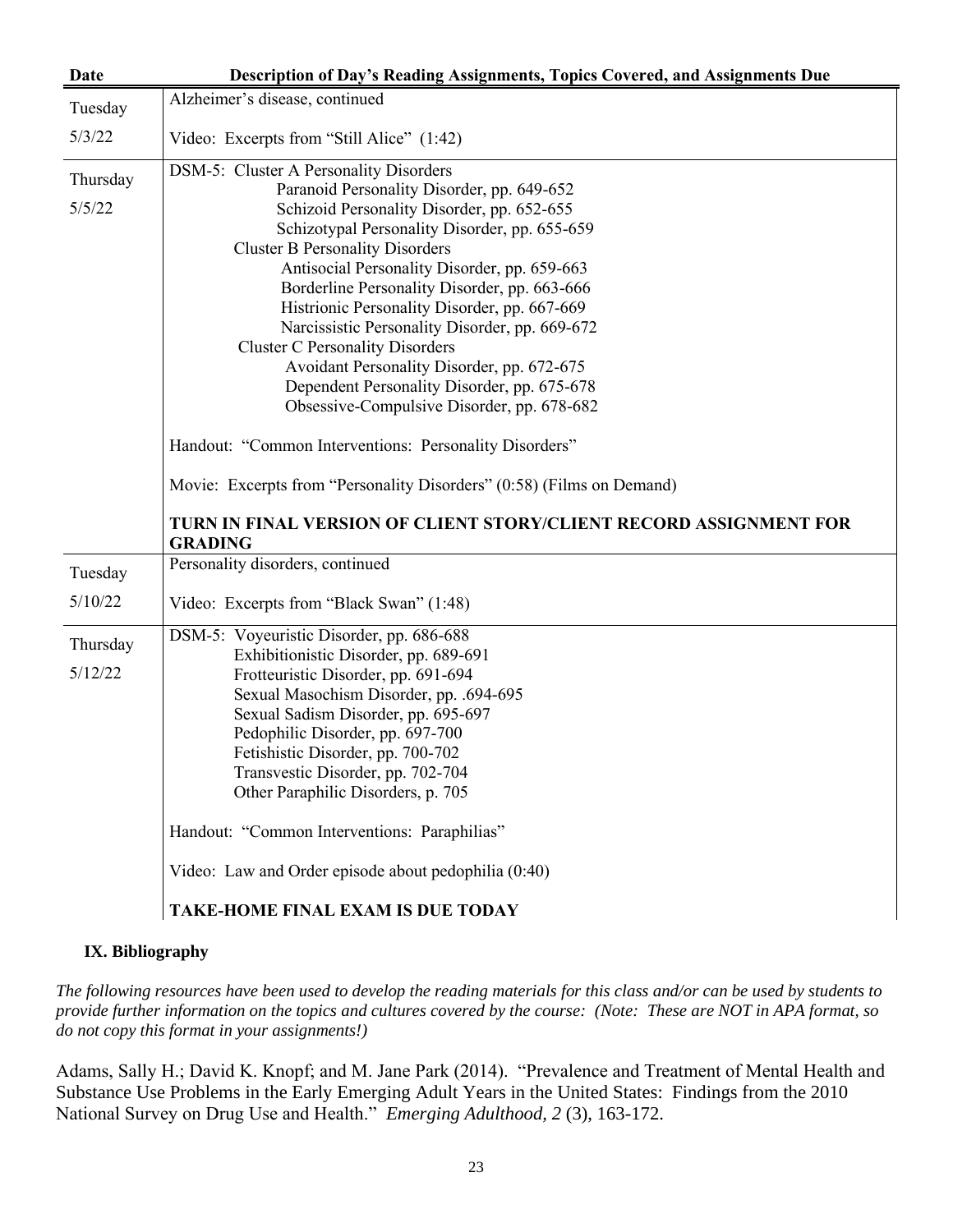Adler-Nevo, G.; and K. Manassis (2005). "Psychosocial Treatment of Pediatric Posttraumatic Stress Disorder: The Neglected Field of Single-Incident Trauma." *Depression and Anxiety,* 22, 177-189.

Ahmed, Sameera; and Mona M. Amer (2011). *Counseling Muslims: Handbook of Mental Health Issues and Interventions.* Routledge.

Alang, Sirry M.; Donna D. McAlpine; and Carrie E. Henning-Smith (2014). "Disability, Health Insurance, and Psychological Distress among U. S. Adults: An Application of the Stress Process." *Society and Mental Health, 4* (3), 164-178.

"Alcohol Use Disorders in Older Adults" (2006). *Annals of Long Term Care,* 14 (1) January, 23-26.

Alecson, Deborah (1995). Lost Lullaby. University of California Press. (Story of her brain damaged daughter)

Andrews, Kehinde (2014). "From the Bad Nigger to the Good Nigga: An Unintended Legacy of the Black Power Movement." *Race and Class,* 55 (3), 22-37.

Arrowsmith-Young, Barbara (2013). *The Woman Who Changed Her Brain: How I Left My Learning Disability Behind and Other Stories of Cognitive Transformation.* Simon and Schuster.

Avadian, Brenda, MA (1999). *"Where's My Shoes?" My Father's Walk Through Alzheimer's.* Lancaster: North Star Books.

Ayling, Peter; and Berni Stringer (2013). "Supporting Carer-Child Relationships through Play: A Model for Teaching Carers how to Use Play Skills to Strengthen Attachment Relationships." *Adoption and Fostering, 37 (2),* 130-143.

Baker, Leigh; Frances Prevatt; and Briley Proctor (2012). "Drug and Alcohol Use in College Students with and without ADHD." *Journal of Attention Disorder,* 16 (3), 255-263.

Baker, Sherry (2008). "ADHD Drugs Won't Raise risk of Substance Abuse." *The Washington Post,* March 1.

Barbara, A. (2002). "Substance Abuse treatment with Lesbian, Gay and Bisexual People: A Qualitative Study of Service Providers." *Journal of Gay and Lesbian Social Services, 14Journal of Gay and Lesbian Social Services, 14* (4), 1-17.

Barlow, David H. (2013). *Clinical Handbook of Psychological Disorders: A Step-by-Step Treatment Manual, 5 th edition.* Guilford.

Basco, Monica R. (2015). *The Bipolar Workbook: Tools for Controlling Your Mood Swings* (2<sup>nd</sup> ed.). Guilford.

Basler, Barbara (2007). "Closing In On Alzheimer's." *AARP Bulletin,* June, 10-12.

Beck, Aaron T.; Denise D. Davis; and Arthur Freeman (2014). *Cognitive Therapy of Personality Disorders* (3rd ed.). Guilford.

Becker-Weidman, A. (2006). "Treatment for Children with Trauma-Attachment Disorders: Dyadic Developmental Psychotherapy." *Child and Adolescent Social Work Journal,* 23 (2), 147-171.

Beemyn, Genny; and Susan Rankin (2011). *The Lives of Transgender People*. New York: Columbia University Press.

Behrmann, Andy. *Electroboy: A Memoir of Mania*. Random House.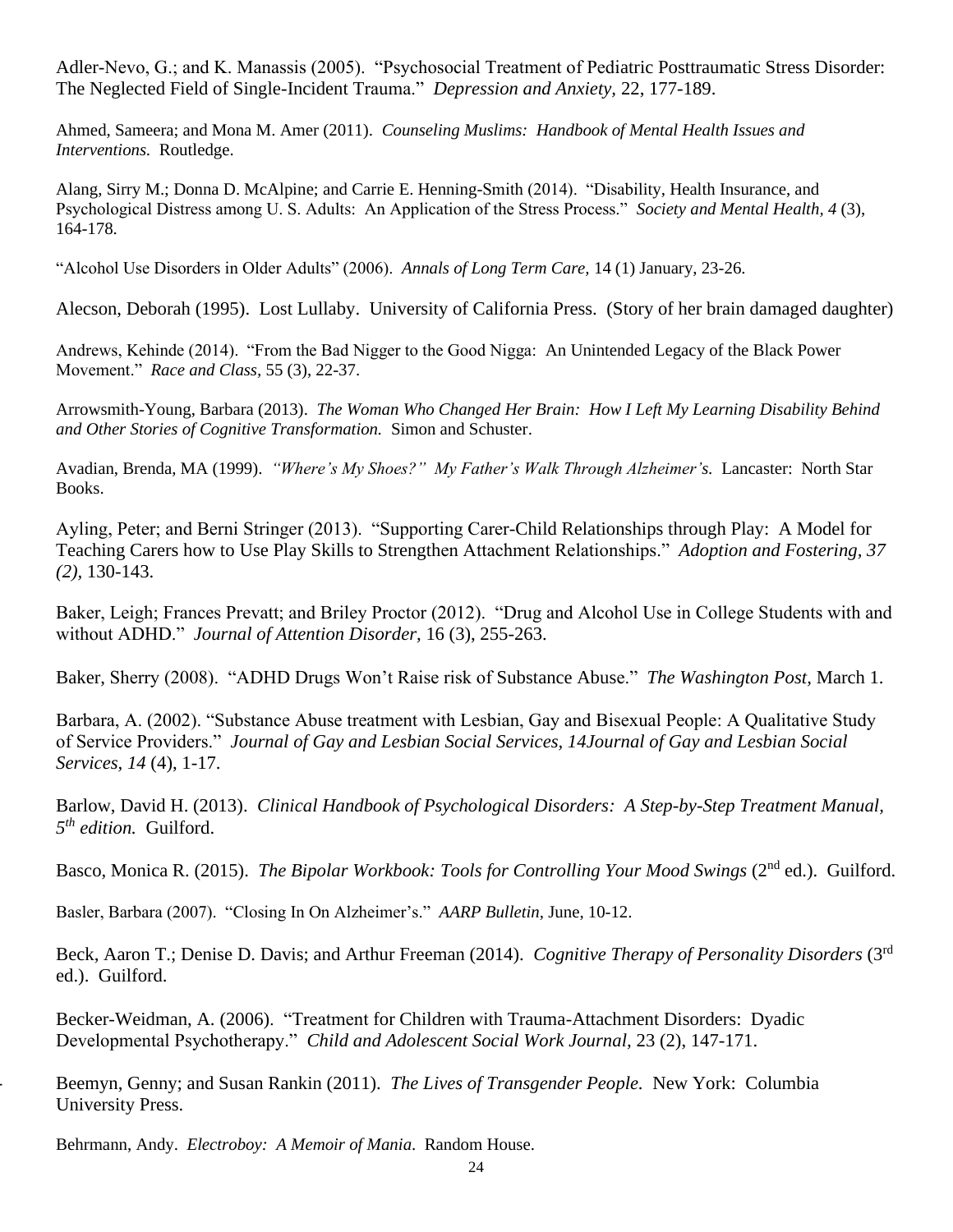Benedict, Frances T.; Patrick M. Vivier; and Annie Gjelsvik (2015). "Mental Health and Bullying in the United States among Children Aged 6 to 17 Years." *Journal of Interpersonal Violence, 30* (5), 782-795.

Bercier, MJelissa L.; and Brandy R. Maynard (2015). "Interventions for Secondary Traumatic Stress with Mental Health Workers: A Systematic Review." *Research on Social Work Practice, 25* (1), 81-89.

Bishop, F. Michler (2001). *Managing Addictions: Cognitive, Emotive, and Behavioral Techniques.* Northvale: Jason Aronson.

Boyd-Franklin, Nancy (2003). *Black Families in Therapy: Understanding the African American Experience, 2nd edition.* New York: Guilford Press.

Breisky, William and Ellen (1974). I Think I Can. Garden City: Doubleday. (Daughter brain damage)

Brekke, John S. (2014). "A Science of Social Work, and Social Work as an Integrative Scientific Discipline: Have We Gone Too Far, or Not Far Enough?" *Research on Social Work Practice, 24* (5), 5r17-523.

Brendel, Kristen E.; and Brandy R. Maynard (2014). "Child-Parent Interventions for Childhood Anxiety Disorders: A Systematic Review and Meta-Analysis." *Research on Social Work Practice, 24* (3), 287-295.

Brisch, Karl H. (2012). *Treating Attachment Disorders: From Theory to Therapy, 2nd edition.* Guilford.

Brooks, A.; and P. Penn (2003). "Comparing Treatments for Dual Diagnosis: Twelve Step and Self-Management and Recovery Training." *The American Journal of Drug and Alcohol Abuse, 29* (2), 359-383.

Buckley, P. (2007). "Dual Diagnosis of Substance Abuse and Severe Mental Illness: the Scope of the Problem." *Journal of Dual Diagnosis, 3* (2), 59-62.

Buse, Judith; Clemens Kirschbaum; James F. Leckman; Alexander Munchau; and Veit Roessner (2014). "The Modulating Role of Stress in the Onset and Course of Tourette's Syndrome: A Review." *Behavior Modification, 38* (2), 184-216.

Caplan, Susan; Javieer Escobar; Manuel Paris; Jennifer Alvidrez; Jane K. Dixon; Mayur M. Desai; Lawrence D. Scahill; and Robin Whittemore (2013). "Cultural Influences on Causal Beliefs about Depression among Latino Immigrants." *Journal of Transcultural Nursing,* 24 (1), 68-77.

Casey, Joan (1991). *The Flock: The Autobiography of a Multiple Personality.* New York: Alfred A. Knopf.

Cash, Thomas; and Thomas Pruzinsky (2002). *Body Image: A Handbook of Theory, Research, and Clinical Practice.* New York: Guilford Press.

Castle, Kit; and Stefan Bechtel (1989). *Katherine, It's Time: An Incredible Journey into the World of a Multiple Personality.* New York: Harper and Row.

Choudhuri, Devika D.; Azara Santiago-Rivera; and Michael Garrett (2012). *Counseling and Diversity.* Brooks/Cole.

Chrisman, A.; H. Egger; S. N. Compton; J. Curry; and D. B. Goldson (2006). "Assessment of Childhood Depression." *Child and Adolescent Mental Health,* 11 (2), 111-116.

Clark, David A. (2014). *The Mood Repair Toolkit: Proven Strategies to Prevent the Blues from Turning Into Depression.* Guilford.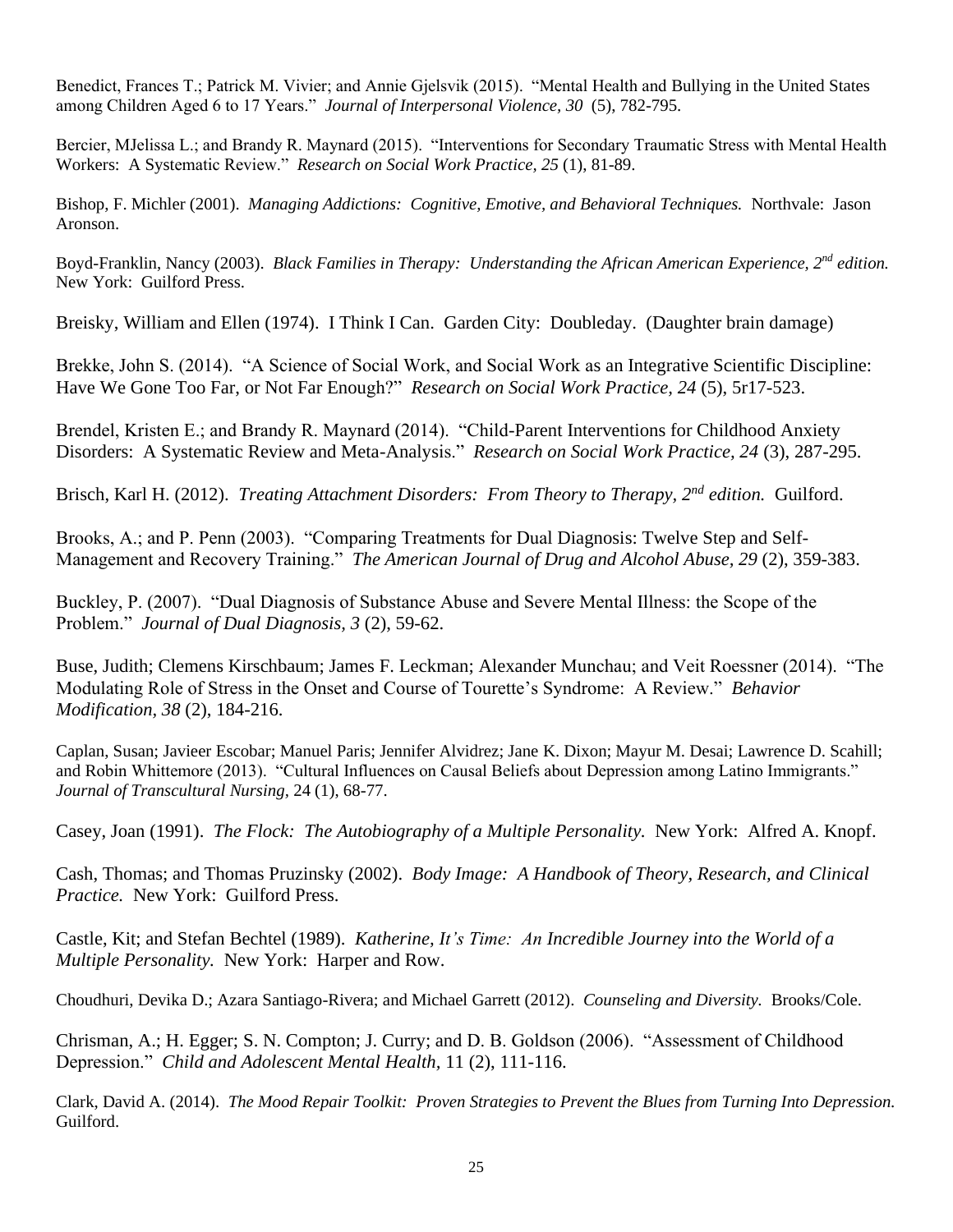Clark, Tretette T.; Patricia Mcgovern; Davena Mgbeokwere; Nikki Wooten; Hawa Owusu; and Kathleen A. McGraw (2014). *Journal of Social Work, 14* (5), 451-472.

Cohen, Donna; and Carl Eisdorfer (2001). *The Loss of Self: A Family Resource for the Care of Alzheimer's Disease and Related Disorders, revised edition.* New York: W. W. Norton and Company.

Combs, Martha A.; Will H. Canu; Joshua J. Broman-Fulks; Courtney A. Rocheleau; and David C. Nieman (2015). "Perceived Stress and ADHD Symptoms in Adults." *Journal of Attention Disorders, 19* (5), 425-434.

Copeland, Mary Ellen, MS, MA. (2001). The *Depression Workbook: A Guide for Living with Depression*, 2<sup>nd</sup> edition. Oakland: New Harbinger.

Coppock, V.; and B. Dunn (2009). *Understanding Social Work Practice in Mental Health.* Thousand Oaks: Sage Publications.

Corcoran, Jacqueline; and Joseph Walsh (2013). *Mental Health in Social Work: A Casebook in Diagnosis and Strengths Based Assessment, 2nd edition.* Upper Saddle River, NJ: Pearson Education.

Costin, C. (2006). *The Eating Disorder Sourcebook, 3rd edition.* Belmont: Gurze Books.

Coyhis, D.; and r. Simonelli (2008). "The Native American Healing Experience." *Substance Use and Misuse, 43 (*12/13), 1927-1949.

Crowe, Allison; and Jason Brinkley (2015). "Distress in Caregivers of a Family Member with Serious Mental Illness." *The Family Journal: Counseling and Therapy for Couples and Families,* 23 (3), 286-294.

Cuellar, Israel; and Freddy Paniagua (2000). *Handbook of Multicultural Mental Health: Assessment and Treatment of Diverse Populations.* San Diego: Academic Press.

Doran, Jennifer M.; Ani Kalayjian; Loren Toussaint; and Diana M. Mendez (2014). "Posttraumatic Stress and Meaning Making in Mexico City." *Psychology and Developing Societies,* 26 (1), 91-114.

Dryer, Rachel; Michael J. Kiernan; and Graham A. Tyson (2012). "Parental and Professional Beliefs on the Treatment and Management of ADHD." *Journal of Attention Disorders,* 16 (5), 398-405.

Eivors, Alison; and Sophie Nesbitt (2005). *Hunger for Understanding; A Workbook for Helping Young People to Understand and Overcome Anorexia Nervosa.* Hoboken: John Wiley and Sons.

Elkington, Katherine S.; Dusty Hackler; Karen McKinnon; Cristiane Borges; Eric R. Wright; and Milton L. Wainberg (2012). "Perceived Mental Illness Stigma among Youth in Psychiatric Outpatient Treatment." *Journal of Adolescent Research,* 27 (2) 290-317.

Ennis-Cole, Demetria; Beth A. Durodoye; and Henry L. Harris (2013). "The Impact of Culture on Autism Diagnosis and Treatment: Considerations for Counselors and Other Professionals." *The Family Journal,* 21 (3), 279-287.

"Extreme Irritability: Is it Childhood Bipolar Disorder?" (2007). National Institute of Mental Health, February 1.

Eyers, Kerrie; Gordon Parker; and Henry Brodaty (2012). *Managing Depression, Growing Older: A Guide for Professionals and Carers.* Routledge.

Fairburn, Christopher; and Kelly Brownell (2002). *Eating Disorders and Obesity: A Comprehensive Handbook* (2<sup>nd</sup> edition). New York: Guilford.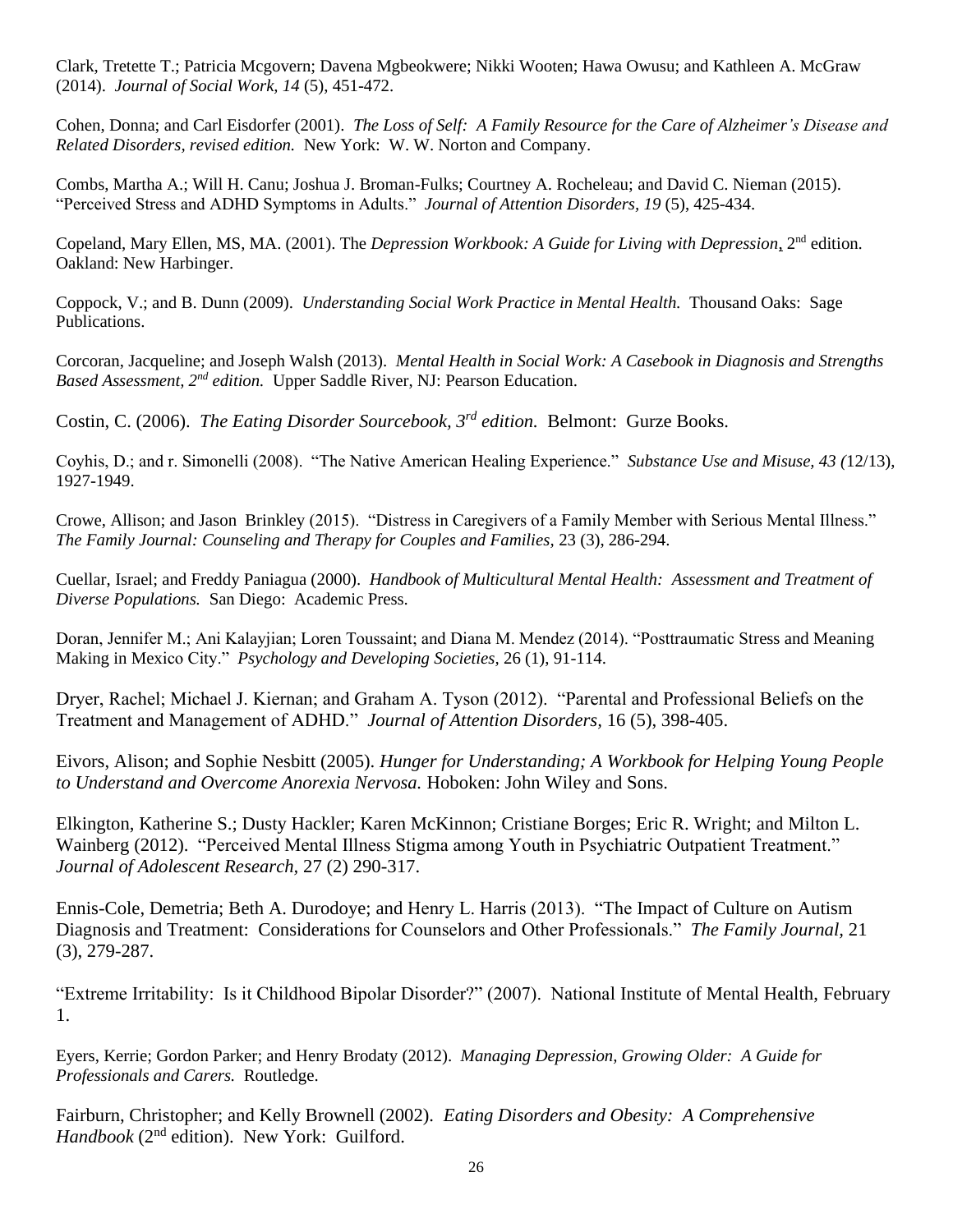Falicov, Celia J. (2013). *Latino Families in Therapy, 2nd edition.* Guilford Press.

Fox, Michael J. (2002). *Lucky Man: A Memoir.* New York: Hyperion. (Parkinson's Disease)

Frances, Allen (2013). *Essentials of Psychiatric Diagnosis: Responding to the Challenge of DSM-5.* Guilford.

Freeman, J. B.; and A. M. Garcia (2009). *Family-Based Treatment for Young Children with OCD.* New York: Oxford University Press.

Friedman, Matthew J.; Terence M. Keane; and Patricia A. Resick (2014). *Handbook of PTSD: Science and Practice, 2nd edition.* Guilford.

Ganong, Kathryn; and Erik Larson (2011). "Intimacy and Belonging: The Association between Sexual Activity and Depression among Older Adults." *Sociology and Mental Health,* 1 (3), 153-172.

Gaydos, Bob (2010). "Study: Dramatic Rise in Adult Substance Abuse." *Times Herald-Record,* January 20.

Gill, Jessica; and Pranee Liamputtong (2011). "Walk a Mile in My Shoes: Life as a Mother of a Child with Asperger's Syndrome." *Qualitative Social Work,* 12 (1), 41-56.

Gilman, Sander L. (2014). "Madness as Disability." *History of Psychiatry, 25* (4), 441-449.

Gionfriddo, Paul (2014). *Losing Tim: How Our Health and Education Systems Failed My Son with Schizophrenia.* Columbia University Press.

Goldstein, Avram (2001). *Addiction: From Biology to Drug Policy.* New York: Oxford University Press.

Gotlib, Ian H.; and Constance I. Hammen (2014). *Handbook of Depression, 3rd edition.* Guilford.

Gottlieb, Lori (2000). *Stick Figure: A Diary of My Former Self.* New York: Simon and Schuster. (Anorexia)

Grandin, Temple (1995). *Thinking in Pictures and Other Reports of My Life with Autism.* New York: Doubleday.

Harris, Maxine; and Helen Bergman (1993). *Case Management for Mentally Ill Patients: Theory and Practice.* Langhorne: Harwood.

Harris, Rafael S., Jr.; Aldea, Mirela A.; and Kirkley, Dale E. (2006). "A Motivational Interviewing and Common Factors Approach to Change in Working with Alcohol Use and Abuse in College Students." *Professional Psychology: Research and Practice, 37 (6),* 614-621.

Healy, David (2014). "Psychiatric Diseases in History." *History of Psychiatry, 25* (4), 450-458.

Henderson, Claire (2006). *Women and Psychiatric Treatment: A Comprehensive Text and Practical Guide.* Routledge Mental Health.

Hines, Monique; Susan Balandin; and Leanne Togher (2012). "Buried by Autism: Older Parents' Perceptions of Autism." *Autism,* 16 (1) 15-26.

Hodge, David R. (2015). *Spiritual Assessment in Social Work and Mental Health Practice.* Columbia.

Honel, Rosalie (1988). *Journey with Grandpa: Our Family's Struggle with Alzheimer's Disease.* Baltimore: Johns Hopkins University Press.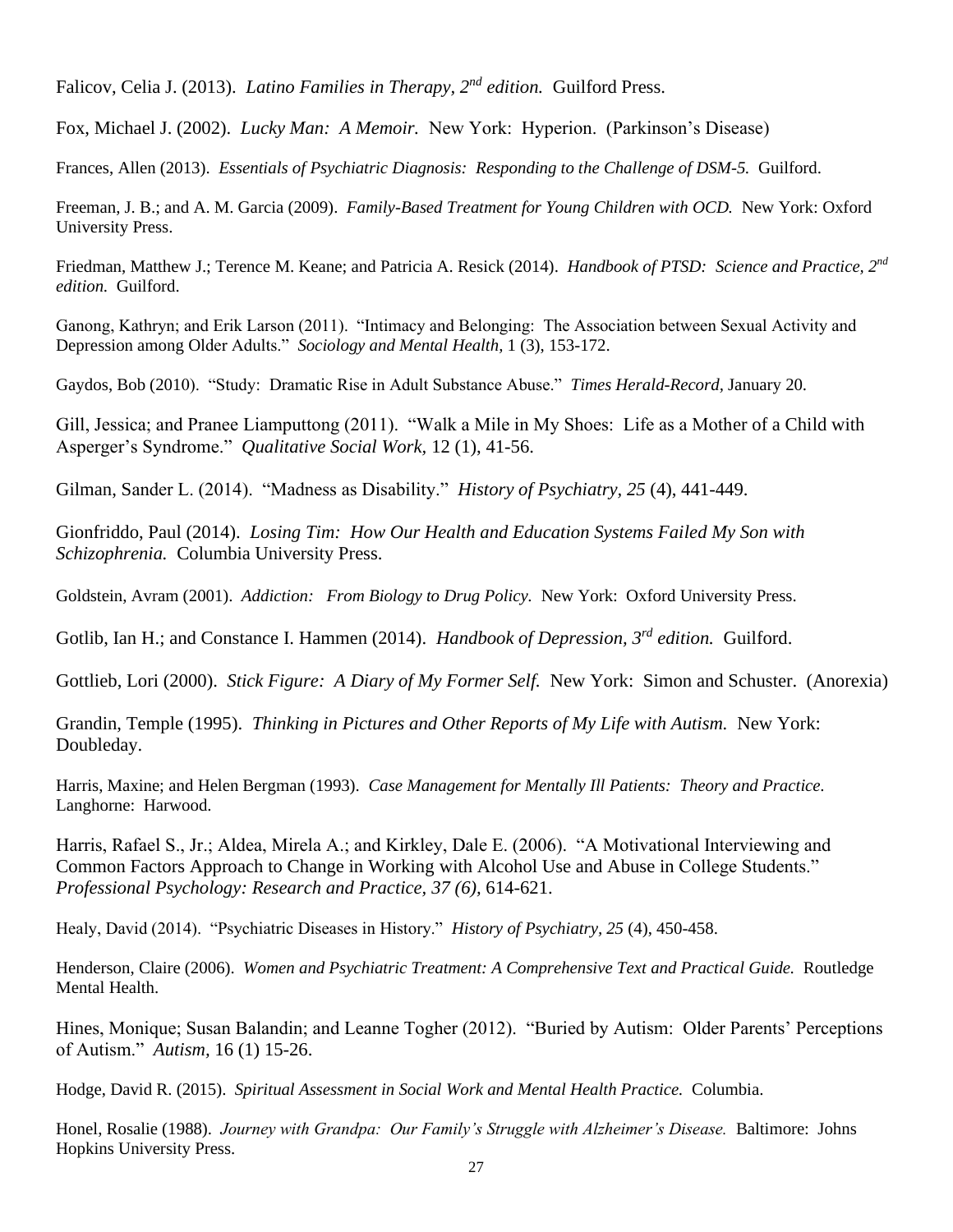Horwitz, Allan V. (2011). "Creating an Age of Depression: The Social Construction and Consequences of the Major Depression Diagnosis." *Society and Mental Health,* 1 (1), 41-54.

Ivey, A.E.; M.B. Ivey; and L. Simek-Morgan (1993). *Counseling and Psychotherapy: A Multicultural Perspective (3rd edition).* Needham: Allyn and Bacon.

Jackson, Leslie; and Beverly Greene (2000). *Psychotherapy with African American Women: Innovations in Psychodynamic Perspectives and Practice.* New York: Pantheon.

Jiang, Yuanyuan; and Charlotte Johnston (2012). "The Relationship between ADHD Symptoms and Competence as Reported by both Self and Others." *Journal of Attention Disorders,* 16 (5), 418-426.

Jones, Lani V.; Laura Hopson; Lynn Warner; Eric R. Hardiman; and Tana James (2015). "A Qualitative Study of Black Women's Experiences in Drug Abuse and Mental Health Services." *Affilia: Journal of Women and Social Work, 30* (1), 68-82.

Kamaldeep, Bhui (2013). *Elements of Culture and Mental Health: Critical Questions for Clinicians.* London: RCPsych Publications.

Karban, Kate (2011). *Social Work and Mental Health.* Polity.

Karp, David A. (2001). *The Burden of Sympathy: How Families Cope with Mental Illness.* New York: Oxford University Press.

Kaye, Randye (2011). *Ben Behind His Voices: One Family's Journey from the Chaos of Schizophrenia to Hope.* Rowman and Littlefield Publishers.

Kazarian, Shahe; and David Evans (1998). *Cultural Clinical Psychology: Theory, Research, and Practice.* New York: Oxford University Press.

Kennedy, Gary (2000). *Geriatric Mental Health Care: A Treatment Guide for Health Professionals.* New York: Guilford Press.

Killian, Kyle D. (2013). *Interracial Couples, Intimacy, and Therapy: Crossing Racial Borders.* New York: Columbia University press.

Klinck, Betty (2010). "Number of Older Adults Treated for Substance Abuse Doubles." *USA Today,* September 12.

Knox, David (1985). *Portrait of Aphasia.* Detroit: Wayne State University Press.

Kondracke, Morton (2001). *Saving Milly: Love, Politics, and Parkinson's Disease.* New York: Public Affairs.

Kovshoff, Hanna; Richard P. Hastings; and Bob Remington (2011). "Two-Year Outcomes for Children with Autism after the Cessation of Early Intensive Behavioral Intervention." *Behavior Modification,* 35 (5), 427- 450.

Kranke, Derrick; Sally E. Jackson; Debbie A. Taylor; Joan Landguth; and Jerry Floersch (2015). "I'm Loving Life: Adolescents' Empowering Experiences of Living with a Mental Illness." *Qualitative Social Work, 14* (1), 102-118.

Kroska, Amy; Sarah K. Harkness; Lauren S. Thomas; and Ryan B. Brown (2014). "Illness Labels and Social Distance." *Society and Mental Health, 4* (3), 215-234.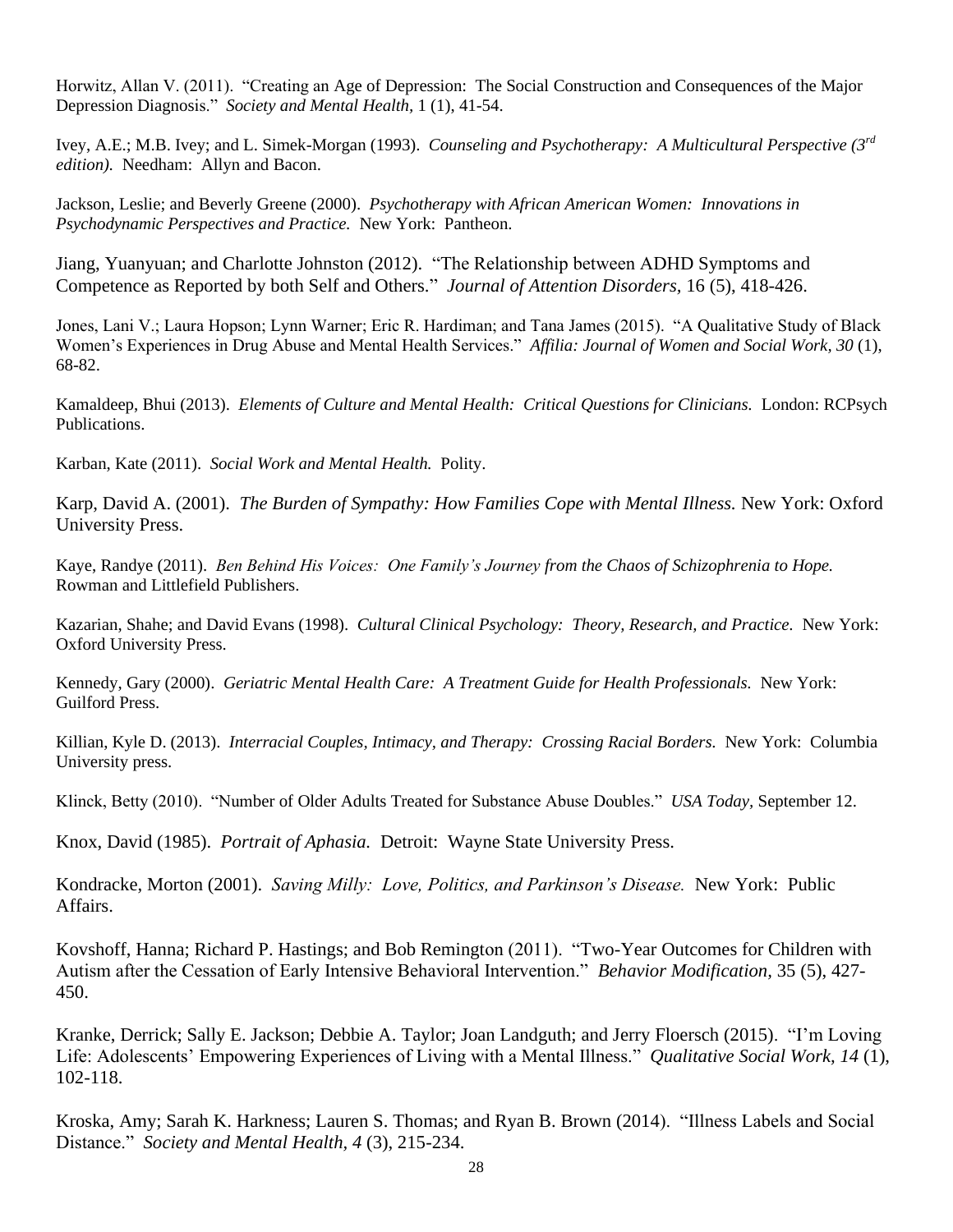Lauren, Jenny (2004). *Homesick: A Memoir of Family, Food, and Finding Hope.* Atria Books.

Lawson, Jackie; Frances Reynolds; Wendy Bryant; and Lesley Wilson (2014). "It's Like Having a Day of Freedom, a Day Off From Being Ill: Exploring the Experiences of People Living with Mental Health Problems who Attend a Community-Based Arts Projects, Using Interpretative Phenomenological Analysis." *Journal of Health Psychology, 19* (6), 765-777.

Leung, Patrick; Monit Cheung; and Venus Tsui (2011). "Asian Indians and Depressive Symptoms: Reframing Mental Health Help-Seeking Behavior." *International Social Work,* 55 (1), 53-70.

Levy, Terry (2000). *Handbook of Attachment Interventions.* San Diego: Academic Press.

Loganathan, Santosh; and R. Srinivasa Murthy (2011). "Living with Schizophrenia in India: Gender Perspectives." *Transcultural Psychiatry,* 48 (5).

Ludlow, Amanda; Charlotte Skelly; and Poul Rohleder (2011). "Challenges Faced by Parents of Children Diagnosed with Autism Spectrum Disorder." *Journal of Health Psychology,* 17 (5), 702-711.

MacFarland, Nicole S. (2010). "Late Life Addictions: Training the Next Generation of Geriatric Social Workers." *CSWE Aging Times,* April.

Manning, Shari Y. (2011). *Loving Someone with Borderline Personality Disorder: How to Keep Out-of-Control Emotions from Destroying Your Relationship.* Guilford.

Mantyla, Timo; Johanna Still; Stina Gullberg; and Fabio DelMissier (2012). Decision Making in Adults with ADHD." *Journal of Attention Disorders,* 16 (2), 164-173.

Marbley, Aretha F. (2011). *Multicultural Counseling: Perspectives from Counselors as Clients of Color.* Routledge.

Maurice, Catherine (1993). *Let Me Hear Your Voice: A Family's Triumph Over Autism.* New York: Alfred A. Knopf.

May, Debra; Louise Mowthorpe; and Emma Griffiths (2014). "Teetering on the Edge of Care: The Role of Intensive Attachment-Based Play Therapies." *Adoption and Fostering, 38 (2),* 131-148.

May, Gary E.; and Martha B. Raske (2005). *Ending Disability Discrimination: Strategies for Social Workers.*  Boston: Allyn and Bacon.

McAuliffe, Garrett (2008). *Culturally Alert Counseling: A Comprehensive Introduction.* Los Angeles: Sage.

McCullough, James, Jr. (2001). *Skills Training Manual for Diagnosing and Treating Chronic Depression: Cognitive Behavioral Analysis System of Psychotherapy.* New York: Guilford Press.

McGowin, Diana (1993). *Living in the Labyrinth: A Personal Journey through the Maze of Alzheimer's.* New York: Delacorte Press.

McNulty, Michael A.(2003). "Dyslexia and the Life Course." Journal of Learning Disabilities, 36 (4) July/August, 363-381.

Mejita, C. L/; P. J. Bokos; J. Mickenberg; M. E. Maslar; and E. Senay (1997). "Improving Substance Abuse Treatment Access and Retention Using a Case Management Approach." *Journal of Drug Issues,* 27, 329-340.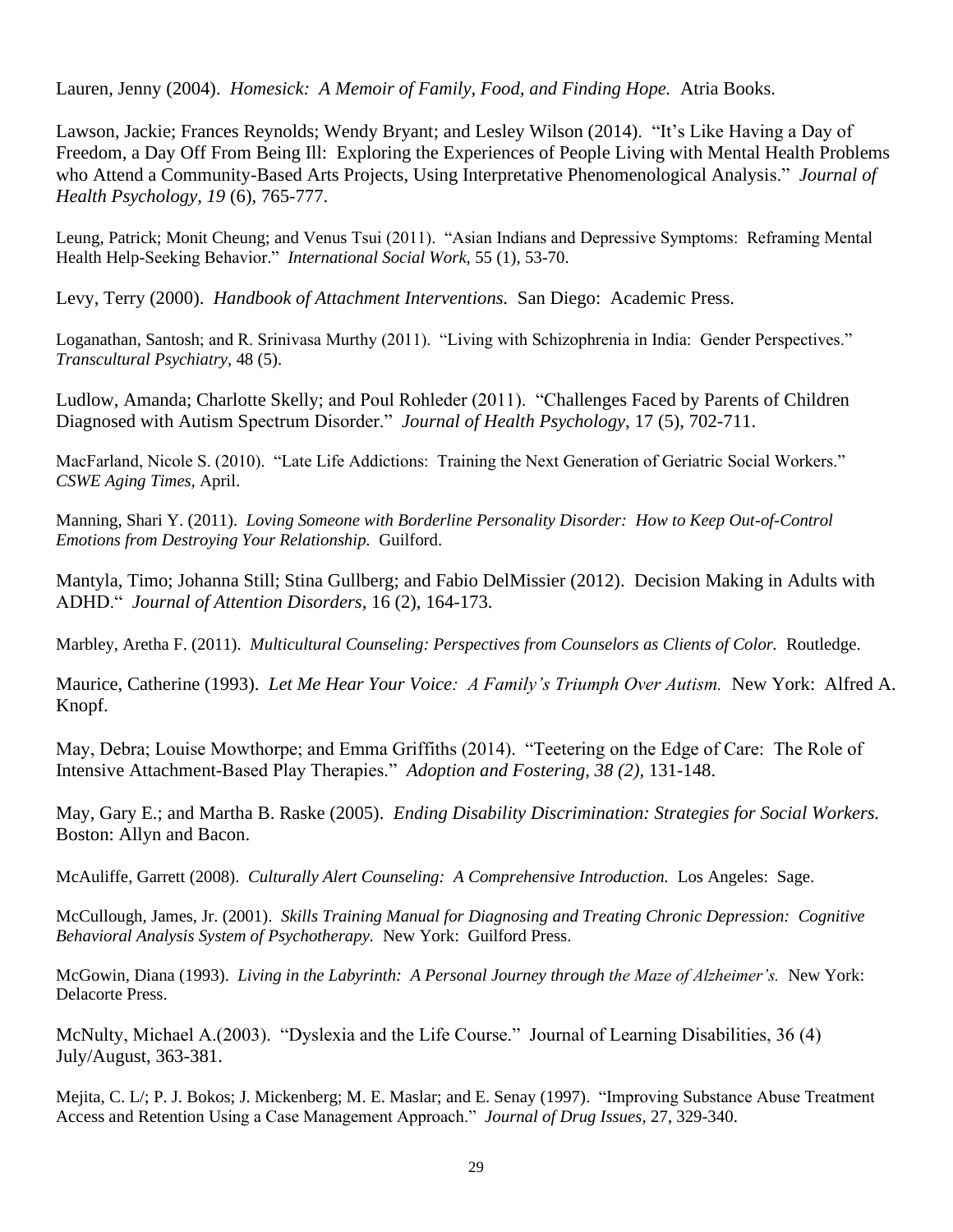Mercer, Joan (2013). "Holding Therapy in Britain: Historical Background, Recent Events, and Ethical Concerns." *Adoption and Fostering, 37 (2),* 144-156.

Messinger-Rapport, Barbara J., MD, PhD; T. J. McCallum, PhD; and Mary E. Hujer, MSN (2006). "Impact of Dementia Caregiving on the Caregiver in the Continuum of Care." *Annals of Long Term Care,* 14 (1) January, 34-41.

Miklowitz, David J.; and Michael J. Gitlin (2014). *Clinician's Guide to Bipolar Disorder: Integrating Pharmacology and Psychotherapy.* Guilford.

Miller, Jennifer (2001). *The Day I Went Missing: A True Story.* New York: St. Martin's Press.

Miller, Maurice (2002). "Resilience Elements in Students with Learning Disabilities." Journal of Clinical Psychology, 58 (3) March, 291-298.

Moncrieff, Joanna (2014). "The Medicalisation of Ups and Downs: The Marketing of the New Bipolar Disorder." *Transcultural Psychiatry, 51* (4), 581-598.

Monette, Paul (1988). *Borrowed Time: An AIDS Memoir.* San Diego: Harcourt Brace Jovanovich.

Morrison, James (2014). *DSM-5 Made Easy: The Clinician's Guide to Diagnosis.* Guilford.

Morrison, James (2013). *Diagnosis Made Easier: Principles and Techniques for Mental Health Clinicians, 2nd edition.* Guilford.

Morrison, James (2015). *When Psychological Problems Mask Medical Disorders: A Guide for Psychotherapies*   $(2<sup>nd</sup> ed.).$  Guilford.

Morrison, Martha, MD (1989). *White Rabbit: A Doctor's Story of Her Addiction and Recovery.* New York: Crown.

Moyers, Theresa B.; and Rollnick, Stephen (2002). "A Motivational Interviewing Perspective on Resistance in Psychotherapy." *In Session: Psychotherapy in Practice, 58 (2),* 185-193.

Mueser, Kim T.; and Susan Gingerich (2006). *The Complete Family Guide to Schizophrenia: Helping Your Loved One Get the Most Out of Life.* Guilford.

Nasar, Sylvia (1998). *A Beautiful Mind.* New York: Touchstone.

Nehlin, Christina; Fred Nyberg; and Caisa Oster (2015). "The Patient's Perspective on the Link Between ADHD and Substance Use: A Qualitative Interview Study." *Journal of Attention Disorders, 19* (4), 343-350.

Nelson, Jason M.; and Noel Gregg (2012). "Depression and Anxiety among Transitioning Adolescents and College Students with ADHD, Dyslexia, or Comorbid ADHD/Dyslexia." *Journal of Attention Disorders,* 16 (3), 244-254.

Nieuwsma, Jason A.; Carolyn M. Pepper; Danielle J. Maack; and Denis G. Birgenheir (2011). "Indigenous Perspectives on Depression in Rural Regions of India and the United States." *Transcultural Psychiatry,* 48 (5).

Nooner, Kate B.; L. Oriana Linares; Jessica Batinjane; Rachel A. Kramer; Raul Silva; and Marylene Cloitre. "Factors Related to Posttraumatic Stress Disorder in Adolescence." *Trauma, Violence and Abuse,* 13 (3), 153- 166.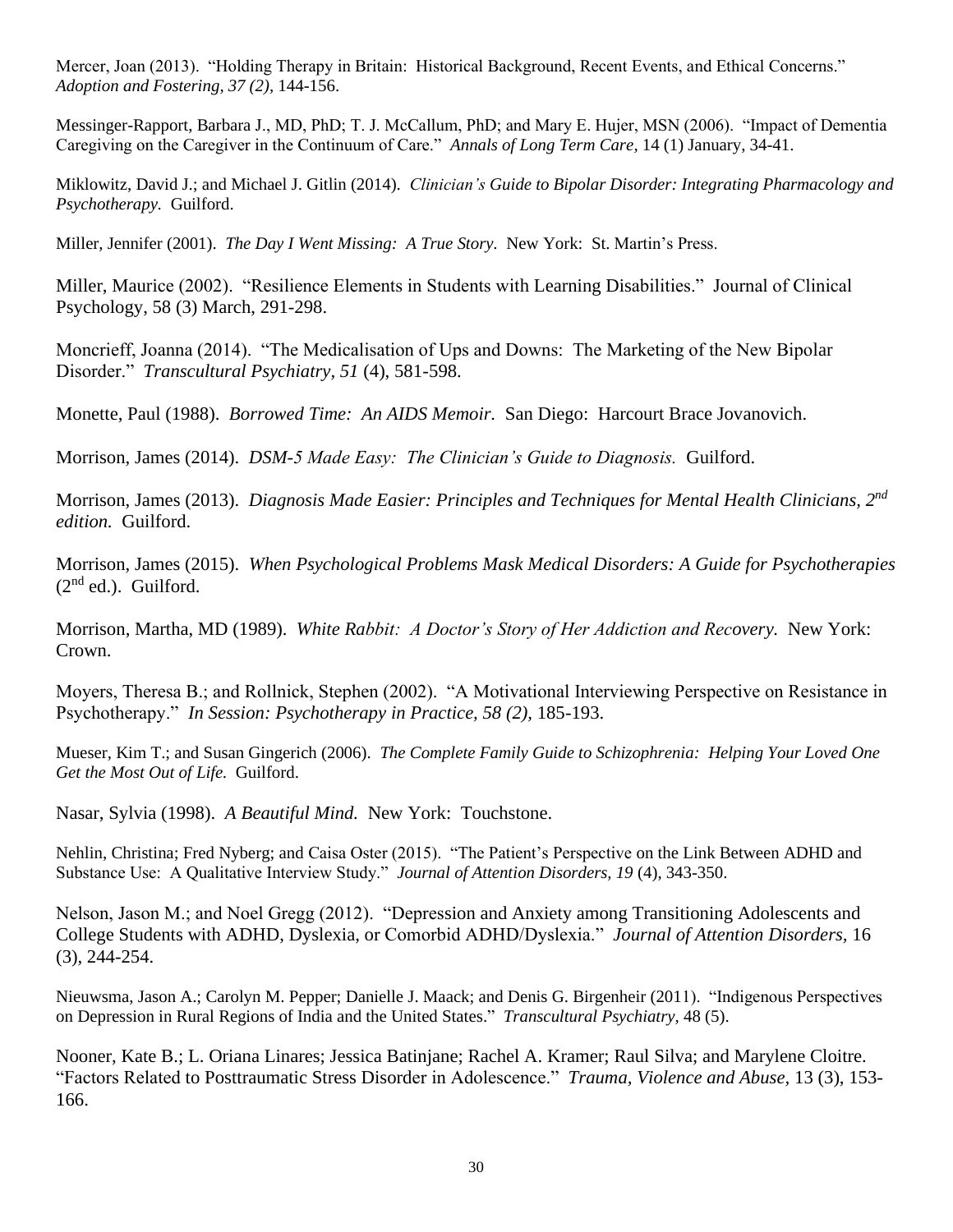Osborn, Claudia (1998). *Over My Head: A Doctor's Own Story of Head Injury from the Inside Looking Out.* Kansas City: Andrews McMeel.

Pagliano, Paul (2012). *The Multisensory Handbook: A Guide for Children and Adults with Sensory Learning Disabilities.* Routledge.

Parker, Gordon; and Kerrie Eyers (2010). *Navigating Teenage Depression: A Guide for Parents and Professionals.* London: Routledge.

Parker, M. L.; Rachel B. Tambling; and Kelly Campbell (2013). "Dyadic Adjustment and Depressive Symptoms: The Mediating Role of Attachment." *The Family Journal,* 21 (1), 28-34.

Perone, Angela K. (2014). "The Social Construction of Mental Illness for Lesbian, Gay, Bisexual, and transgender Persons in the United States." *Qualitative Social Work, 13* (6), 766-771.

Polo-Lopez, Rocio; Enrique Echeburua; Katherine Berry; and Karmele Salaberria (2014). "Piloting a Cognitive-Behavioral Intervention for Family Members Living with Individuals with Severe Mental Disorders." *Behavior Modification, 38 (5),* 619-635.

Rapp, R. C.; C. W. Kelliher; J. H. Fisher; and F. J. Hall (1994). "Strengths-Based Case Management: A Role in Addressing Denial in Substance Abuse Treatment." *Journal of Case Management,* 3 (4), 139-144.

Ratnayake, Adheesha; Jeanette Bowlay-Williams; and Panos Vostanis (2014). "When are Attachment Difficulties an Indication for Specialist Mental Health Input?" *Adoption and Fostering, 38 (2),* 159-170.

Rawe, Julie (2007). ADHD Riddle Solved. *Time Magazine,* November 26, 49.

Reardon, C. (2012). "The Changing Face of Older Adult Substance Abuse." *Social Work Today,* 12 (1), 8-12.

Riley, Andrew R.; and Scott T. Gaynor (2014). "Identifying Mechanisms of Change: Utilizing Single-Participant Methodology to Better Understand Behavior Therapy for Child Depression." *Behavior Modification, 38 (5),* 636-664.

Ritter, Lois A.; and Shirley M. Lampkin (2012). *Community Mental Health.* Sudbury MA: Jones and Bartlett Learning.

Rooney, Mary; Andrea Chronis-Tuscano; and Yesel Yoon (2012). "Substance Use in College Students with ADHD." *Journal of Attention Disorders,* 16 (3), 221-234.

Rosenbloom, Dena; and Mary B. Williams (2010). *Life After Trauma: A Workbook for Healing* (2<sup>nd</sup> ed.). Guilford.

Russell, Leo; and Bert Laszlo (2013). "A Group for Men with Eating Disorders: When Lone Wolves Come Together." *Men and Masculinities,* 16 (2), 252-259.

Sajatovic, Martha, MD; and Luis Ramirez, MD (2001). *Rating Scales in Mental Health.* Hudson: Lexi-Comp.

Saleh, S.; Thomas Vaughn; James A. Hall; S. Levey; L. Fuortes; and T. Uden-Holman (2002). "Effectiveness of Case Management in Substance Abuse Treatment." *Care Management Journals,* 3 (4), 172-177.

Sansbury, Brittany S.; Kelly Graves; and Wendy Scott (2015). "Managing Traumatic Stress Responses among Clinicians: Individual and Organizational Tools for Self-Care." *Trauma, 17* (2), 114-122.

Schilt, Kristen (2011). *Just One of the Guys? Transgender Men and the Persistence of Gender Inequality.* Chicago: University of Chicago Press.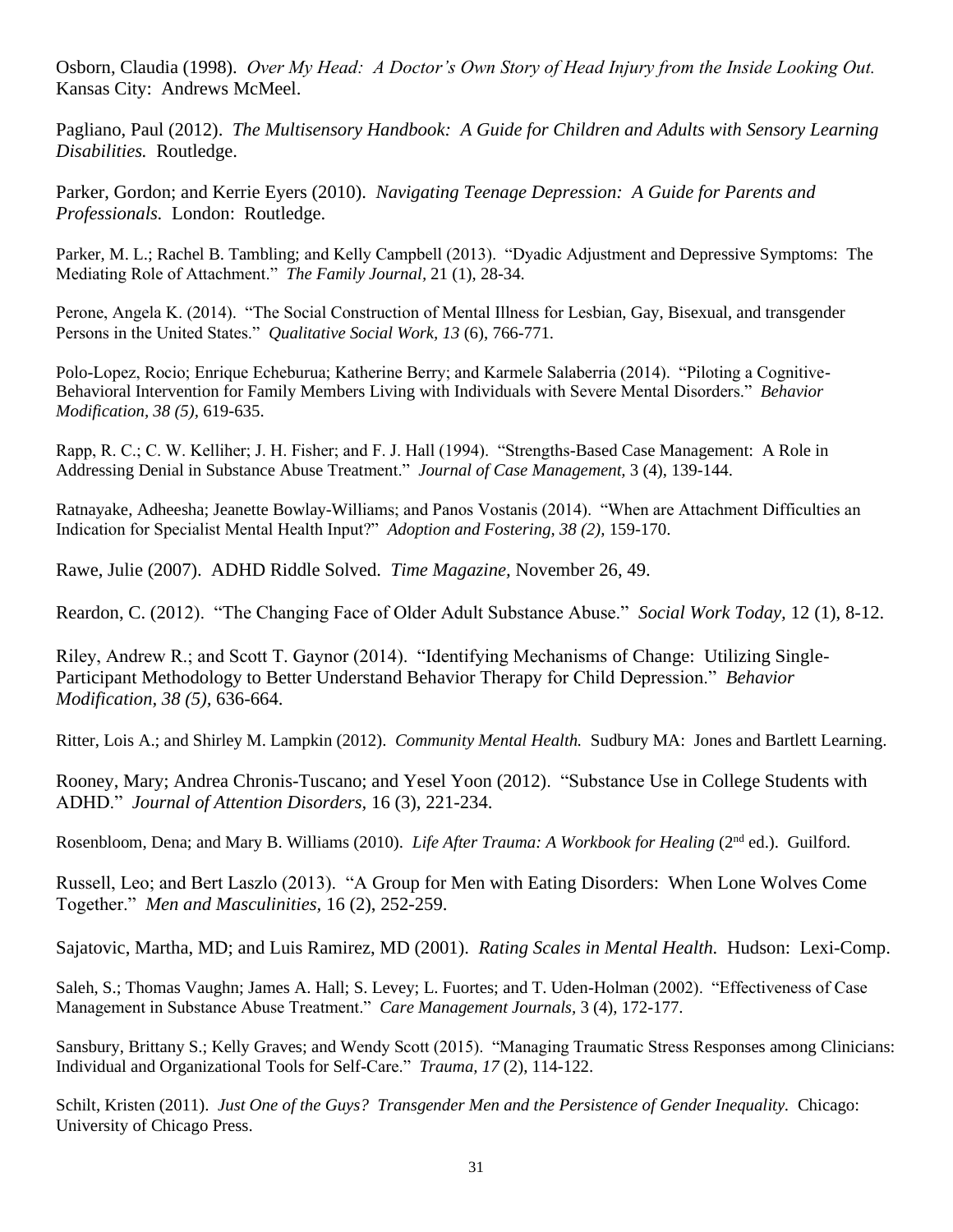Schonfeld, L.; L. W. Dupree; E. Dickson-Fuhrmann; C. M. Royer; C. H. McDermott; J. S. Rosansky; S. Taylor; and L. F. Jarvik (2000). "Cognitive-Behavioral Treatment of Older Veterans with Substance Abuse Problems." *Journal of Geriatric Psychiatry Neurology*, 13 (3), 124-129.

Schouten, Karin A.; Gerrit J. DeNiet; Jeroen W. Knipscheer; Rolf J. Kleber; and Giel J. M. Hutschemaekers (2015). "The Effectiveness of Art Therapy in the Treatment of Traumatized Adults: A Systematic review on Art Therapy and trauma." *Trauma, Violence, and Abuse, 16* (2), 220-228.

Sechehaye, Marguereite (1994). *Autobiography of a Schizophrenic Girl. New York: Grune & Stratton.*

Sedensky, Matt (2010). "Marijuana Use by Seniors Goes Up as Boomers Age." *Washington Post,* February 22.

Sibley, Margaret H.; Aparajita B. Kuriyan; Steven W. Evans; James G. Waxmonsky; and Bradley H. Smith (2014). "Pharmacological and Psychosocial Treatments for Adolescents with ADHD: An Updated Systematic Review of the Literature." *Clinical Psychology Review, 34*, 218-232.

Siegal, H. A.; R. C. Rapp; L. Li; P. Saha; and K. D. Kirk (1997). "The Role of Case Management in Retaining Clients in Substance Abuse Treatment: An Exploratory Analysis." *Journal of Drug Issues,* 27, 821-831.

Sizemore, Chris (1989). *A Mind of My Own.* New York: William Morrow and Company. (Multiple Personality Disorder)

Slattery, Jeanne (2004). *Counseling Diverse Clients: Bringing Context Into Therapy.* Belmont CA: Brooks/ Cole.

Smith, Vi D.; Candace G. Austrich; Renee R. Brown; and Lindsey H. Steding (2015). "The Portrayal of *Black Swan* through a Multicontextual Framework." *The Family Journal: Counseling and therapy for Couples and Families, 23 (1),*  97-101.

Snyder, Kurt (2007). *Me, Myself, and Them: A Firsthand Account of One Young Person's Experience with Schizophrenia.* Oxford University Press.

Solomon, Andrew (2001). *The Noonday Demon: An Atlas of Depression.* New York: Scribner.

Sperry, Len; Jon Carlson; Jill D. Sauerheber; and Jon Sperry. *Psychopathology and Psychotherapy: DSM-5 Diagnosis, Case Conceptualization, and Treatment* (3<sup>rd</sup> ed.). Routledge Mental Health.

Stein, Karen F. "Self-Management in Persons with Major Mental Disorders: A Common but Complex Treatment Goal." *Journal of the American Psychiatric Nurses Association,* 20 (6), 367-368.

Styron, William (1990). *Darkness Visible: A Memoir of Madness.* New York: Random House.

Tatarsky, A.; and g. A. Marlatt (2010). "State of the Art in Harm Reduction Psychotherapy: An Emerging Treatment for Substance Misuse." *Journal of Clinical Psychiatry: In Session, 66* (2), 117-122.

Taylor, Edward H. (2014). *Assessing, Diagnosing, and Treating Serious Mental Disorders: A Bioecological Approach.* Oxford University Press.

Thompson, Tracy (1995). *The Beast: A Reckoning with Depression.* New York: G. P. Putnam's Sons.

Tibbs, Margaret (2001). *Social Work and Dementia: Good Practice and Care Management.* London: Jessica Kingsley Publishers.

Valeo, Tom (2009). "The Other Dementias." *Neurology Now,* November/December, 26-32.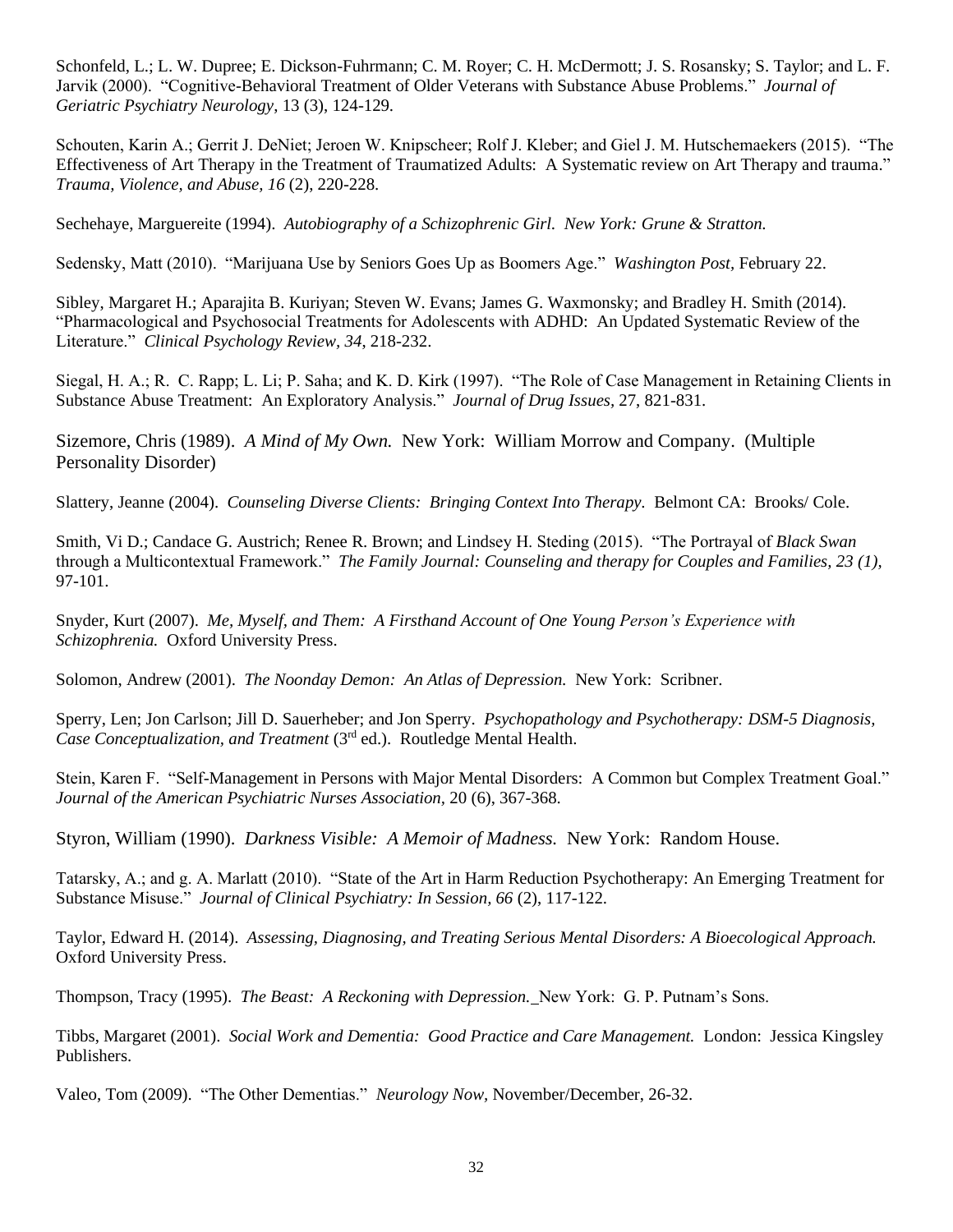Valkonen, Jukka; and Vilma Hanninen (2012). "Narratives of Masculinity and Depression." *Men and Masculinities*, 16 (2), 160-180.

Valle, Ramon (1998). *Caregiving Across Cultures: Working with Dementing Illness and Ethnically Diverse Populations.* Washington DC: Taylor and Francis.

Vanderplasschen, W.; R. C. Rapp; J. R. Wolf; and E. Broekaert (2004). "The Development and Implementation of Case Management for Substance Use Disorders in North America and Europe." *Psychiatric Services,* 55, 913-922.

Van Wormer, K. S.; and B. A. Thyer (2010). *Evidence-based Practice in the Field of Substance Abuse: A Book of Readings.* Washington, D.C.: Sage.

Van Wormer, K. S.; and D. R. Davis (2003). *Addiction Treatment: A Strengths Perspective* (2<sup>nd</sup> ed.). Belmont, CA: Wadsworth Publishing.

Wahab, Stephanie (2005). "Motivational Interviewing and Social Work Practice." *Journal of Social Work, 5 (1)*, 45-60.

Walters, Glenn D.; and Alexandria Noon (2015). "Family Context and Externalizing Correlates of Childhood Animal Cruelty in Adjudicated Delinquents." *Journal of Interpersonal Violence,* 30 (8), 1369-1386.

Washburn, Micki (2013). "Five Things Social Workers Should Know about the DSM-5." *Social Work, 58* (4), October, 373-376.

Welfel, Elizabeth R.; and R. Elliott Ingersoll (2001). *The Mental Health Desk Reference*. New York: John Wiley and Sons.

Wenze, Susan J.; Michael F. Armey; and Ivan W. Miller (2014). "Feasibility and Acceptability of a Mobile Interventn to Improve Treatment Adherence in Bipolar Disorder: A Pilot Study." *Behavior Modification, 38*  (4), 497-515.

Wincze, John P.; and Risa B. Weisberg (2015). *Sexual Dysfunction: A Guide for Assessment and Treatment*  (3rd ed.). Guilford.

Woodford, Mark S. (2012). *Men, Addiction, and Intimacy: Strengthening Recovery by Fostering the Emotional Development of Boys and Men.* Routledge.

Wright, Jesse H.; and Laura W. McCray (2012). *Breaking Free from Depression: Pathways to Wellness.* Guilford Press.

Wright, Sara L., PhD; and Carol Persad, PhD (2007). "Distinguishing between Depression and Dementia in Older Persons: Neuropsychological and Neuropathological Correlates." *Journal of Geriatric Psychiatric and Neurology,* 20 (4) December, 189-198.

Yapko, Michael (1997). *Breaking the Patterns of Depression.* New York: Doubleday.

Zayfert, Claudia; and Jason C. DeViva (2011). *When Someone You Love Suffers from Posttraumatic Stress: What to Expect and What You Can Do.* Guilford.

Zoellner, Lori A.; and Norah C. Feeny (2014). *Facilitating Resilience and Recovery Following Trauma.* Guilford.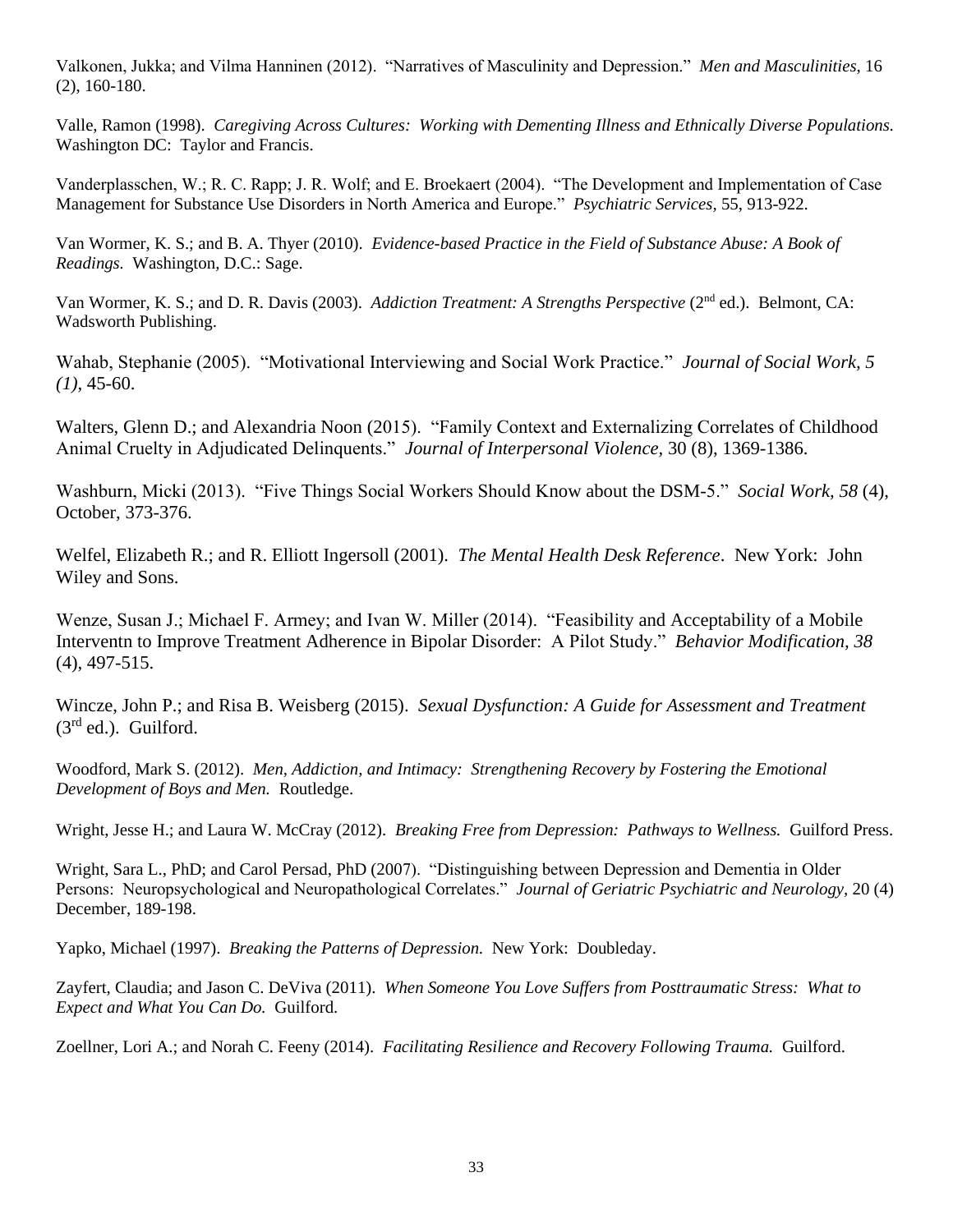| <b>Item</b>                                                                                     | <b>Possible Points</b> | <b>Points Earned</b> |
|-------------------------------------------------------------------------------------------------|------------------------|----------------------|
| Client demographics                                                                             | 3                      |                      |
| Initial referral/Intake                                                                         | $\overline{2}$         |                      |
| Client story                                                                                    | 15                     |                      |
| Initial service plan                                                                            | 15                     |                      |
| Progress notes on 6 client contacts                                                             | $6 \times 8$ each = 48 |                      |
| Progress notes dealing effectively with lack of adherence to taking<br>psychotropic medications | $\overline{7}$         |                      |
| One change in client's situation with resulting change in service<br>plan                       | 5                      |                      |
| Overall consistency, creativity, and quality of overall client record<br>and progress notes     | 5                      |                      |
| Total                                                                                           | 100                    |                      |

See the syllabus regarding the 25% of the grade that is based on quality of writing (punctuation, grammar, spelling, etc.)

### **APA CHECKLIST**

The following checklist is designed to serve as a guide for you when writing papers in the Social Work Department. Use of this guide will support your success when using APA and help to prevent plagiarism. All instructors in the Social Work Department will use this checklist as a guide when grading your papers for APA policy adherence, so it is advisable that you become familiar with and apply these rules to all papers.

- A. Entire document MUST HAVE
	- $\Box$  Times New Roman Font (preferred by the professor)
	- $\Box$  12 font size
	- $\Box$  1 inch margins on all four sides
	- $\Box$  Double spacing after periods at the end of a sentence (except in the "Reference" page)
	- □ Double spacing *between lines* in paragraphs (remove double spacing between paragraphs)
	- □ Numbers 1-9 spelled out (e.g. "one", "five", "seven")
	- $\Box$  Numbers 10 and above not written out (except at the beginning of a sentence)
	- □ Introduction of acronyms (e.g. "Supplemental Security Income (SSI)", "SSI" may be used alone thereafter)
	- $\Box$  Paragraphs versus bullets (unless approved by professor)
	- $\Box$  No use of "I" (unless approved by professor due to nature of the assignment)
	- $\Box$  No contractions (won't, can't, don't), lbs, %, \$ (percent signs may be used directly after numbers)
	- Complete sentences
	- $\Box$  Indented paragraphs (tab once from margin)
	- $\Box$  Introduction, body and conclusion (unless otherwise noted by professor)
	- $\Box$  Cover page, abstract page, reference page (unless otherwise advised by professor)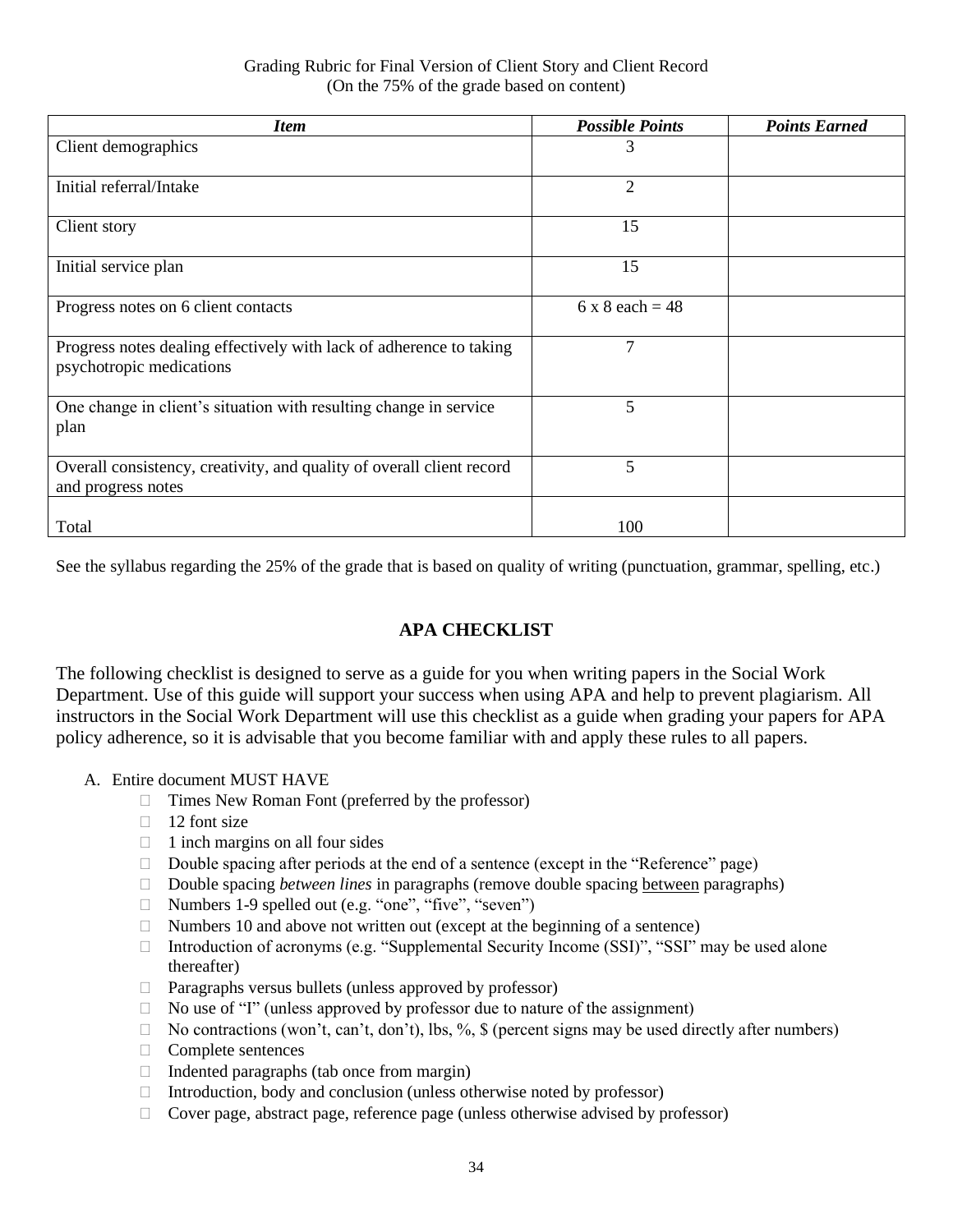#### B. Cover Page

- $\Box$  Page # (always starts with "1" at the top right)
- □ Title of work (in bold and followed by an extra space), your name, Department of Social Work and the name of the university, professor's name, due date of assignment, all centered and not in bold. This should also be double spaced.
- $\Box$  Title should be no more than 12 words, first letters of words are capitalized except "and", etc.

#### C. Abstract Page

- $\Box$  This is page 2 (upper right corner)
- □ The word "Abstract" is centered, not bold at the top of the paper
- $\Box$  The Abstract is only 4-5 sentences (max 150-250 words)
- $\Box$  There is no indention at the beginning of this paragraph
- $\Box$  Must be double spaced

#### D. START OF YOUR BODY

- $\Box$  Continue page number on every page in upper right corner
- $\Box$  Write the title at the very top. This should be the same one used on the cover page above your name
- $\Box$  The title is centered and not in bold
- $\Box$  All paragraphs must be indented
- $\Box$  Using Level Headings where appropriate (refer to your professor on when to use; see APA manual for all levels of headings: 1-5)

#### E. Reference Page

- The word "Reference" (or "References" if more than one) is centered and not bold
- $\Box$  The references must be alphabetized (by last name of author of work as listed on the work. DO NOT reorganize the authors in alphabetical order from the source).
- $\Box$  If there is more than one citation with the same author and year, put them in alphabetical order by title and make them 2021a, 2021b, 2021c, etc., as needed.
- Double space references
- □ Remove extra space between references
- $\Box$  Only single spacing after punctuation
- $\Box$  Remember that personal communication in-text citations are not listed on the reference page
- $\Box$  Remove hyperlinks from websites (a line should not appear under websites in your reference page)
- $\Box$  If the reference is long and continues on the next line, then you must indent the second line (this is called a "hanging indent")
- $\Box$  All references MUST have an in-text citation to match (except in personal communication; only in-text citations are used).
- $\Box$  If the reference has an edition, it goes in parentheses and is not italicized. For example, Turner, F. J. (2017). Social work treatment: Interlocking theoretical approaches (6<sup>th</sup> ed.). Oxford University Press.

### Following are explicit examples that can serve as guides for you when writing your papers.

- Boston University School of Social Work: <http://www.bu.edu/ssw/files/2010/10/BUSSW-style-guide-6th-ed-April-13.pdf>
- Sample APA Paper Owl Purdue: [http://owl.english.purdue.edu/media/pdf/20090212013008\\_560.pdf](http://owl.english.purdue.edu/media/pdf/20090212013008_560.pdf)
- Son of Citation Machine Citing Support: <http://citationmachine.net/index2.php?reqstyleid=2&newstyle=2&stylebox=2>

# **EXAMPLES OF APA ERRORS**

- ❖ Missing comma after name and before year
	- o Incorrect: (Dobson & Pewter 2013)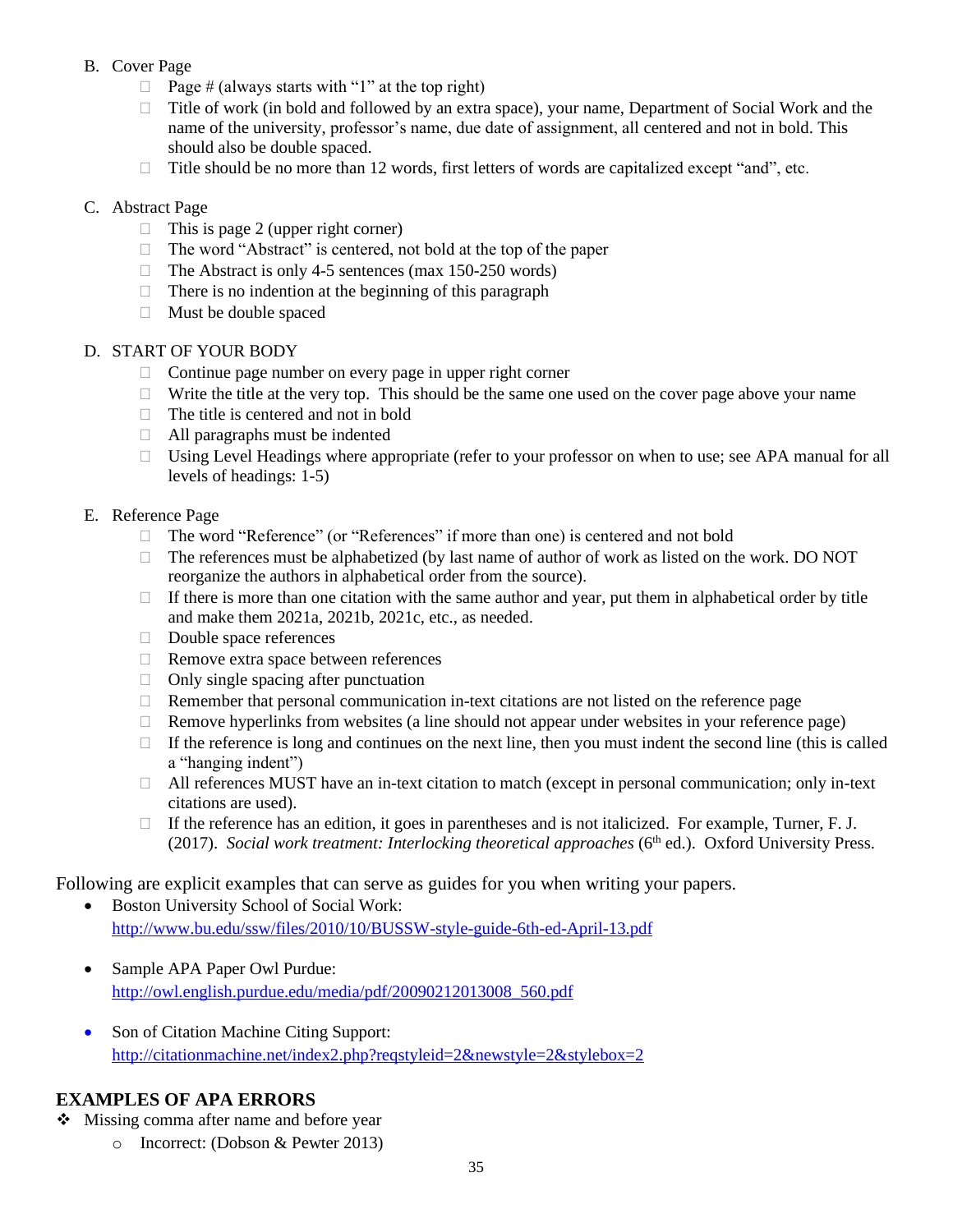- o Correct: (Dobson & Pewter, 2013)
- ❖ Missing parenthesis
	- o Incorrect: Many children in America are diagnosed with ADHD Dobson & Pewter, 2013.
	- o Correct: Many children in America are diagnosed with ADHD (Dobson & Pewter, 2013).
- ❖ Using *and* instead of *&* in a citation
	- o Incorrect (Dobson and Pewter, 2013)
	- o Correct: (Dobson & Pewter, 2013)
- ❖ Using "pp." instead of "p." to denote page.
	- o Incorrect: "Many children in America are diagnosed with ADHD" (Dobson & Pewter, 2013, pp. 5).
	- o Correct: "Many children in America are diagnosed with ADHD" (Dobson & Pewter, 2013, p. 5).
- ❖ Missing punctuation at the end of sentences when citing.
	- o Incorrect: Many children in America are diagnosed with ADHD. (Dobson & Pewter, 2013)
	- o Correct: Many children in America are diagnosed with ADHD (Dobson & Pewter, 2013).

#### Correct Citation Example:

*In-Text:* (Dobson & Pewter, 2013)

Reference Page: Dobson, J. H. & Pewter, W. P. (2013). Understanding writing for bachelor social work

students. *Journal of American Health, 4,* 24-29.

- ❖ Using quotation marks without page number/paragraph information.
	- o Incorrect: "Many children in America are diagnosed with ADHD" (Dobson & Pewter, 2013).
	- o Correct: "Many children in America are diagnosed with ADHD" (Dobson & Pewter, 2013, p. 5).
- ❖ Example of how to cite a class handout: (Be sure to use the hanging indent on your paper)
	- o Rappaport, C. (2021). *The muscular system.* [Class handout]. SOWK 3305: Biological Foundations of Social Work Practice. Social Work Department, Texas A&M University-Central Texas: Killeen, TX.
- ❖ Example of how to cite a movie: (Be sure to use the hanging indent on your paper)
	- o Cassavetes, N. (Director). (2002). *John Q.* [Motion picture]. New Line Cinema, Burg/Koules Productions, & Evolution Entertainment.
	- o To obtain information for a movie citation, look up the movie on the internet and select the IMDb listing. Get the name of the director and the year at the beginning of the entry. Click on Full Cast and Crew, then on Company Credits to list the production companies (ignore the list of distributors, but be sure to list all of the production companies).

#### **Checklist to avoid some common errors using APA in papers Dr. Claudia Rappaport**

\_\_\_\_\_\_\_\_\_\_\_\_

The title on the front page is repeated on the first page of the text of the paper, and both titles are **exactly the same wording.**

**\_\_\_\_\_ Entire paper has to be in one consistent font (professor prefers Times New Roman 12 font). You can't change font in title, on the front page, etc., to be decorative**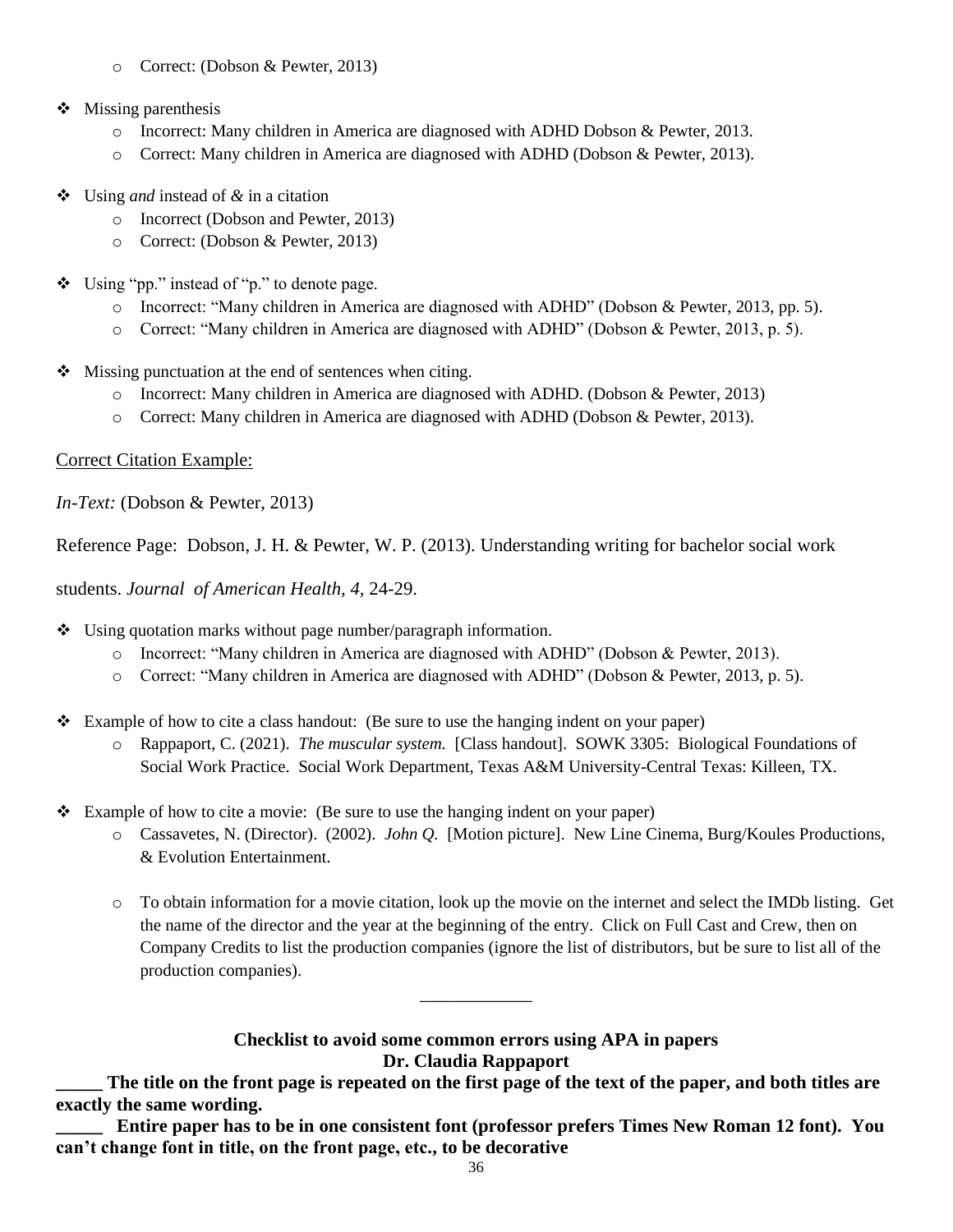The front page can ONLY contain the page number, the title of the paper, your name, **Department of Social Work and the name of the university, professor's name, and due date of assignment. Nothing else!!**

**\_\_\_\_\_ Every paragraph has at least five sentences.**

**\_\_\_\_\_ No contractions (isn't) are used anywhere in the paper unless quoting someone.**

**\_\_\_\_\_ There is no extra line space between paragraphs (to achieve this, go to page layout, then go to spacing and make sure that the spacing is set to 0").**

**\_\_\_\_\_ All paraphrasing from another source has an in-text citation, and the format would be like this: (Rappaport, 2021). If exact words are used from the source, then you also use quote marks and the page number is included in the in-text citation (the format would be: Rappaport, 2021, p. 2). If you are using more than one Rappaport handout for citations, you will have to use Rappaport 2021a, Rappaport 2021b, etc., and the letters will be assigned based on the titles of the handouts being in alphabetical order on your reference page.**

**\_\_\_\_\_ When writing a paper about an interview of a person, you use personal communication citations within the text of the paper. After every paragraph in which you summarize information given in the interview, your in-text citation will appear like this: (C. Rappaport, personal communication, August 1, 2021). THERE IS NO REFERENCE PAGE ENTRY FOR PERSONAL COMMUNICATION CITATIONS.**

# **USES OF COMMAS AND OTHER COMMON PUNCTUATION/GRAMMAR ERRORS**

The following are some common uses of commas:

### **Putting two sentences together, joined by** *and, but,* **or another linking word. Both parts have to have both a subject and a verb, or you don't need a comma.**

- Example: Martha went to the Laundromat, and she discovered that she forgot her money at home.
- Does NOT need a comma: Martha went to the Laundromat and discovered that she forgot her money at home.
- **Note: Two sentences can also be joined together by a semicolon without a connecting word.**
- Example: Martha went to the Laundromat: she discovered that she forgot her money at home.
- Example: I thought this was going to be complicated, but I was surprised; they listened and paid attention.
- **Note: Two sentences can also be joined together by a semicolon and a connecting word such as**  *however***, followed by a comma.**
- Example: Martha went to the Laundromat; however, she discovered that she forgot her money at home and had to make a return trip.

#### **Writing a list of objects, when no item of the list requires a comma within the item. If one item requires a comma, then the items have to be separated with semicolons instead of commas.**

- Example: Martha went to the store and bought apples, plums, oranges, and nectarines to make a fruit salad.
- Need to use semicolons instead: Martha went to the store and bought golden, delicious apples; purple, juicy plums; plump, navel oranges; and nectarines to make a fruit salad.

**Note: The above example with semicolons also illustrates another use of commas: When you are using more than one adjective to describe a noun (such as golden, delicious apples), the two adjectives need to be separated with a comma.**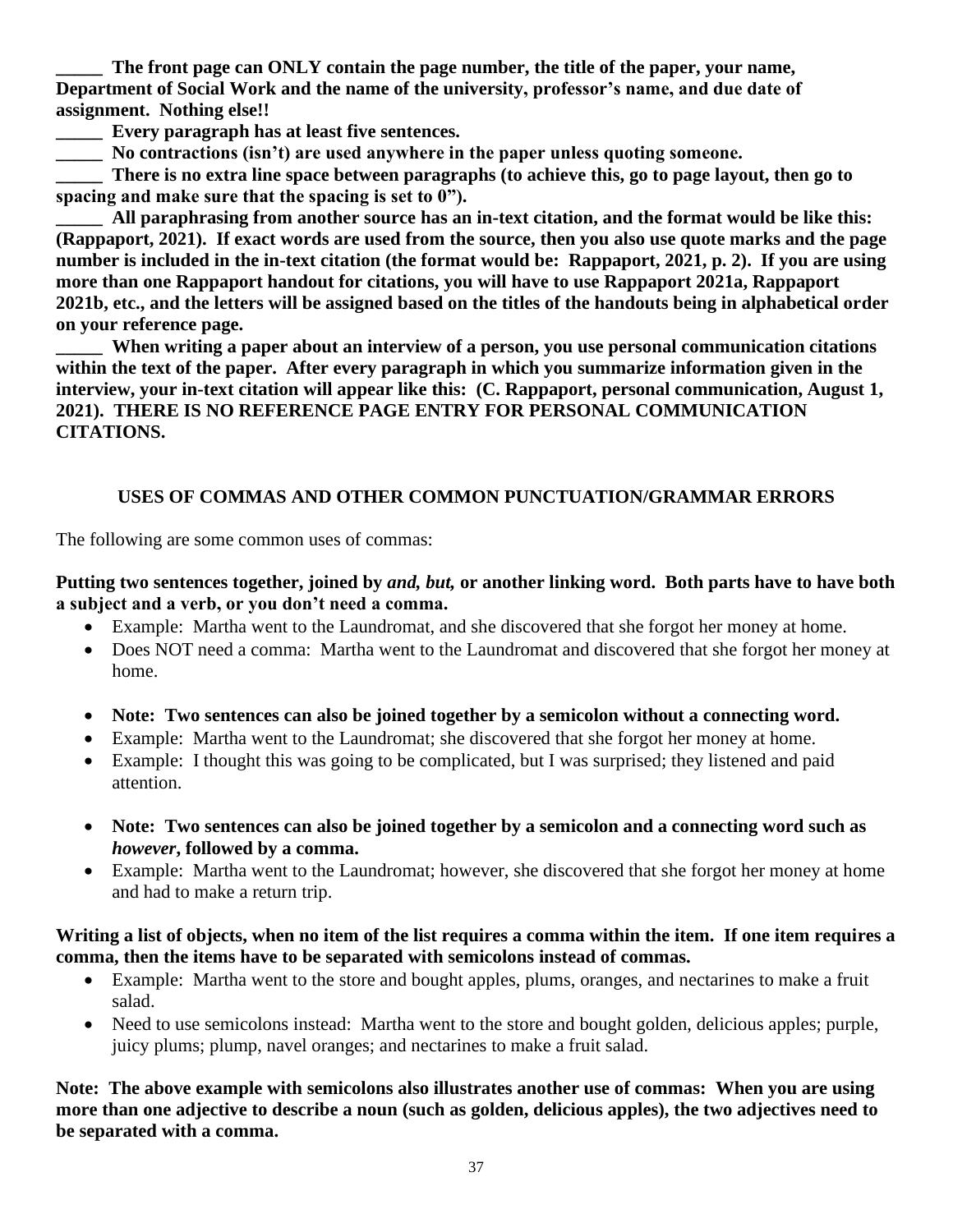## **Separating the name of a city and the state in which it is located.**

• Example: I was born in San Antonio, Texas, in the year 1950.

#### **Separating a person's name and their relationship to another person, the name of a book and its author, etc.**

- Example: Her father, Burton Rappaport, was born in New York City in 1921.
- Example: Burton Rappaport, the father of Claudia Rappaport, was born in New York City in 1921.
- Example: Harper Lee's novel, *To Kill a Mockingbird,* is required reading in many schools.

## **Separating a prepositional phrase at the beginning of a sentence from the remainder of the sentence.**

- Example: In case of a fire, you need to move quickly to the nearest exit.
	- o **Note another grammar rule: Do not put the adverb in between** *to* **and** *move* **(i.e., do not say "you need to quickly move to the nearest exit"). Doing this is referred to as a split infinitive.** Just remember Shakespeare: It is "To be or not to be," not "To be or to not be."
- Example: From one social worker to another, you need to be on the lookout for signs of social work burnout.
- Example: During the depression of the 1930's, food was scarce and unemployment rates were high.
	- o Question: Why do you not need a comma after scarce?
- Example: If you are not ready to calm down, I want you to go to your bedroom and think about why your behavior has not been appropriate.
- Example: Because she got paid a lot less this week, she was not able to give the landlord her rent.

## **Note: If the prepositional phrase is in the middle of the sentence, it does not require commas.**

- o Example: The hot air in the classroom made it very difficult to study.
- o Example: She couldn't give the landlord her rent because she got paid a lot less this week.

### **After using a single word to catch your attention at the beginning of a sentence; most commonly this will be done in conversation, not in formal writing.**

- Example: "Well," she said, "I guess I need to go ahead and start fixing dinner."
	- o **Note another rule of grammar: Punctuation marks (commas, periods, exclamation points, question marks) always go INSIDE the quotation marks.**
- Example: Gosh, it is really hot today.
- Example: Hello, my name is Dr. Rappaport.
- Example: No, you can't have a cookie right now.
- Example: Yes, I heard what you said.
- Example: Unfortunately, one of the social work professors has decided to leave Tarleton.
- Example: However, you need to remember that I expect you to study hard for my tests.
- Example: John, did you have a question you wanted to ask?

### **To add additional details to clarify a sentence; if you removed those additional details, you would still have a complete sentence.**

- Example: When I started college, something I had always dreamed of doing, I decided to major in social work.
- You could remove the phrase in the middle and still have a complete sentence: When I started college, I decided to major in social work. Why do you still need a comma there?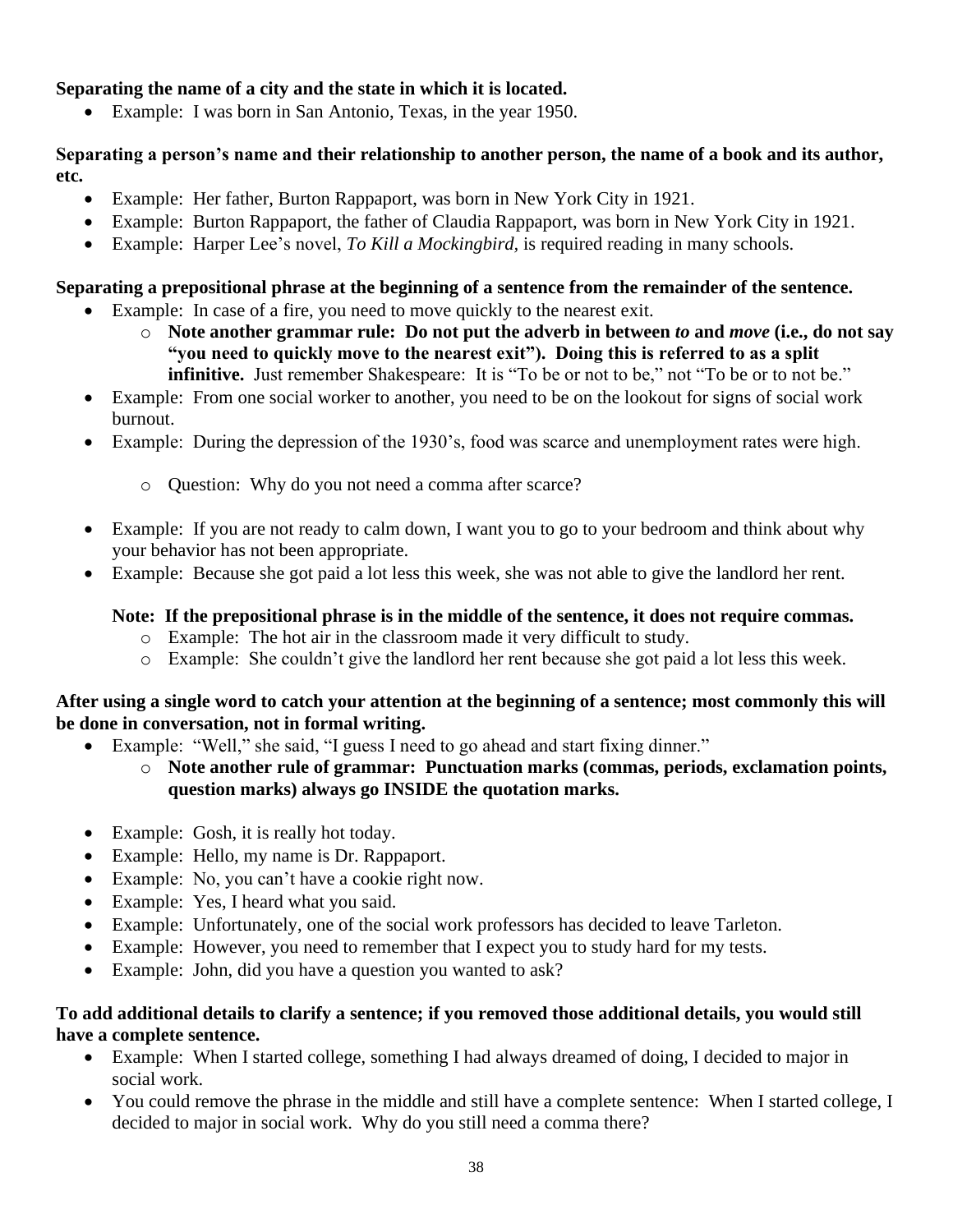#### **When getting ready to quote a sentence – but only if you are really quoting the person's exact words, not paraphrasing.**

- Example: I wasn't saying, "How could you?" Rather, I wanted to know, "What were you thinking when you did that?"
- Example: Dr. Rappaport always said, "Be careful of using Spell Check as your only type of proofreading on papers."
- Example of NOT using quotation marks: Dr. Rappaport always told us to be careful of using Spell Check as our only type of proof-reading on papers.

# **Before adding a phrase starting with** *which* **or** *whose* **to add more details to the sentence.**

- Example: A major strength of the agency is the fact that each social worker uses a different approach, which allows them to complement each other's skills.
- Example: He is a millionaire now, which only goes to show how much a person can accomplish if he really sets his mind to it.
- Example: The crowd, whose patience had worn thin, was threatening to tear down the sign and instigate a riot.
- Example: The building, whose architect had won a national award, was one of the most popular tourist attractions in the city.

### **To separate out parenthetical words from the rest of the sentence.**

- Example: Expensive items, however, will not be included in the auction.
- Example: Expensive items, of course, will not be included in the auction.
- Example: Expensive items, unfortunately, will not be included in the auction.
- Example: Expensive items, therefore, will not be included in the auction.

#### **Before a word like** *also* **or** *too* **or** *as well* **at the end of a sentence.**

- Example: We should plan to have another fundraiser before the end of the month, also.
- Example: He's quite good looking, too.

### **Do not use a comma if the additional words identify the subject word and are not additional information.**

• The company rewards employees who work hard. (Do not put a comma if what you mean is that the company ONLY rewards employees who work hard. If ALL employees work hard and get rewarded, then put a comma: The company rewards its employees, who all work hard.)

### **You usually do NOT use a comma before "because."**

• Example: She was deeply ashamed because she was the only woman who failed the exam.

#### **You often do not need to use a comma after an introductory phrase that designates when something occurred.**

- Example: In about five minutes we are leaving for school.
- Example: In 2000 Dr. Rappaport came to teach at TAMUCT.

# **OTHER COMMON WRITING ERRORS**

### **Capitalizing words that do not need capitals**

- Capital letters are used for proper nouns, people's names, names of cities and states, etc. They are often used when they are not needed. For example:
	- o I am a student in the Social Work Department at Tarleton State University-Central Texas. It is correct to capitalize social work here because it is in the name of a Department.
	- o I want to be a social worker. You do not capitalize it here because it is not a proper noun.